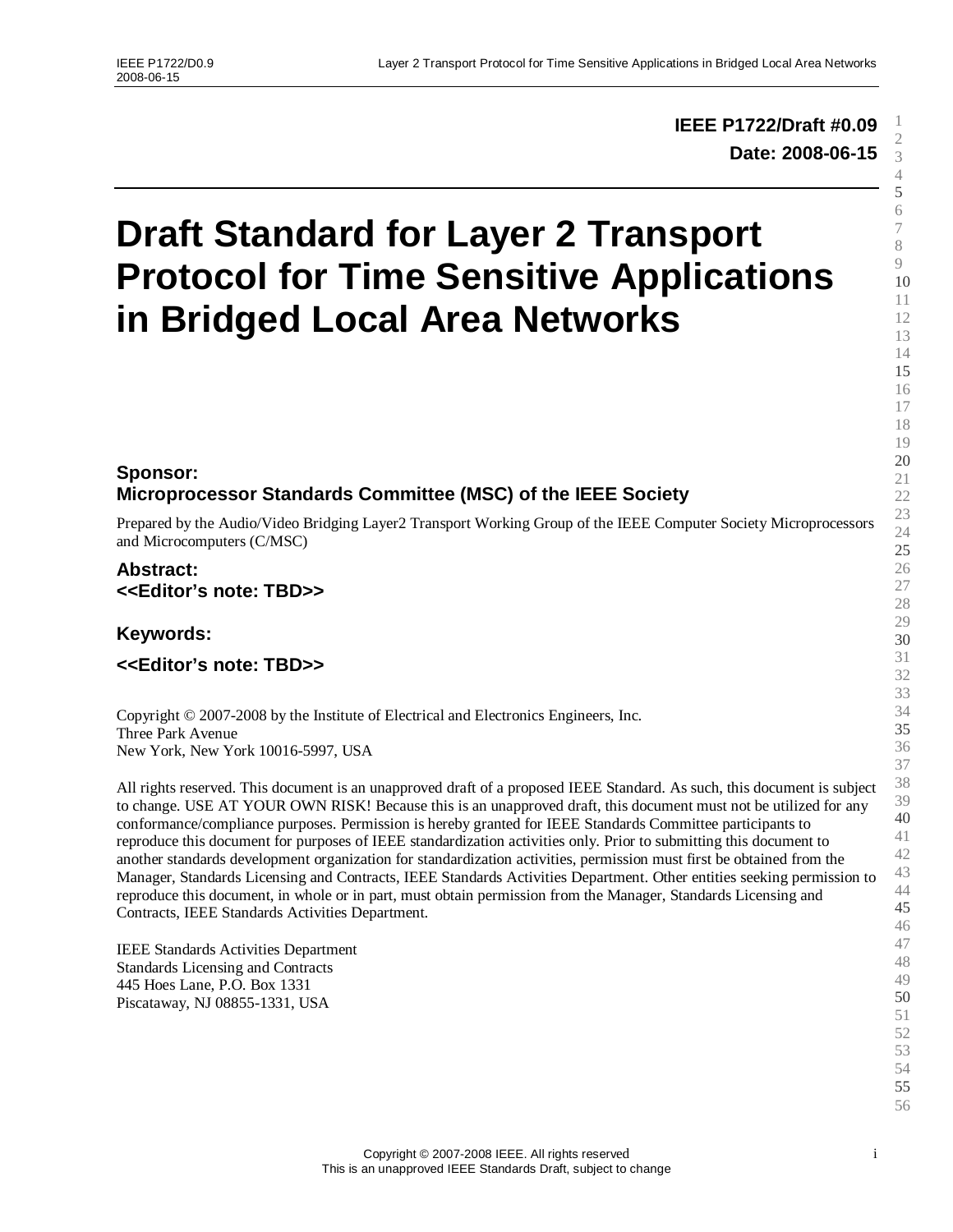# **Introduction**

(This introduction is not part of IEEE P1722/D0.03 Draft Standard for Layer 2 Transport Protocol for Time Sensitive Applications in Bridged Local Area Networks.)

<<Editor's note: Additional introductory text TBD>>

Editors'Foreword

<<Notes>>

<<Throughout this document, all notes such as this one, presented between angle braces, are temporary notes inserted by the Editors for a variety of purposes; these notes and the Editors' Foreword will all be removed prior to publication and are not part of the normative text.>>

<<Comments and participation in IEEE standards development>>

<<All comments on this draft are welcome and encouraged. This includes not only technical comments, but also in the areas of IEEE standards presentation style, formatting, spelling, etc. as a properly formatted and structured document will improve the understanding and implementability of all relevant technical details. It is also requested that all technical and editorial comments should not simply state what is wrong, but also what in the commenter's opinion should be done to fix the problem.

Full participation in the development of this draft requires individual attendance at IEEE P1722 meetings. Information on P1722 activities, working papers, and email distribution lists etc. can be currently be found on the AVBTP Website: http://grouper.ieee.org/groups/1722/

Use of the email distribution list is not presently restricted to IEEE MSC members, and the working group has had a policy of considering ballot comments from all who are interested and willing to contribute to the development of the draft. Individuals not attending meetings have helped to identify sources of misunderstanding and ambiguity in past projects. Non-members are advised that the email lists exist primarily to allow the members of the working group to develop standards, and are not a general forum.

Comments and questions on this document may be sent to the AVBTP email exploder, to the editor or to the chair (email addresses below). Information on joining the AVBTP email exploder can currently be found at: **<http://grouper.ieee.org/groups/1722/reflector.html>**

PLEASE NOTE: Comments whose distribution is restricted in any way cannot be considered, and may not be acknowledged.

Editor of the P1722 Working Group:

46 47 48 49 50 52 53 54 Alan K. Bartky SNAP networks 1871 SHARON LN SANTA ANA CA 92705-5910 USA +1 (714) 425 0967 (Tel) EMAIL: **[alan@snap-networks.com](mailto:alan@snap-networks.com)**

51

55 56 Chair of the P1722 Working Group:

Robert Boatright Harman Pro email: rboatright@ieee.org +1 (801) 568-7566 office +1 (801) 859-5294 mobile

>>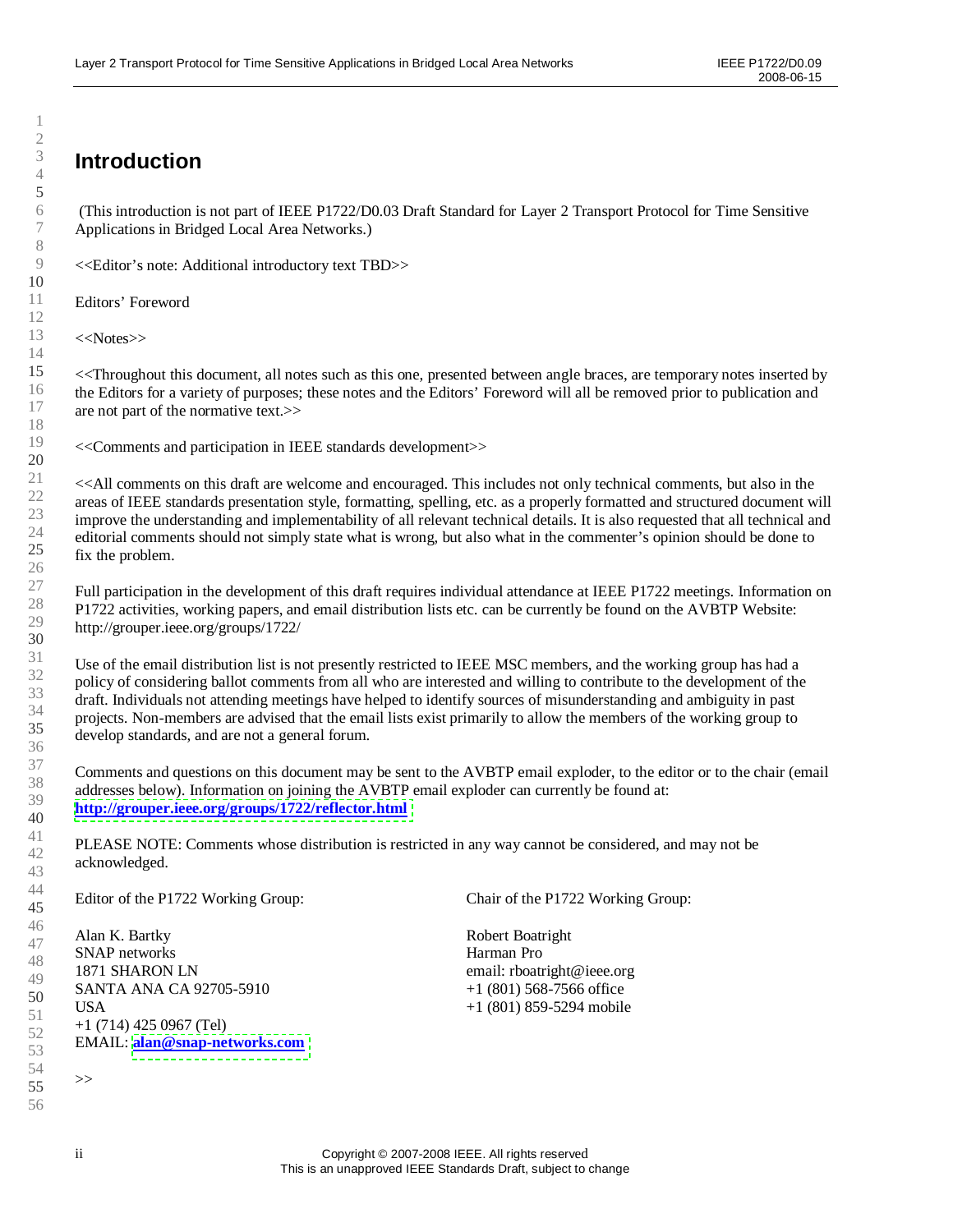<<Editor's note: Document format and use of standard MSC templates for editing IEEE standards:

**This document is being edited in Microsoft Word based on the 2007 standard MSC template and the goal of the working group is to adhere to the formats and conventions contained within the template and its associated guidelines document unless otherwise agreed to by the working group.**

**Standard MSC templates are available for Adobe Framemaker, Microsoft Word, and Open-Office. For more information and for additional web links to download the template files, please see:**

**<http://grouper.ieee.org/groups/msc/WordProcessors.html>**

**These templates are available under an open-source license; they may be used by any SDO, individual, or company. >>**

Patents

Attention is called to the possibility that implementation of this standard may require use of subject matter covered by patent rights. By publication of this standard, no position is taken with respect to the existence or validity of any patent rights in connection therewith. The IEEE shall not be responsible for identifying patents or patent applications for which a license may be required to implement an IEEE standard or for conducting inquiries into the legal validity or scope of those patents that are brought to its attention.

For further information on IEEE patent policy, please see: <http://standards.ieee.org/board/pat/pat-slideset.pdf>

#### Participants

At the time this draft standard was completed, the Audio/Video Bridging Layer2 Transport Working Group had the following membership:

<< Editor's note: This list is based on active participants within recent history either by face to face meetings or by email contributions. At some point in the future, this will be replaced with an official list>>

Robert Boatright, Chair

|                  | Alan K. Bartky, Editor |                      |        |
|------------------|------------------------|----------------------|--------|
| Alan K. Bartky   | John Nels Fuller       | Suman Sharma         |        |
| Alexei Beliaev   | <b>Chuck Harrison</b>  | <b>Kevin Stanton</b> |        |
| Robert Boatright | Raghu Kondapalli       | Michael Johas Teener |        |
| George Claseman  | Lee Minich             | <b>Fred Tuck</b>     | Á      |
| William Dai      | Matt Mora              | Niel Warren          | Á      |
| Kevin Gross      | Dave Olsen             | Andy Yanowitz        | Á      |
| Craig Gunther    | Don Pannell            |                      | Á<br>Á |

The following members of the balloting committee voted on this standard. Balloters may have voted for approval, disapproval, or abstention.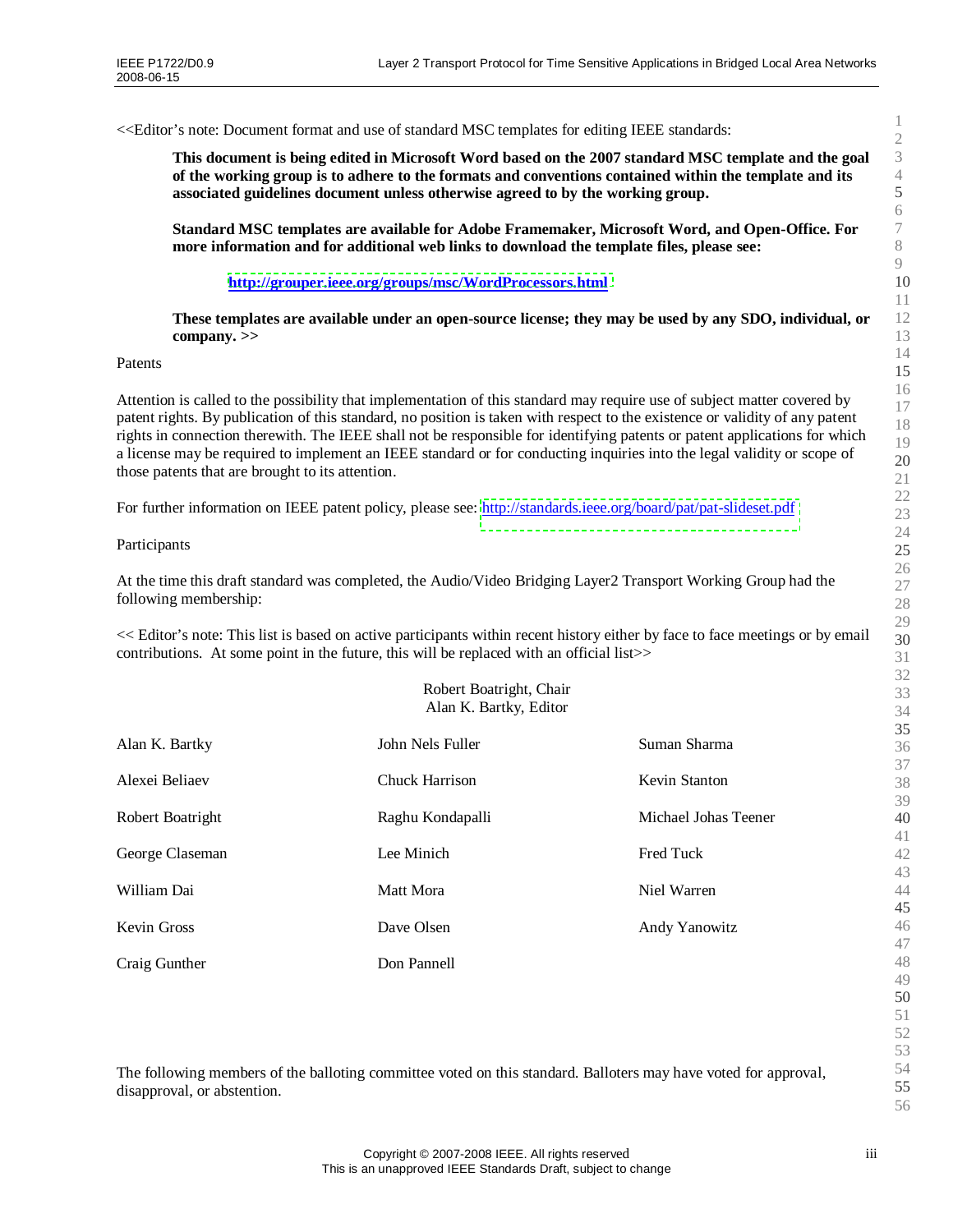(to be supplied by IEEE) When the IEEE-SA Standards Board approved this standard on XX Month 200X, it had the following membership: Name, Chair name, Vice Chair name, Secretary (to be supplied by IEEE) \*Member Emeritus Also included is the following nonvoting IEEE-SA Standards Board liaisons: (To be supplied by IEEE) *Editor's name here* IEEE Standards Project Editor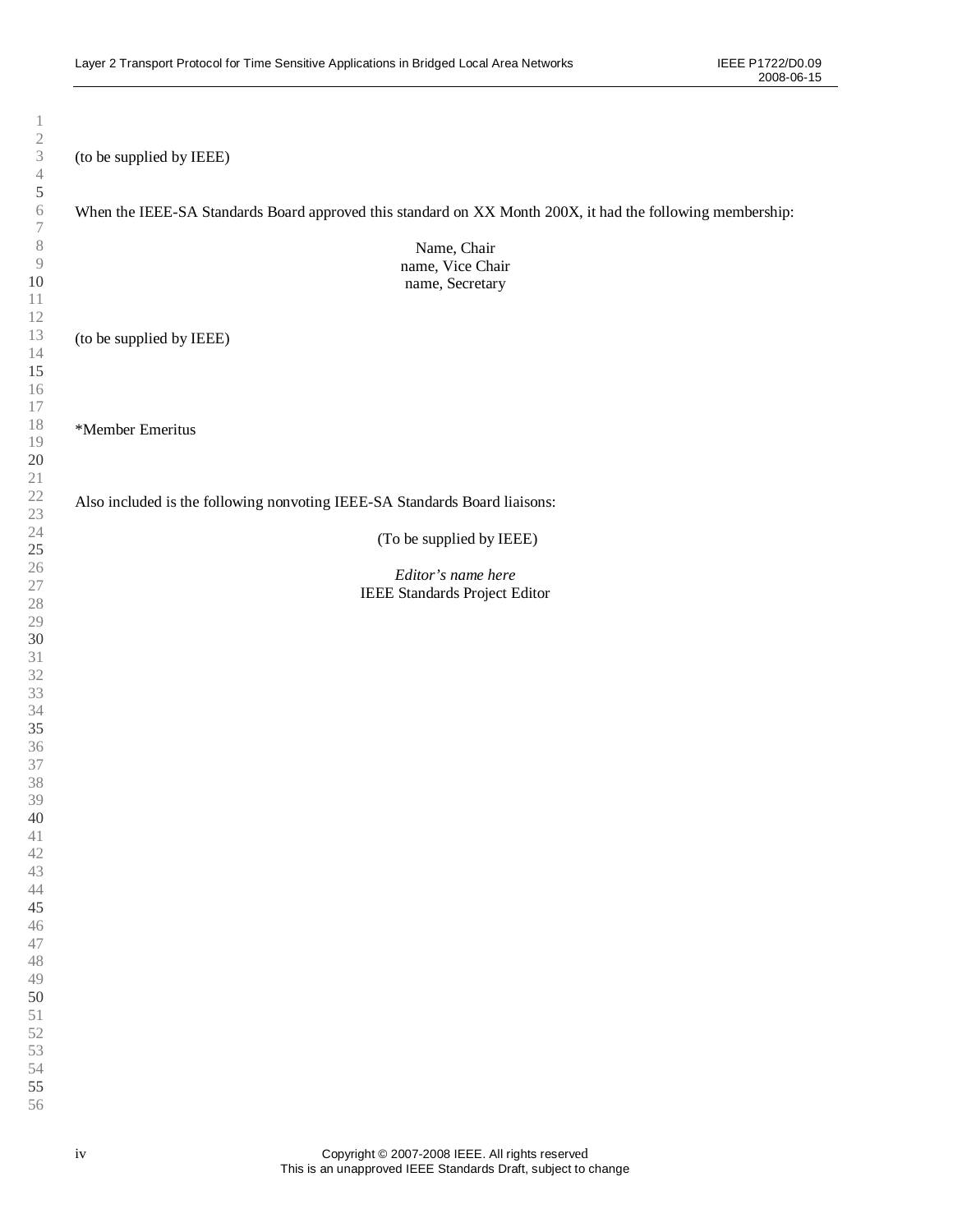# **Revision history**

| <b>Version</b> | <b>Date</b> | <b>Author</b>            | <b>Comments</b>                                                                                                                                                                                                                                                                                                                                                                                                                                                                                                                                                                                                                                                                                                                                                                                                                                                                                                                                                                                                        |
|----------------|-------------|--------------------------|------------------------------------------------------------------------------------------------------------------------------------------------------------------------------------------------------------------------------------------------------------------------------------------------------------------------------------------------------------------------------------------------------------------------------------------------------------------------------------------------------------------------------------------------------------------------------------------------------------------------------------------------------------------------------------------------------------------------------------------------------------------------------------------------------------------------------------------------------------------------------------------------------------------------------------------------------------------------------------------------------------------------|
| 0.01           | 2007-07-11  | Alan K.<br><b>Bartky</b> | First version based on IEEE templates, IEEE other specifications and work<br>to date from various contributions from http://www.avbtp.org                                                                                                                                                                                                                                                                                                                                                                                                                                                                                                                                                                                                                                                                                                                                                                                                                                                                              |
| 0.02           | 2007-07-13  | Alan K.<br><b>Bartky</b> | Changed to MSC template. Misc. cleanup                                                                                                                                                                                                                                                                                                                                                                                                                                                                                                                                                                                                                                                                                                                                                                                                                                                                                                                                                                                 |
| 0.03           | 2007-08-10  | Alan K.<br><b>Bartky</b> | Summary changes:<br>Edited in initial proposals for Fragmentation/Reassembly, Cross-<br>Timestamp functions.<br>Redesigned encapsulations to accommodate Fragmentation/Reassembly<br>$\bullet$<br>with standardized fields for fragment and packet lengths<br>Added additional quadlet to all stream data packets<br>$\circ$<br>Made it so all even numbered subtypes indicate "standard<br>$\circ$<br>stream data header format, including 61883/IIDC and<br>Proprietary/Experimental; and made odd numbered subtypes<br>reserved for control<br>With that, changed reserved subtype value for AV/C<br>control data from 2 to 3.<br>Also changed proprietary control messages to be<br>$\blacksquare$<br>subtype $FF_{16}$ with subtype_data of zero (0).<br>Edited in changes based on comments from Cupertino face to face<br>$\bullet$<br>meeting.<br>Copied line numbering format from latest MSC template.<br>$\bullet$<br>Added hyperlink, table of contents, references, etc. to output PDF file.<br>$\bullet$ |
| 0.04           | 2007-08-27  | Alan K.<br><b>Bartky</b> | Edited in changes based on discussions at Santa Clara face to face<br>$\bullet$<br>meeting, 2007-08-23.<br>Added 64 bit Stream ID for all frames. Updated diagrams and text<br>$\bullet$<br>accordingly.<br>Added Control/Data bit after Ethertype as MSB and changed subtype<br>$\bullet$<br>field from 7 to 8 bits. Updated values, text and tables accordingly.<br>Edited in some of the changes for fragmentation and reassembly based<br>$\bullet$<br>on emails and teleconference discussions. Still more work to go here,<br>but should be good enough to start discussing again.<br>Created new Annex Z for holding of issues and resolutions during<br>$\bullet$<br>creation of this specification.<br>Started editing some text from initial cut and paste bullets from my<br>$\bullet$<br>PowerPoint based contributions to be more "standard like" text. Still a<br>lot more to go on this, but again hopefully still good enough to discuss at<br>our meetings.                                           |

The following table shows the change history for this specification.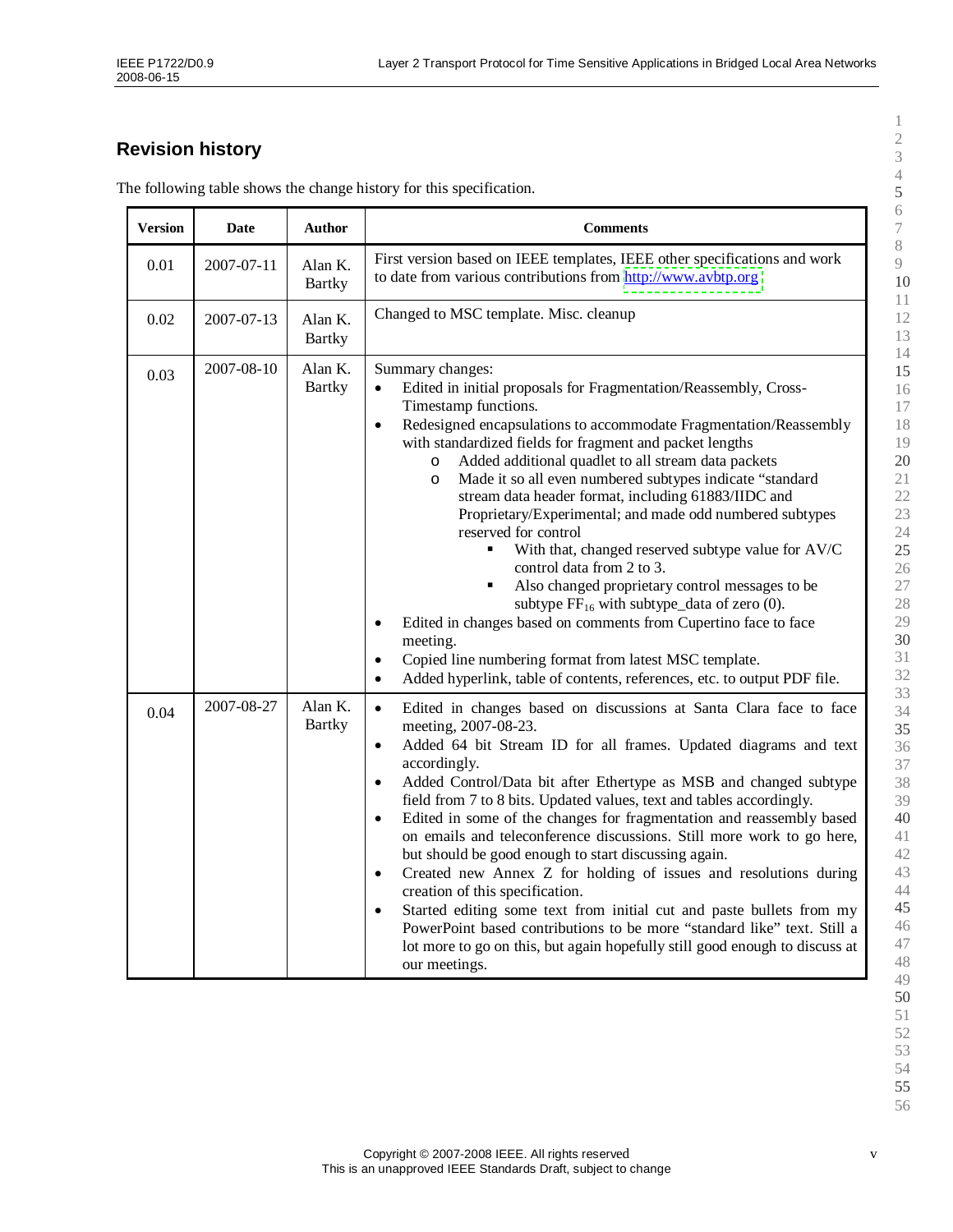| 0.05 | 2007-11-29 | Alan K.<br><b>Bartky</b> | David V. James edited in suggested style, syntax, etc. type changes.<br>Editor reviewed all of them and chose which to accept into the<br>document (comments/question on those not accepted welcome).<br>Edited multiple encapsulation changes to realign the AVBTP frame<br>$\bullet$<br>to have the same quadlet alignment as IP packets (original<br>alignment was based on trying to align the AVBTP packet in the<br>same quadlet alignment as an Ethernet Frame, IP packets are<br>actually not quadlet aligned with the frame as the Ethernet header is<br>either 14 or 18 bytes long depending on if the frame is untagged<br>(14) or tagged (18) format. Basically added two additional bytes at<br>the start of each frame.<br>Changed control frame encapsulation to have a standard length and<br>status field (i.e. took advantage of the 2 new bytes added).<br>Incorporated initial cut and paste and some modifications to John<br>Nels Fuller's contribution on AV/C Command Transport Protocol.<br>Misc. cleanup, rewording and clarification of Fragmentation section<br>٠<br>(still more to work here).<br>Initial incorporation of Craig Gunther's contribution on AVBTP<br>timestamp and 61883 SYT processing (mostly cut and paste, some<br>minor edit's)                                                                                                                                                                                                                         |
|------|------------|--------------------------|----------------------------------------------------------------------------------------------------------------------------------------------------------------------------------------------------------------------------------------------------------------------------------------------------------------------------------------------------------------------------------------------------------------------------------------------------------------------------------------------------------------------------------------------------------------------------------------------------------------------------------------------------------------------------------------------------------------------------------------------------------------------------------------------------------------------------------------------------------------------------------------------------------------------------------------------------------------------------------------------------------------------------------------------------------------------------------------------------------------------------------------------------------------------------------------------------------------------------------------------------------------------------------------------------------------------------------------------------------------------------------------------------------------------------------------------------------------------------------------------------------|
| 0.06 | 2008-03-07 | Alan K.<br><b>Bartky</b> | Edited in John's Fuller's contribution on Command Transport<br>٠<br>Protocol and did some misc. editing and cleanup. Also, per group<br>consensus changed OPEN and CLOSE to OPEN and CLOSE<br>Edited in Dave Olsen's contributions on Timing/Synchronization<br>and also MAC address allocation. For MAC address Allocation,<br>created a new normative Annex (note: this may move to another<br>IEEE 802 based standard in the future, but for now, we will keep<br>working on this in P1722).<br>In process of editing the text in, did several changes from<br>$\circ$<br>"should" to "shall" based on my understanding of the text<br>and needs of the protocol as described by the text. The<br>editor kindly requests others review all uses of "should"<br>and "shall" throughout the document.<br>Updated AVBTP name list to be more reflective of those actually<br>working and contributing to the standard.<br>Moved fragmentation/reassembly details from main text to Annex B<br>as native AVBTP end stations will use CIP to do the breaking up of<br>source data into AVBTP packets and will not support CIP packets<br>that do not fit in a maximum size Ethernet frame. This work may<br>still be useful for IEEE 1394 to AVBTP interworking units, so<br>moving the text and diagrams there as a placeholder.<br>Added some placeholder text from some new assumptions as<br>٠<br>discussed at the Sandy Utah face to face meeting and entered into<br>the draft assumptions document. |

vi Copyright © 2007-2008 IEEE. All rights reserved This is an unapproved IEEE Standards Draft, subject to change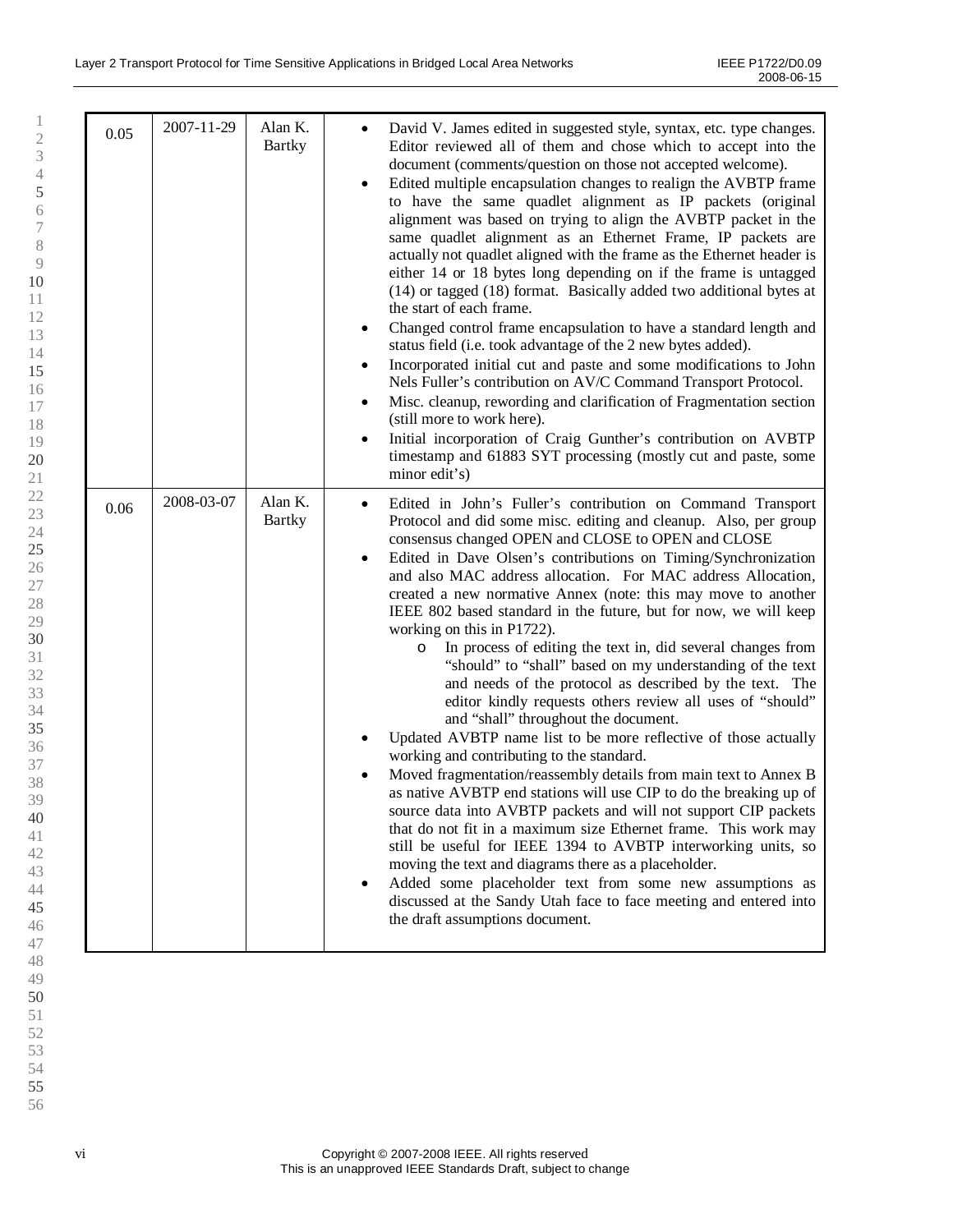| 0.7 | 2008-04-07 | Alan K.<br><b>Bartky</b> | Updated editor's contact information<br>Updated Web page and email address info to official IEEE 1722<br>web site<br>Significantly updated Annex C based on discussions in IEEE 1722<br>$\bullet$<br>and 802.1 AVB meetings.<br>Changed from "Multicast MAC address acquisition<br>$\circ$<br>protocol" to "MAC address acquisition protocol" to reflect<br>request to allow protocol to be expanded to also allow<br>allocation of Source MAC addresses and to allow for a<br>future DHCP like server for allocating MAC addresses.<br>Based on that added new proposed fields and<br>٠<br>protocol operations<br>Added new tables and parameters to make it easier to tune.<br>O<br>Per discussions from last face to face meeting and also on<br>teleconferences, Changed fields:<br>gm_info to gm_discontinuity<br>$\circ$<br>gm_generation to stream_reserved2<br>$\circ$                                                                                                                                                                                                                                                                                                                                      |
|-----|------------|--------------------------|---------------------------------------------------------------------------------------------------------------------------------------------------------------------------------------------------------------------------------------------------------------------------------------------------------------------------------------------------------------------------------------------------------------------------------------------------------------------------------------------------------------------------------------------------------------------------------------------------------------------------------------------------------------------------------------------------------------------------------------------------------------------------------------------------------------------------------------------------------------------------------------------------------------------------------------------------------------------------------------------------------------------------------------------------------------------------------------------------------------------------------------------------------------------------------------------------------------------|
| 0.8 | 2008-05-18 | Alan K.<br><b>Bartky</b> | Removed Cross timestamp and Fragmentation from Annex B based<br>$\bullet$<br>on agreement to have 1394 to Ethernet AVBTP gateways use the<br>source cycle time in the gateway_info field and require that 1394 to<br>AVBTP gateways break up and reassemble as necessary on data<br>block boundaries (i.e. Break up large CIP packets into multiple<br>smaller CIP packets that fit on Ethernet and then reassemble as<br>necessary when sending back on 1394 networks).<br>Changed diagrams and data definition to look more like IETF<br>$\bullet$<br>documents (bits 00-31, big endian format). Came up with a hybrid<br>format that hopefully should please those familiar with 1394<br>conventions and/or IETF conventions.<br>Changed format and some supporting text on MAAP protocol in<br>$\bullet$<br>Annex C to:<br>Use start and length instead of start and end<br>$\circ$<br>Added renewal time field<br>$\circ$<br>Started some work on 61883 based timing and synchronization<br>٠<br>sections by going through the 61883 series of documents and<br>putting in this document key sections that need to change to work in<br>an AVBTP environment based on design needs and discussions to<br>date. |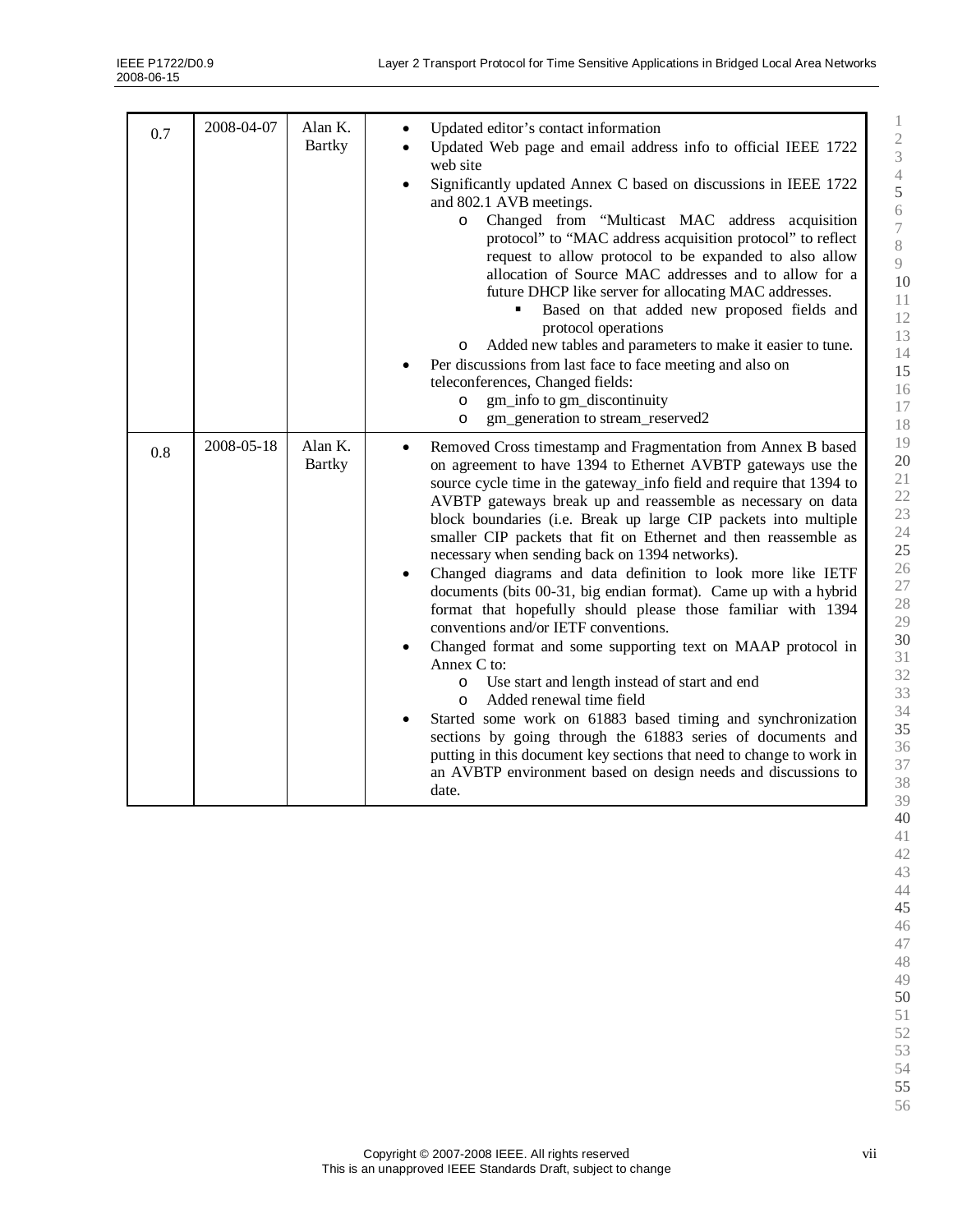| 0.9 | 2008-06-15 | Alan $K$ .<br>Bartky | Edited text based on editorial comments received from Kevin Gross<br>$\bullet$<br>Misc. editing of some TBD and placeholder text into more<br>$\bullet$<br>descriptive text.<br>Removed John Fuller's Command Transport Protocol (CTP) as we<br>$\bullet$<br>now have consensus that for 61883 over AVBTP applications that<br>require AV/C, we will instead require the use of the new AV/C over<br>IP specification being developed by the 1394 Trade Association.<br>Added gateway_info_valid field based on recommendation from<br>$\bullet$<br>Matt Mora and agreed to at AVBTP teleconferences. Created initial<br>draft text to describe the field and also updated all stream data<br>packet diagrams accordingly.<br>Misc. cleanup/clarification of bits within bytes for various fields in<br>$\bullet$<br>AVBTP frames.<br>Added additional reference documents and referenced them within<br>$\bullet$<br>the document as appropriate.<br>Added additional details (diagrams and text) for handling of CIP<br>$\bullet$ |
|-----|------------|----------------------|-------------------------------------------------------------------------------------------------------------------------------------------------------------------------------------------------------------------------------------------------------------------------------------------------------------------------------------------------------------------------------------------------------------------------------------------------------------------------------------------------------------------------------------------------------------------------------------------------------------------------------------------------------------------------------------------------------------------------------------------------------------------------------------------------------------------------------------------------------------------------------------------------------------------------------------------------------------------------------------------------------------------------------------|
|     |            |                      | packets with source packets (SPH $==1$ ) of 61883-4 and -7 (MPEG<br>over CIP).                                                                                                                                                                                                                                                                                                                                                                                                                                                                                                                                                                                                                                                                                                                                                                                                                                                                                                                                                      |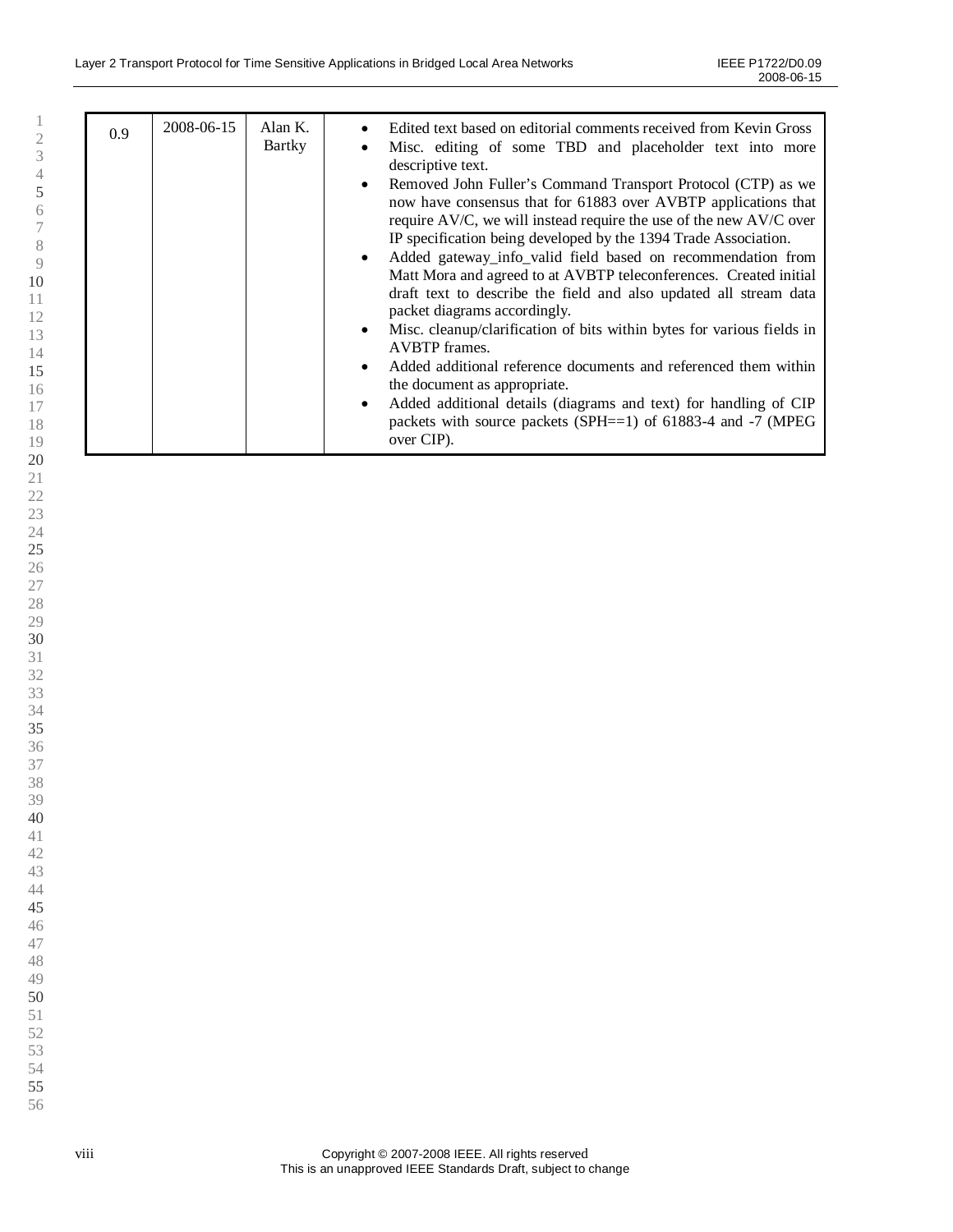# **Table of contents**

 $\,1\,$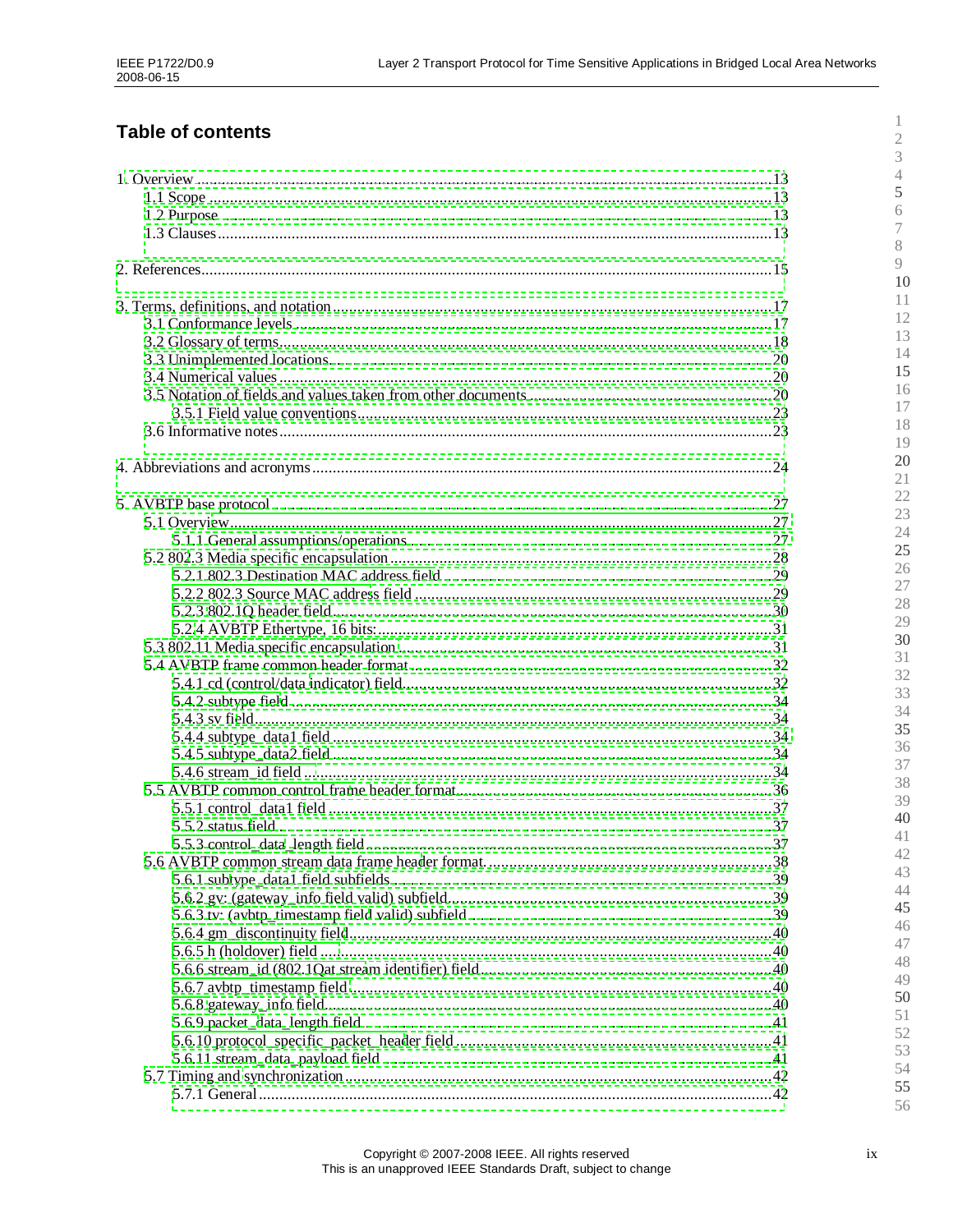| 2        |                                                                                                               |  |
|----------|---------------------------------------------------------------------------------------------------------------|--|
| 3        |                                                                                                               |  |
| 4        |                                                                                                               |  |
| 5        |                                                                                                               |  |
| 6        |                                                                                                               |  |
|          |                                                                                                               |  |
| 8        |                                                                                                               |  |
| 9        |                                                                                                               |  |
| 10       |                                                                                                               |  |
| 11       |                                                                                                               |  |
| 12       |                                                                                                               |  |
| 13       |                                                                                                               |  |
| 14       |                                                                                                               |  |
| 15       |                                                                                                               |  |
| 16       |                                                                                                               |  |
| 17       |                                                                                                               |  |
| 18       |                                                                                                               |  |
| 19       |                                                                                                               |  |
|          |                                                                                                               |  |
| 20<br>21 |                                                                                                               |  |
|          |                                                                                                               |  |
| 22       |                                                                                                               |  |
| 23       |                                                                                                               |  |
| 24       |                                                                                                               |  |
| 25       |                                                                                                               |  |
| 26       | 6.4.12 SYT (synchronization timing) field (1394 cycle time based presentation time for SPH field equals 0) 52 |  |
| 27       | 6.4.13 avbtp_source_packet_header_timestamp field (802.1AS time based presentation time for SPH field         |  |
| 28       |                                                                                                               |  |
| 29       |                                                                                                               |  |
| 30       |                                                                                                               |  |
| 31       |                                                                                                               |  |
| 32       |                                                                                                               |  |
| 33       |                                                                                                               |  |
| 34       |                                                                                                               |  |
| 35       |                                                                                                               |  |
| 36       |                                                                                                               |  |
| 37       |                                                                                                               |  |
| 38       |                                                                                                               |  |
| 39       |                                                                                                               |  |
| 40       |                                                                                                               |  |
| 41       |                                                                                                               |  |
| 42       |                                                                                                               |  |
| 43       |                                                                                                               |  |
| 44       |                                                                                                               |  |
| 45       |                                                                                                               |  |
| 46       |                                                                                                               |  |
| 47       |                                                                                                               |  |
| 48       |                                                                                                               |  |
| 49       |                                                                                                               |  |
| 50       | Annex B (normative) Interworking 61883 between AVBTP and IEEE 1394 networks                                   |  |
| 51       |                                                                                                               |  |
| 52       |                                                                                                               |  |
| 53       |                                                                                                               |  |
| 54       |                                                                                                               |  |
| 55       |                                                                                                               |  |
| 56       |                                                                                                               |  |
|          |                                                                                                               |  |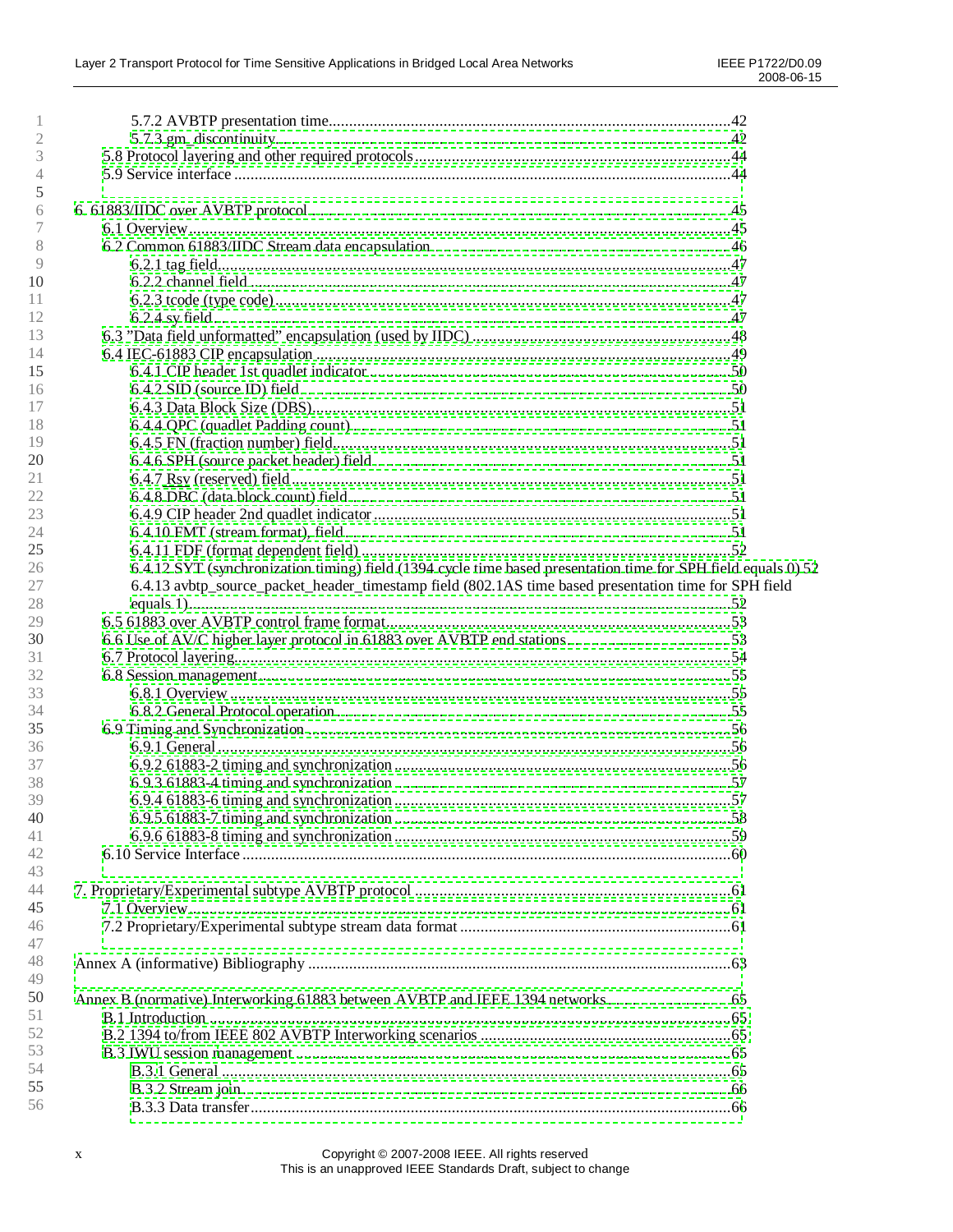|                                                                                                                 | 5  |
|-----------------------------------------------------------------------------------------------------------------|----|
|                                                                                                                 | 6  |
|                                                                                                                 |    |
|                                                                                                                 | 8  |
|                                                                                                                 | 9  |
|                                                                                                                 | 10 |
|                                                                                                                 | 11 |
|                                                                                                                 | 12 |
|                                                                                                                 | 13 |
|                                                                                                                 | 14 |
|                                                                                                                 | 15 |
|                                                                                                                 | 16 |
|                                                                                                                 | 17 |
|                                                                                                                 | 18 |
|                                                                                                                 | 19 |
|                                                                                                                 | 20 |
|                                                                                                                 | 21 |
|                                                                                                                 | 22 |
| Z.4 Need to define more details on format and function of AVBTP source Timestamp and relationship to use of the | 23 |
|                                                                                                                 | 24 |
|                                                                                                                 | 25 |
|                                                                                                                 | 26 |
|                                                                                                                 | 27 |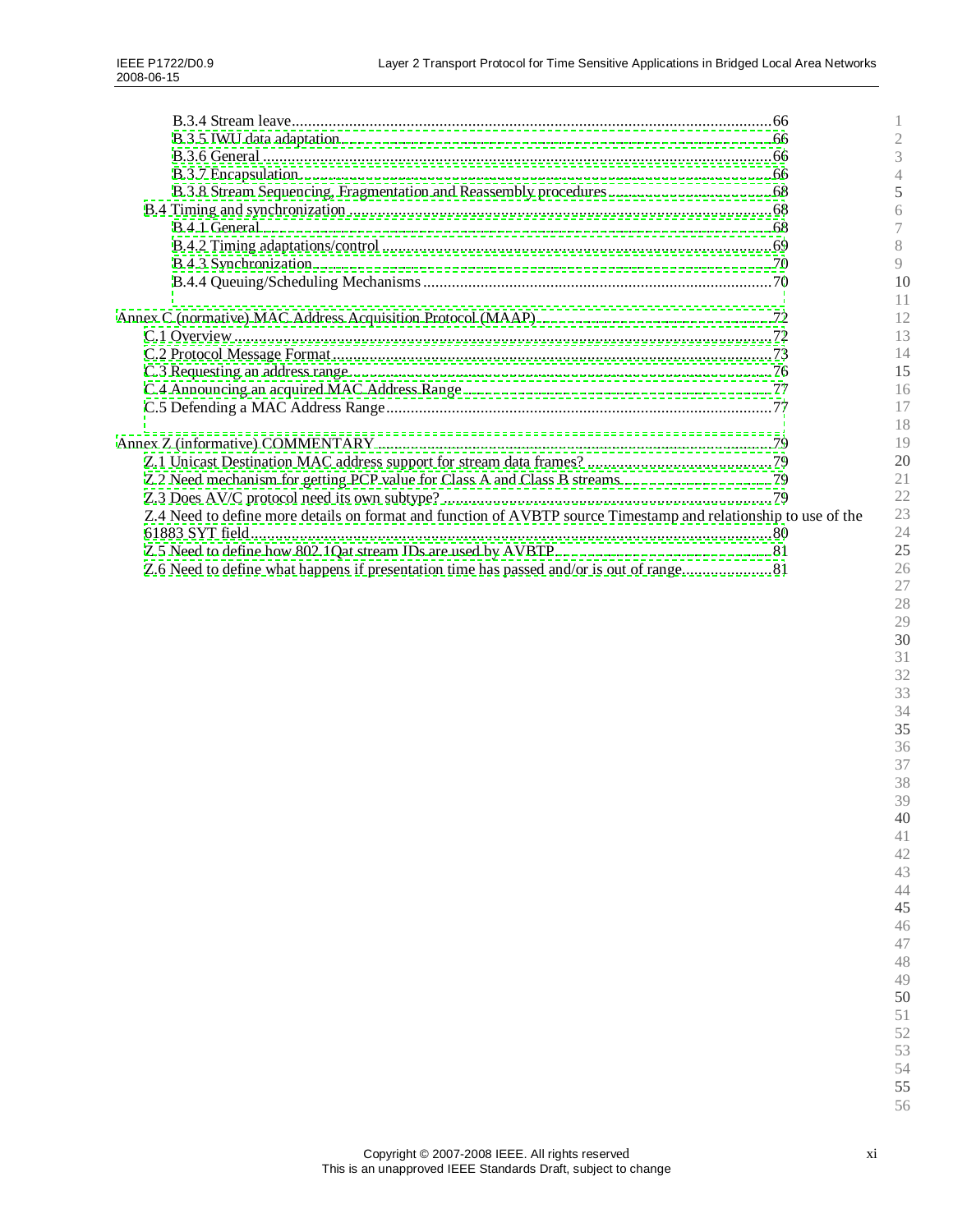# **List of figures**

# **List of tables**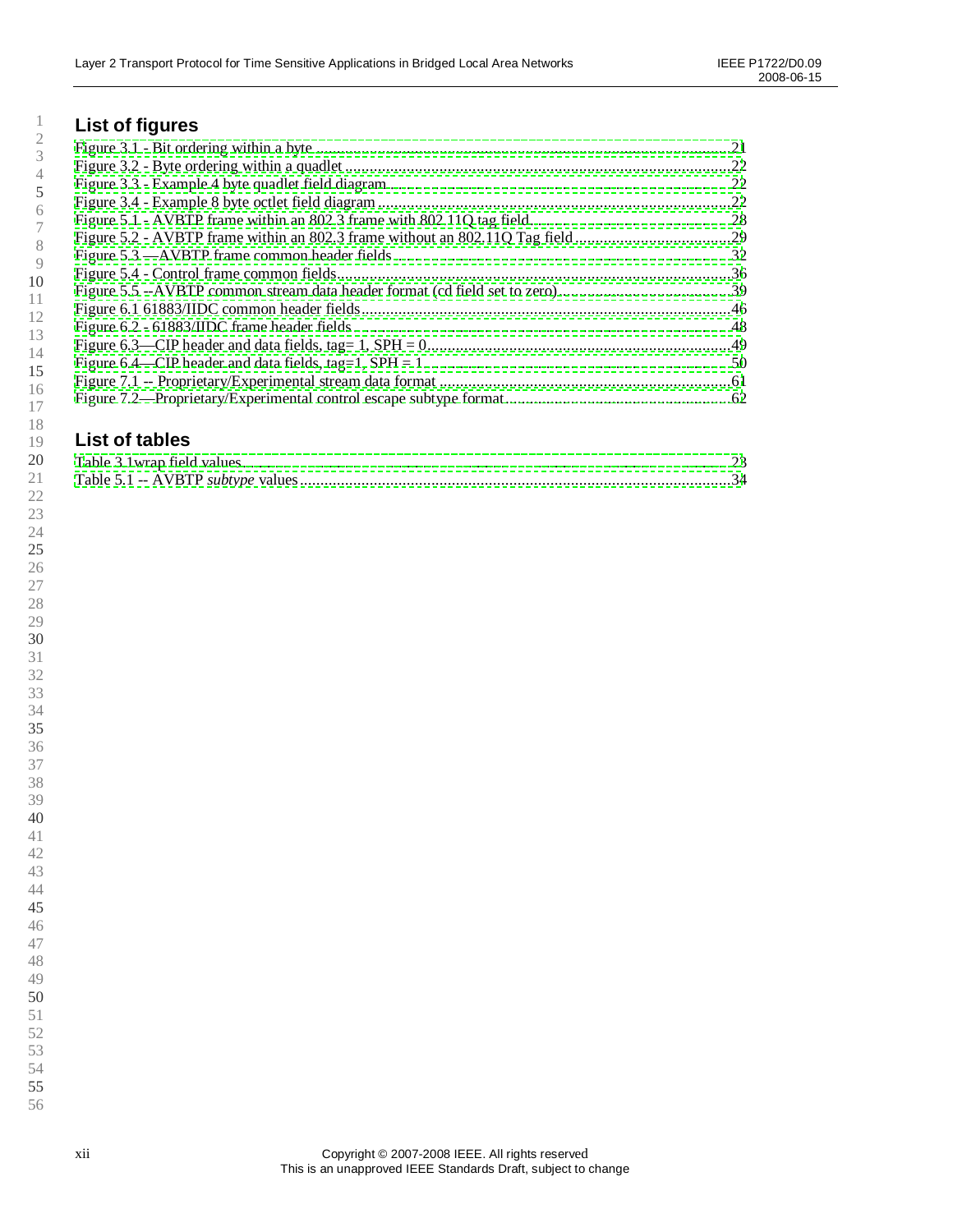# <span id="page-12-1"></span><span id="page-12-0"></span>**Draft Standard for Layer 2 Transport Protocol for Time Sensitive Applications in Bridged Local Area Networks**

## **1. Overview**

Increasingly, entertainment media is digitally transported. Streaming audio/video and interactive applications over bridged LANs need to have comparable real-time performance with legacy analog distribution. There is significant enduser and vendor interest in defining a simple yet common method for handling real-time audio/video suitable for consumer electronics, professional A/V applications, etc. Technologies such as IEEE 1394, Bluetooth and USB exist today but each has their own encapsulation, protocols, timing control, etc. such that building interworking functions is difficult. The use of a common audio/video transport over multiple IEEE 802 network types will realize operational and equipment cost benefits. By ensuring that all IEEE 802 wired and wireless devices share a common set of transport mechanisms for time-sensitive audio/video streams, we lessen the effort of producing interworking units between IEEE 802 and other digital networks.

**<<Editor's note: The above text was copied from the IEEE P1722 PAR. This will be expanded or edited as appropriate.>>**

#### **1.1 Scope**

This standard specifies the protocol, data encapsulations, connection management and presentation time procedures used to ensure interoperability between audio and video based end stations that use standard networking services provided by all IEEE 802 networks meeting QoS requirements for time-sensitive applications by leveraging concepts of IEC 61883-1 through IEC 61883-7.

**<<Editor's note: The above text was copied from the IEEE P1722 PAR. This will be expanded or edited as appropriate.>>**

#### **1.2 Purpose**

This standard will facilitate interoperability between stations that stream time-sensitive audio and/or video across LANs providing time synchronization and latency/bandwidth services by defining the packet format and stream setup, control, and teardown protocols.

**<<Editor's note: The above text was copied from the IEEE P1722 PAR. This will be expanded or edited as appropriate.>>**

#### **1.3 Clauses**

Clauses in this document are as follows: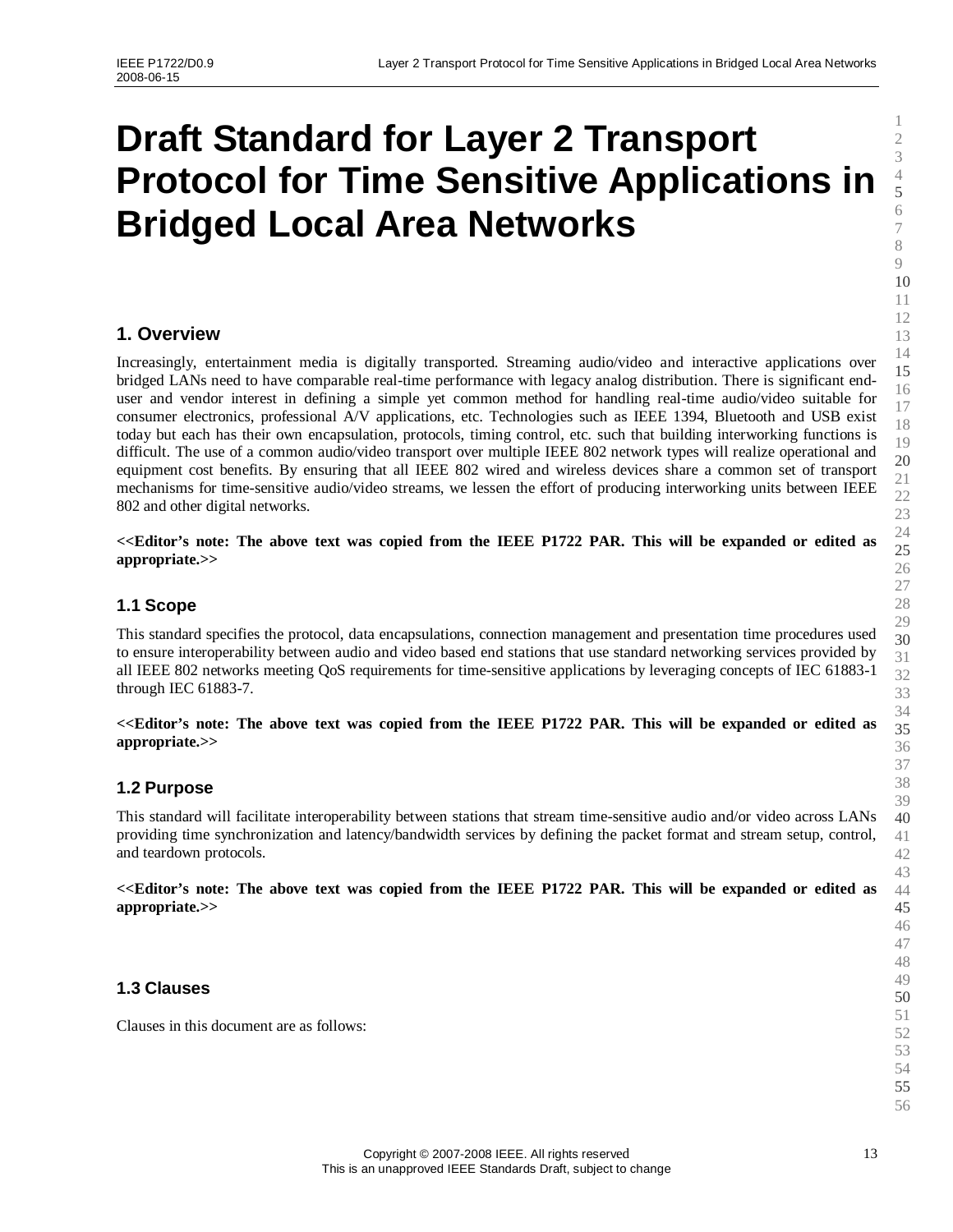| 1                                         | Clause 1. Overview.                                                         |
|-------------------------------------------|-----------------------------------------------------------------------------|
| $\sqrt{2}$<br>$\ensuremath{\mathfrak{Z}}$ | Clause 2. References                                                        |
| $\sqrt{4}$                                | Clause 3. Terms, definitions, and notation                                  |
| $\mathfrak s$<br>$\sqrt{6}$               | Clause 4. Abbreviations and acronyms                                        |
| $\boldsymbol{7}$                          | Clause 5. AVBTP base protocol                                               |
| $\,$ $\,$<br>9                            | Clause 6. 61883/IIDC over AVBTP protocol                                    |
| 10                                        | Clause7. Proprietary/Experimental subtype AVBTP protocol                    |
| 11<br>12                                  | Annex A. (informative) Bibliography.                                        |
| 13                                        | Annex B (normative) Interworking 61883 between AVBTP and IEEE 1394 networks |
| 14<br>15                                  | Annex C (normative) MAC address Acquisition protocol                        |
| 16                                        | Annex Z (informative) COMMENTARY                                            |
| 17<br>18                                  |                                                                             |
| 19                                        |                                                                             |
| 20<br>21                                  |                                                                             |
| 22                                        |                                                                             |
| 23                                        |                                                                             |
| 24<br>25                                  |                                                                             |
| 26                                        |                                                                             |
| 27<br>28                                  |                                                                             |
| 29                                        |                                                                             |
| 30<br>31                                  |                                                                             |
| 32                                        |                                                                             |
| 33<br>34                                  |                                                                             |
| 35                                        |                                                                             |
| 36                                        |                                                                             |
| 37<br>38                                  |                                                                             |
| 39                                        |                                                                             |
| 40<br>41                                  |                                                                             |
| 42                                        |                                                                             |
| 43<br>44                                  |                                                                             |
| 45                                        |                                                                             |
| 46<br>47                                  |                                                                             |
| 48                                        |                                                                             |
| 49<br>50                                  |                                                                             |
| 51                                        |                                                                             |
| 52<br>53                                  |                                                                             |
| 54                                        |                                                                             |
| 55                                        |                                                                             |
| 56                                        |                                                                             |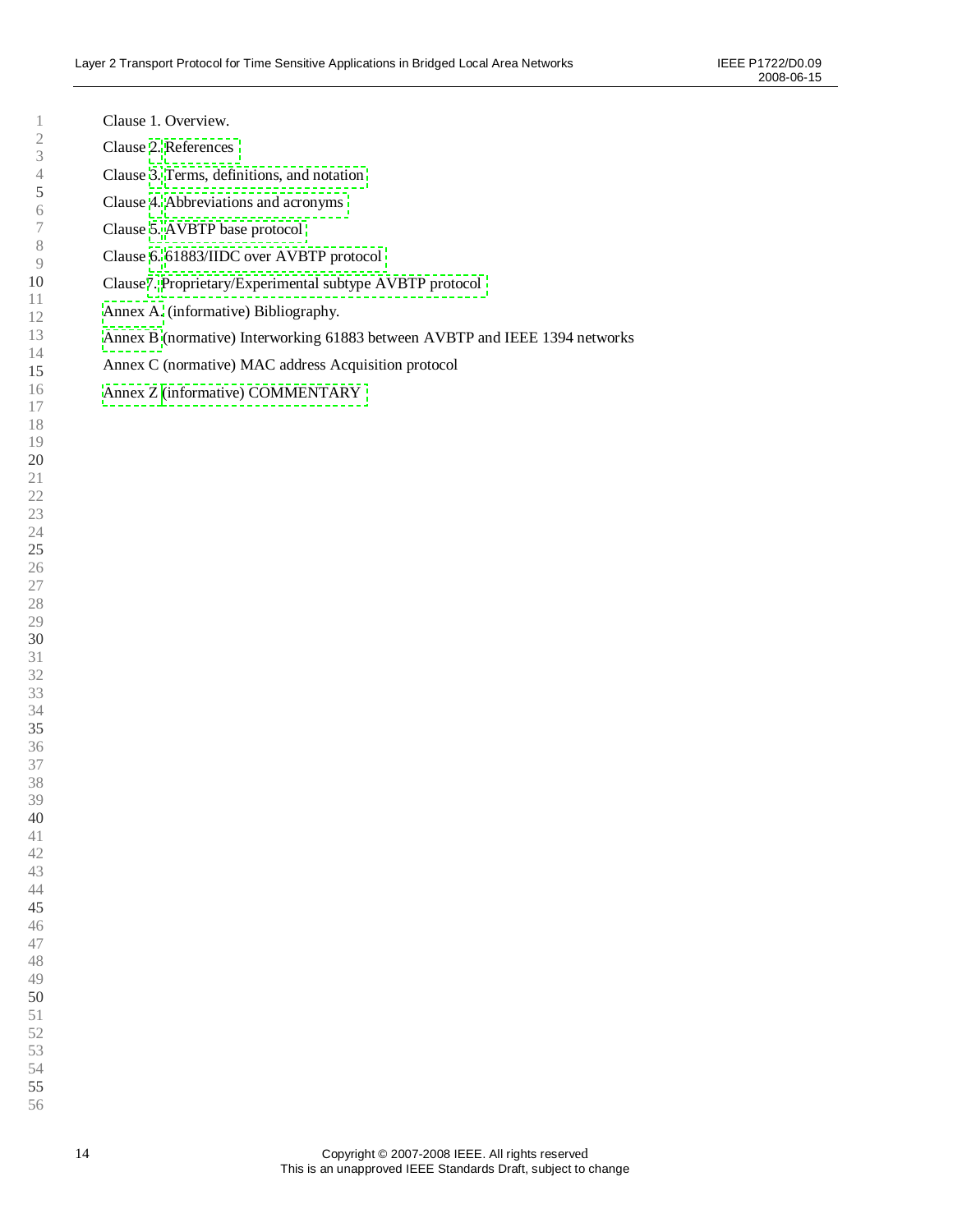## <span id="page-14-0"></span>**2. References**

The following standards contain provisions that, through reference in this document, constitute provisions of this standard. All the standards listed are normative references. Informative references are given in Annex A. At the time of publication, the editions indicated were valid. All standards are subject to revision, and parties to agreements based on this standard are encouraged to investigate the possibility of applying the most recent editions of the standards indicated below.

- [R[1](#page-14-1)] IEEE Std 802®, IEEE Standard for Local and Metropolitan Area Networks: Overview and Architecture <sup>1</sup>
- [R2] IEC 61784-2:2007, Digital data communications for measurement and control –Part 2: Additional profiles for ISO/IEC 880[2](#page-14-2)-3 based communication networks in real-time applications<sup>2</sup>
- [R3] IEEE 802.3-2005, IEEE Standards for Information technology –Telecommunications and information exchange between systems – Local and metropolitan area networks – Specific requirements – Part 3: Carrier sense multiple access with collision detection (CSMA/CD) access method and Physical Layer specifications
- [R4] IEEE Std 802.1Q-2005, IEEE Standard for Local and Metropolitan Area Networks---Virtual Bridged Local Area Networks;
- [R5] IEEE P802.1AS, IEEE standard for Local and Metropolitan Area Networks: Timing and Synchronization for Time-Sensitive Applications in Bridged Local Area Networks; **<< draft document, see: [http://www.ieee802.org/1/pages/802.1as.html>](http://www.ieee802.org/1/pages/802.1as.html)>**
- [R6] IEEE P802.1Qat, IEEE standard for Local and Metropolitan Area Networks: Virtual Bridged Local Area Networks - Amendment 9: Stream Reservation Protocol; **<<draft document, see: [http://www.ieee802.org/1/pages/802.1at.html>](http://www.ieee802.org/1/pages/802.1at.html)>**
- [R7] IEEE P802.1Qav, IEEE standard for Local and Metropolitan Area Networks: Virtual Bridged Local Area Networks - Amendment 11: Forwarding and Queuing for Time-Sensitive Streams; **<<draft document, see: [http://www.ieee802.org/1/pages/802.1av.html>](http://www.ieee802.org/1/pages/802.1av.html)>**
- [R8] IEEE 802.1ak, Virtual Bridged Local Area Networks, Amendment 07: Multiple Registration Protocol
- [R9] IEEE P802.1ak-2007/Cor 1 Draft Standard for Local and Metropolitan Area Networks Virtual Bridged Local Area Networks - Amendment 07: Multiple Registration Protocol- Corrigendum 1
- [R10] IEEE P802.1AB-REV Draft Standard for Local and Metropolitan Area Networks Station and Media Access Control Connectivity Discovery **<<draft document, see: [http://www.ieee802.org/1/pages/802.1AB-rev.html>](http://www.ieee802.org/1/pages/802.1AB-rev.html)>**
- [R11] IEC 61883-1 (2003-01) Consumer audio/video equipment Digital interface Part 1: General;

<span id="page-14-1"></span><sup>1</sup> IEEE publications are available from the Institute of Electrical and Electronics Engineers, 445 Hoes Lane, P.O. Box 1331, Piscataway, NJ 08855-1331, USA. New and revised IEEE standards and drafts are available for sale individually (http://shop.ieee.org/ ), and are also available, via an online subscription ( http://standards.ieee.org/catalog/olis/index.html ). The Get IEEE 802™® program ( http://standards.ieee.org/getieee802/portfolio.html ) grants public access to view and download current individual electronic (PDF) IEEE Local and Metropolitan Area Network (IEEE 802®) standards at no charge twelve months after publication.

<span id="page-14-2"></span><sup>2</sup> IEC publications are available from IEC Sales Department, Case Postale 131, 3, rue de Varembé, CH-1211, benève 20, Switzerland/Suisse. IEC publications are also available in the United States from the Sales Department, American National Standards Institute, 11 West 42nd Street, 13th Floor, New York, NY 10036, USA . IEC publications are available for sale individually, and are also available via an online subscription ( http://webstore.iec.ch/ ).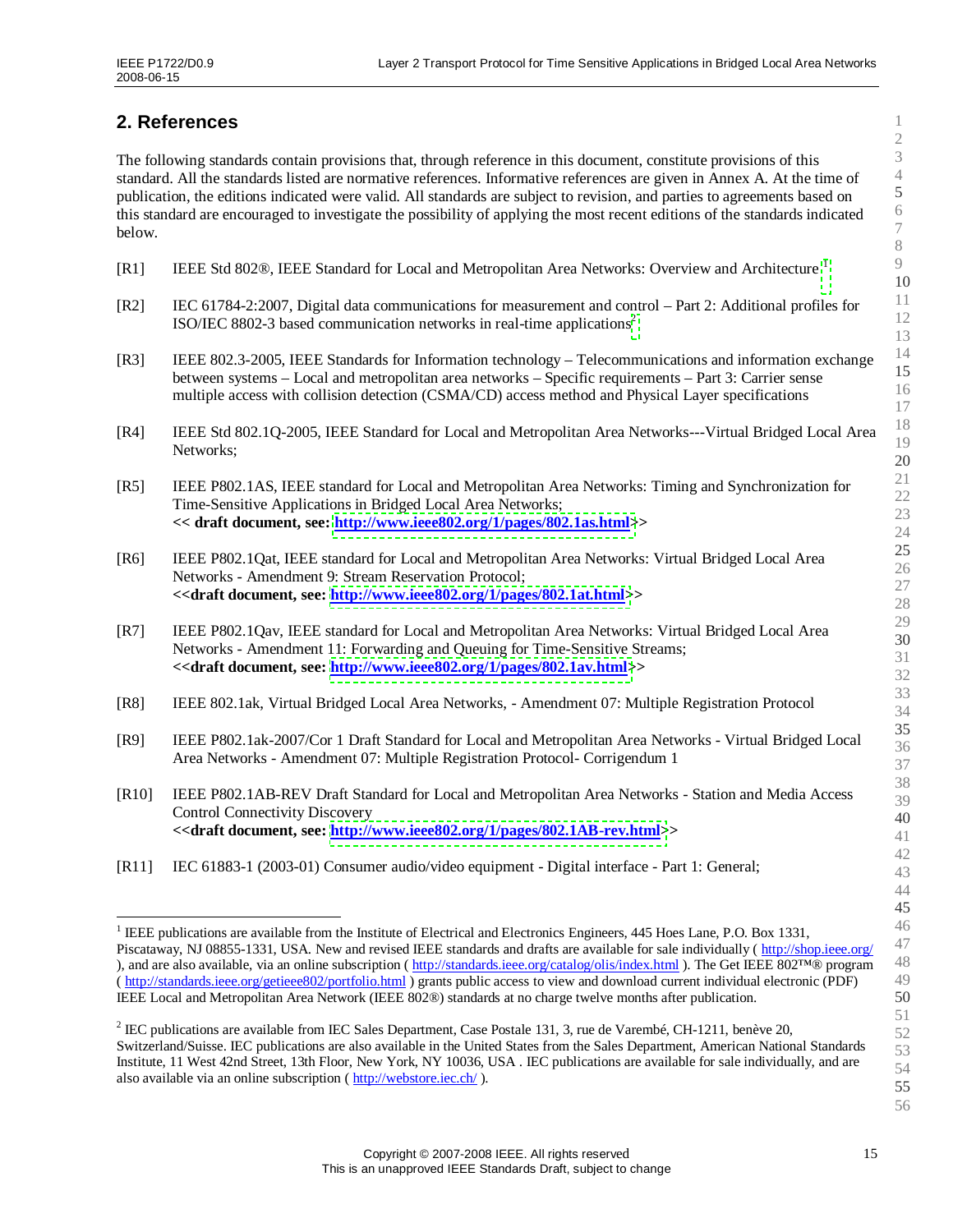<span id="page-15-1"></span>

| $[R12]$      | IEC 61883-2 (2004-08) Consumer audio/video equipment - Digital interface - Part 2: SD-DVCR data<br>transmission;                                                                                                                                                                                                                                                                                                                                                                        |
|--------------|-----------------------------------------------------------------------------------------------------------------------------------------------------------------------------------------------------------------------------------------------------------------------------------------------------------------------------------------------------------------------------------------------------------------------------------------------------------------------------------------|
| $[R13]$      | IEC 61883-4 (2004-08) Consumer audio/video equipment - Digital interface - Part 4: MPEG2-TS data<br>transmission;                                                                                                                                                                                                                                                                                                                                                                       |
| [R14]        | IEC 61883-6 (2005-10) Consumer audio/video equipment - Digital interface - Part 6: Audio and music data<br>transmission protocol;                                                                                                                                                                                                                                                                                                                                                       |
| $[R15]$      | IEC 61883-7 (2003-01) Consumer audio/video equipment – Digital interface - Part 7: Transmission of ITU-R<br>BO.1294 System B                                                                                                                                                                                                                                                                                                                                                            |
| $[R16]$      | IEC 61883-8 (work in progress) Consumer audio/video equipment - Digital interface - Part 8: Transmission of<br>ITU-R Bt.601 style Digital Video Data                                                                                                                                                                                                                                                                                                                                    |
| $[R17]$      | 1394 Trade Association TA Document 2003017 IIDC 1394-based Digital Camera Specification Ver.1.31 <sup>3</sup>                                                                                                                                                                                                                                                                                                                                                                           |
| [R18]        | 1394 Trade Association TA Document 2004006 AV/C Digital Interface Command Set General Specification<br>Version 4.2                                                                                                                                                                                                                                                                                                                                                                      |
| $[R19]$      | 1394 Trade Association TA Document 2006021 Networking IEEE 1394 Clusters via UWB over Coaxial Cable<br>- Part 3: FCP and CMP over IPv4<br>< <editor's 1.0,="" 2008="" 28,="" current="" draft="" in="" is="" may="" note:="" progress,="" version="" work="">&gt;</editor's>                                                                                                                                                                                                            |
| [R20]        | IETF RFC 791 Internet Protocol (http://www.ietf.org/rfc/rfc0791.txt?number=0791)                                                                                                                                                                                                                                                                                                                                                                                                        |
| [R21]        | IETF RFC 768 User Datagram Protocol (http://www.ietf.org/rfc/rfc0768.txt?number=0768)                                                                                                                                                                                                                                                                                                                                                                                                   |
|              | All the standards listed are normative references. Informative references are given in Annex A. At the time of publication,<br>the editions indicated were valid.                                                                                                                                                                                                                                                                                                                       |
|              | << Editor's note: Per MSC standards guidelines, need footnotes above on "how this document can be obtained<br>and/or purchased", some of this work is TBD (will need info on how to obtain, IEC, 1394TA and possibly other<br>documents). Also hopefully the boilerplate text from the template (2005) is still correct/OK>>                                                                                                                                                            |
|              | << Editor's note: For some reason, my PDF converter tool is not creating hyperlinks in the PDF file if the<br>hyperlink is in a footnote. For now, here are the links in an editor's note to make it easier for the reader to get to<br>those web pages:>>                                                                                                                                                                                                                              |
| publication. | New and revised IEEE standards and drafts are available for sale individually (http://shop.ieee.org/), and are also<br>available, via an online subscription (http://standards.ieee.org/catalog/olis/index.html). The Get IEEE 802TM® program<br>(http://standards.ieee.org/getieee802/portfolio.html) grants public access to view and download current individual<br>electronic (PDF) IEEE Local and Metropolitan Area Network (IEEE 802®) standards at no charge twelve months after |
|              | IEC publications are available for sale individually, and are also available via an online subscription<br>(http://webstore.iec.ch/).                                                                                                                                                                                                                                                                                                                                                   |
|              | <sup>3</sup> 1394 Trade Association (1394TA) Members can download the 1394TA specifications for free from the members' website. Please                                                                                                                                                                                                                                                                                                                                                  |

<span id="page-15-0"></span>note, however, that the copy right for each specification belongs to the 1394TA. Membership information can be found at: http://www.1394ta.org/About/Join/. For non-members, please contact jsnider@1394ta.org for information on how to obtain a copy of the 1394TA specifications and Technical Bulletins . The mailing address for the association is at: 1394 Trade Association Office 1560 East Southlake Blvd., Suite 242, Southlake TX 76092 USA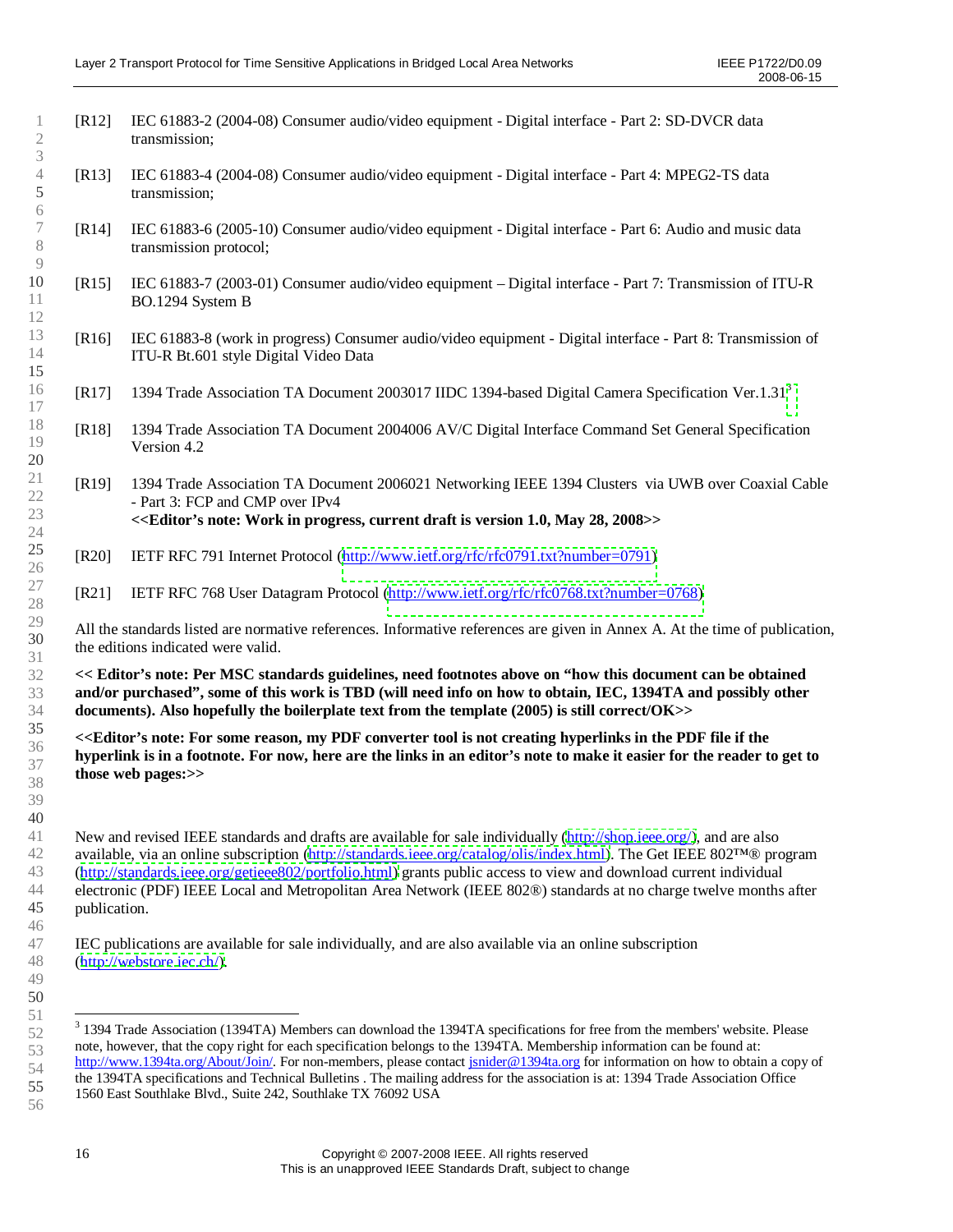<span id="page-16-1"></span><span id="page-16-0"></span>

| 1394 Trade Association (1394TA) Members can download the 1394TA specifications for free from the members'<br>website. Please note, however, that the copy right for each specification belongs to the 1394TA. Membership information<br>can be found at: http://www.1394ta.org/About/Join/. For non-members, please contact jsnider@1394ta.org for<br>information on how to obtain a copy of the 1394TA specifications and Technical Bulletins. | $\mathbf{1}$<br>$\mathbf{2}$<br>$\mathfrak{Z}$<br>$\sqrt{4}$ |
|-------------------------------------------------------------------------------------------------------------------------------------------------------------------------------------------------------------------------------------------------------------------------------------------------------------------------------------------------------------------------------------------------------------------------------------------------|--------------------------------------------------------------|
| Internet Requests for Comments (RFCs) are available on the World Wide Web at the following URL:<br>http://www.ietf.org/rfc.html.                                                                                                                                                                                                                                                                                                                | $\sqrt{5}$<br>$\sqrt{6}$<br>$\boldsymbol{7}$                 |
| 3. Terms, definitions, and notation                                                                                                                                                                                                                                                                                                                                                                                                             | $8\,$<br>9<br>10<br>11                                       |
| 3.1 Conformance levels                                                                                                                                                                                                                                                                                                                                                                                                                          | 12<br>13<br>14                                               |
| Several keywords are used to differentiate between different levels of requirements and optionality, as follows:                                                                                                                                                                                                                                                                                                                                | 15<br>16<br>17<br>18<br>19<br>20                             |
|                                                                                                                                                                                                                                                                                                                                                                                                                                                 | 21<br>22<br>23<br>24<br>25                                   |
|                                                                                                                                                                                                                                                                                                                                                                                                                                                 | 26<br>$27\,$<br>28<br>29<br>30                               |
|                                                                                                                                                                                                                                                                                                                                                                                                                                                 | 31<br>32<br>33<br>34                                         |
|                                                                                                                                                                                                                                                                                                                                                                                                                                                 | 35<br>36<br>37<br>38                                         |
|                                                                                                                                                                                                                                                                                                                                                                                                                                                 | 39<br>40<br>$41\,$<br>42<br>43                               |
|                                                                                                                                                                                                                                                                                                                                                                                                                                                 | 44<br>45<br>46<br>47<br>48<br>49                             |
|                                                                                                                                                                                                                                                                                                                                                                                                                                                 | 50<br>51<br>52<br>53<br>54                                   |
|                                                                                                                                                                                                                                                                                                                                                                                                                                                 | 55<br>56                                                     |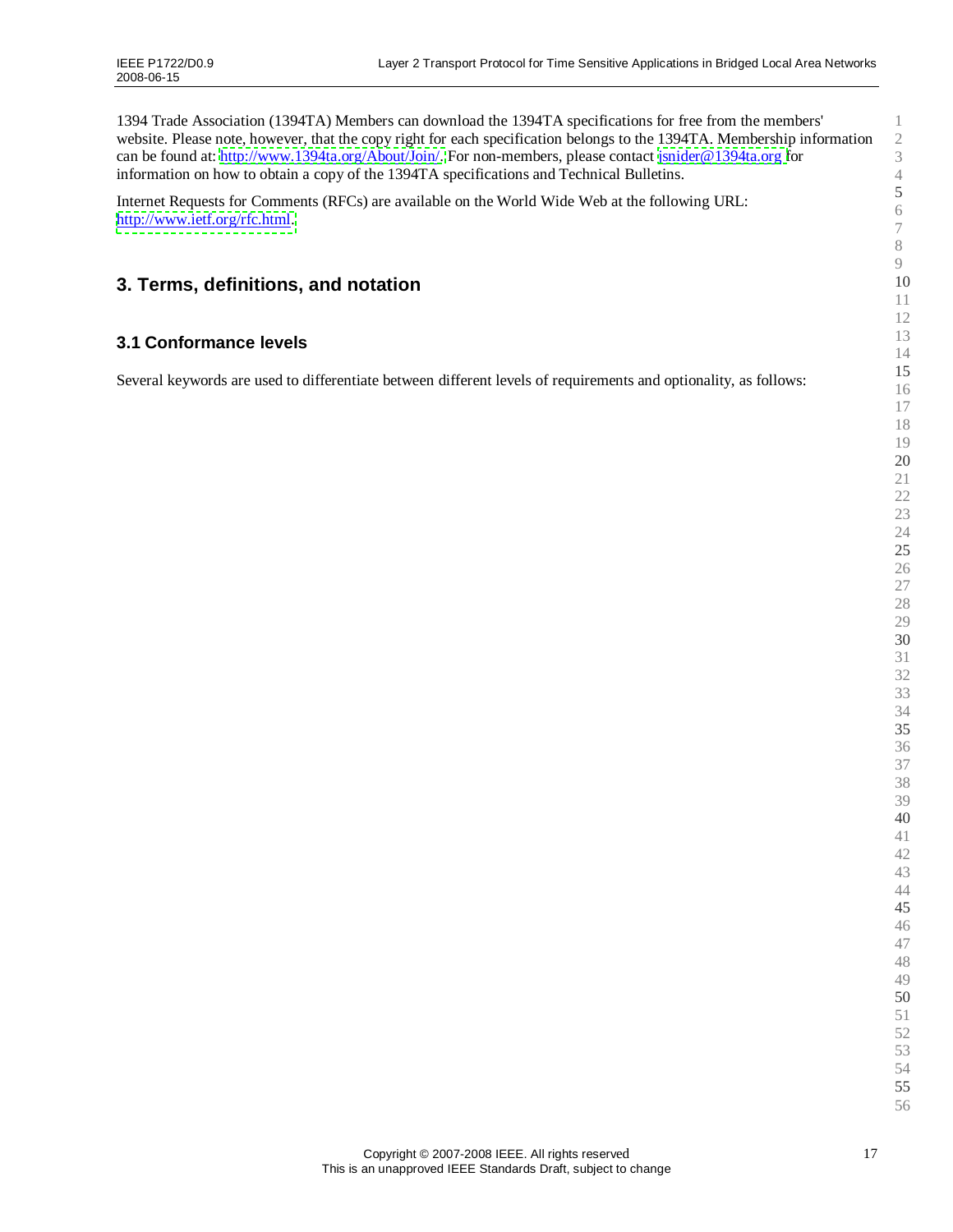<span id="page-17-0"></span>**3.1.1 expected:** Describe the behavior of the hardware or software in the design models assumed by this specification. Other hardware and software design models may also be implemented.

**3.1.2** may: Indicates a course of action permissible within the limits of the standard with no implied preference ("may" means "is permitted to").

**3.1.3 shall:** Indicates mandatory requirements strictly to be followed in order to conform to the standard and from which no deviation is permitted ("shall" means "is required to").

**3.1.4 should:** An indication that among several possibilities, one is recommended as particularly suitable, without mentioning or excluding others; or that a certain course of action is preferred but not necessarily required; or that (in the negative form) a certain course of action is deprecated but not prohibited ("should"means "is recommended to").

## **3.2 Glossary of terms**

**3.2.1 1 AVBTP communication:** Information used in the operation of the AVBTP protocol, transmitted in an AVBTP message over an AVBTP communication path.

**3.2.2 Audio/Video Bridging Transport Protocol. (AVBTP):** The protocol defined by this standard. As an adjective, it indicates that the modified noun is specified in or interpreted in the context of this standard.

**3.2.3 AVBTP communication path:** A segment of a network enabling direct communication between two or more AVBTP end stations.

**3.2.4 AVBTP stream:** An AVBTP stream is between one talker and one or more listeners

**3.2.5 AVBTP port:** A logical access point of an AVBTP clock for AVBTP communications to the communications network.

**3.2.6 big endian:** A method of transmitting a multi-byte integer. Bytes are transmitted in order of decreasing significance, i.e. the most significant byte is transmitted first.

**3.2.7 byte:** Eight bits of data, used as a synonym for octet.

**3.2.8 controller:** A device that introduces and manages talkers and listeners, and manages groups of sessions.

**3.2.9 class A:** P802.1Qav stream data traffic class with 125µs observation interval

**3.2.10 class B:** P802.1Qav stream data traffic class with TBD millisecond observation interval.

**3.2.11 default:** In this document the word default when applied to attribute values and options means the configuration of an AVBTP device as it is delivered from the manufacturer.

**3.2.12 doublet:** Two bytes of data.

**3.2.13 epoch:** The origin of a timescale.

**3.2.14 event:** An abstraction of the mechanism by which signals or conditions are generated and represented.

**3.2.15 grandmaster selection time:** The maximum amount of time required by 802.1AS to elect and propagate new grand master address.

**3.2.16 holdover:** A clock previously synchronized/syntonized to another clock (normally a primary reference or a master clock) but now free-running based on its own internal oscillator, whose frequency is being adjusted using data acquired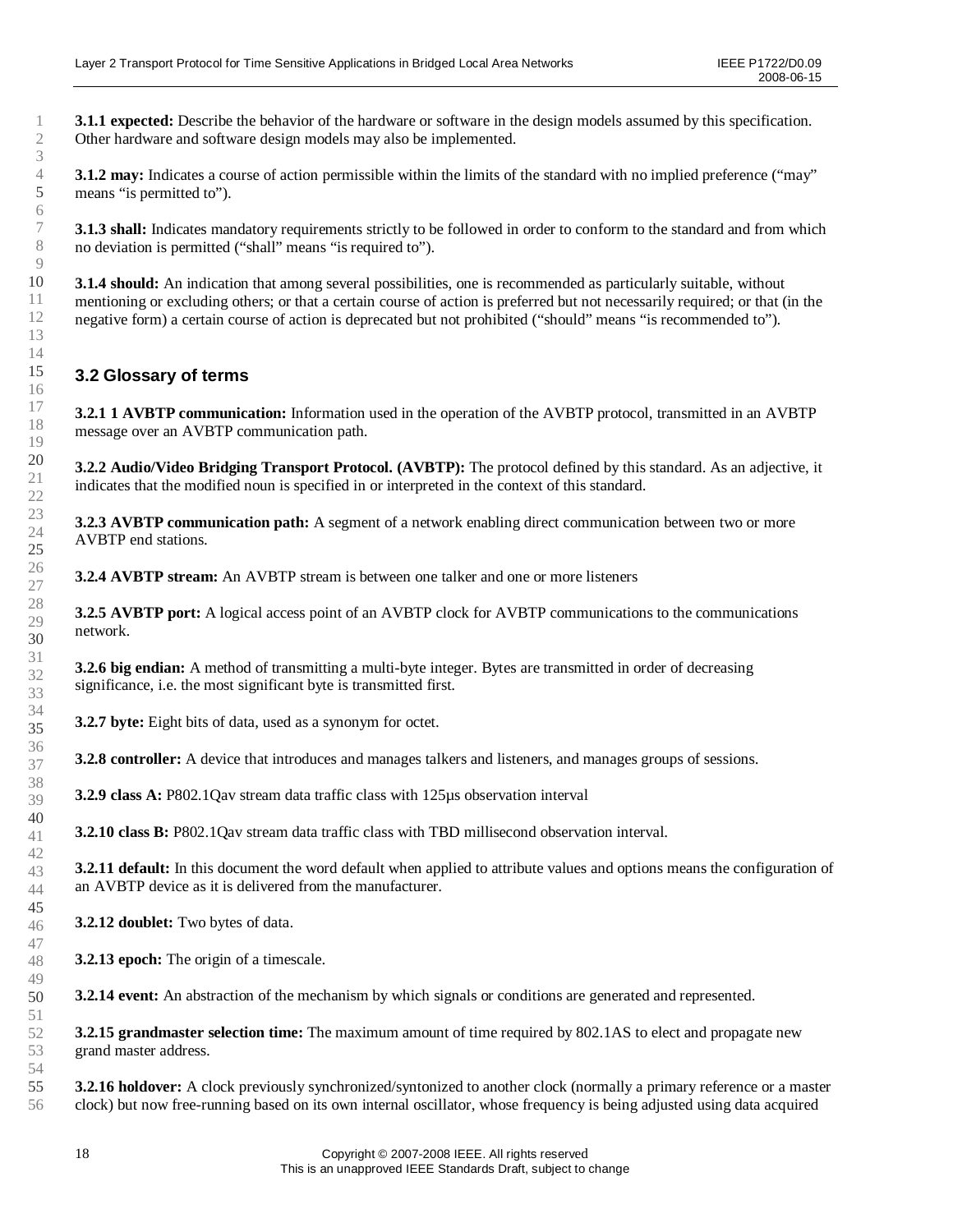while it had been synchronized/syntonized to the other clock, is said to be in holdover or in the holdover mode, as long as it is within its accuracy requirements.

**3.2.17 holdover mode:** When the 802.1AS clock is currently known to be or possibly unstable due to a loss or change in the grandmaster clock status. When detected and reported, the listener and talker shall revert to an internal holdover timing mode, ignoring the 802.1AS clock until the 802.1AS clock has once again stabilized.

**3.2.18 ingress time:** Ingress time is when the sample is sent by the talker application to the AVBTP layer. For example, on an I2S interface this is an 802.1AS timestamp of the word clock transition for the received sample.

**3.2.19 link**: A network segment between two IEEE 802 ports.

**3.2.20 listener:** A listener is a receiver of a stream.

**3.2.21 maximum holdover time:** The maximum time allowed for Grandmaster Selection plus clock stabilization on a listener.

**3.2.22 multicast communication:** A single AVBTP message sent from any AVBTP port and received and processed by all AVBTP ports on the same AVBTP communication path.

**3.2.23 node:** A device that can issue or receive AVBTP communications on a network**.**

**3.2.24 octet:** Eight bits of data, used as a synonym for byte.

**3.2.25 octlet:** Eight bytes of data.

**3.2.26 port number:** An index identifying a specific AVBTP port**.**

**3.2.27 presentation time:** Presentation time is the ingress time plus a delay constant

**3.2.28 quadlet:** Four bytes of data.

**3.2.29 synchronized clocks:** Two clocks are synchronized to a specified uncertainty if they have the same epoch and their measurements of the time of a single event at an arbitrary time differ by no more than that uncertainty. The timestamps generated by two synchronized clocks for the same event differ by no more than the specified uncertainty.

**3.2.30 syntonized clocks:** Two clocks are syntonized if they share the same definition of a second, which is the time as measured by each advances at the same rate. They may or may not share the same epoch.

**3.2.31 talker:** A talker is the source of a stream

**3.2.32 timeout:** A mechanism for terminating requested activity that, at least from the requester's perspective, does not complete within the time specified.

**3.2.33 timescale:** A linear measure of time from an epoch.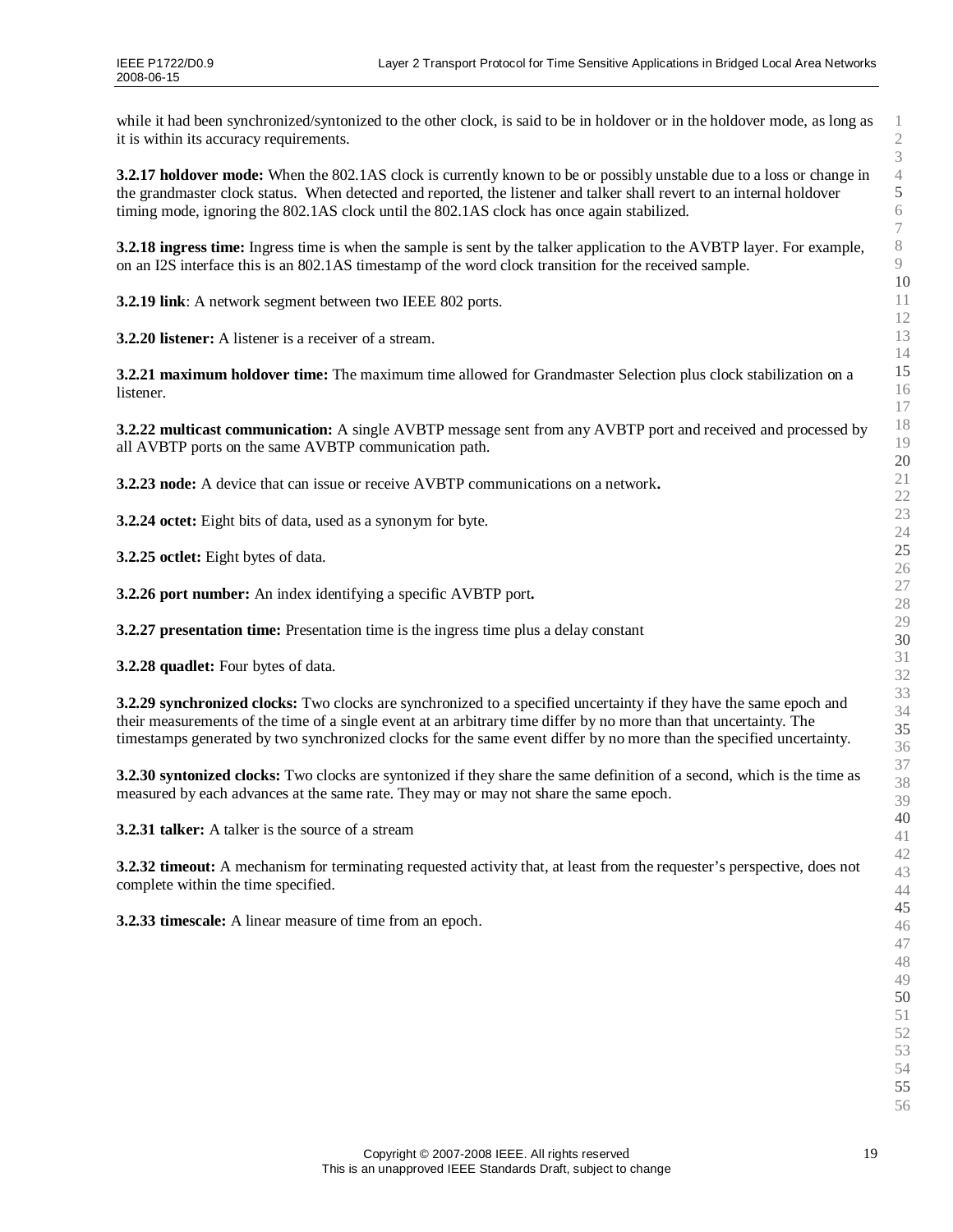# <span id="page-19-1"></span><span id="page-19-0"></span>**3.3 Unimplemented locations**

The capabilities of all reserved, ignored, and unused values are carefully defined, to minimize conflicts between current implementations and future definitions.

**3.3.1 reserved fields:** A set of bits within a data structure that is defined in this specification as reserved, and is not otherwise used. Implementations of this specification shall zero these fields. Future revisions of this specification, however, may define their usage.

**3.3.2 ignored location:** Selected locations or portions of locations are partially implemented and are defined to be ignored. An ignored value has an affiliated storage element, but the value in the storage elements has no side effect.

**3.3.3 reserved location**: Some locations or portions of locations are not implemented and are defined to be reserved. When a reserved value is written, a zero values shall be assumed; when read, the returned value shall be ignored.

**3.3.4 unused location:** Selected locations or portions of locations may be not implemented or partially implemented and are defined to be unused. For unused locations, the selection between reserved and ignored behaviors is implementation dependent.

#### **3.4 Numerical values**

Decimal, hexadecimal, and binary numbers are used within this document. For clarity, decimal numbers are generally used to represent counts, hexadecimal numbers are used to represent addresses, and binary numbers are used to describe bit patterns within binary fields.

Decimal numbers are represented in their usual 0, 1, 2, … format. Hexadecimal numbers are represented by a string of one or more hexadecimal (0-9,A-F) digits followed by the subscript 16. Binary numbers are represented by a string of one or more binary (0,1) digits in left to right order where the left most bit is the most significant bit and the right most bit is the least significant bit, followed by the subscript 2. Thus the decimal number "26" may also be represented as " $1A_{16}$ " or " $11010_2$ ".

These notational conventions have one exception: MAC addresses and OUI/EUI values are represented as strings of 8-bit hexadecimal numbers separated by hyphens and without a subscript, as for example "01-80-C2-00-00-15" or "AA-55-11".

#### **3.5 Notation of fields and values taken from other documents**

**<<Editor's note: For version 0.08, I have again reworked the notation section, this time to more follow conventions used in IETF RFCs as this document defines a transport layer and should not care about bit transmission order. So this document uses a merged convention to allow implementers who understand IETF RFCs and/or IEEE 1394 and/or 1394 Trade Association (1394TA) document conventions. This hopefully also should make it easier for implementers who wish to port their 1394/61883 technology to 802.1/802.3 Ethernet and 802.11 wireless networks or for implementers who have IP based technology to port/modify (i.e. if they can get the bit ordering correct for an IP packet, they can get it right for based on diagrams from this document). All comments on this change are welcome by the editor**

**It is also the editor's intent to take out unused template for areas not currently used by this draft (such as state machine conventions, descriptions on how to document registers, etc. If it turns out that we need to add any of these types of items in future versions of the spec, then these portions of the template can be put back into the document.>>**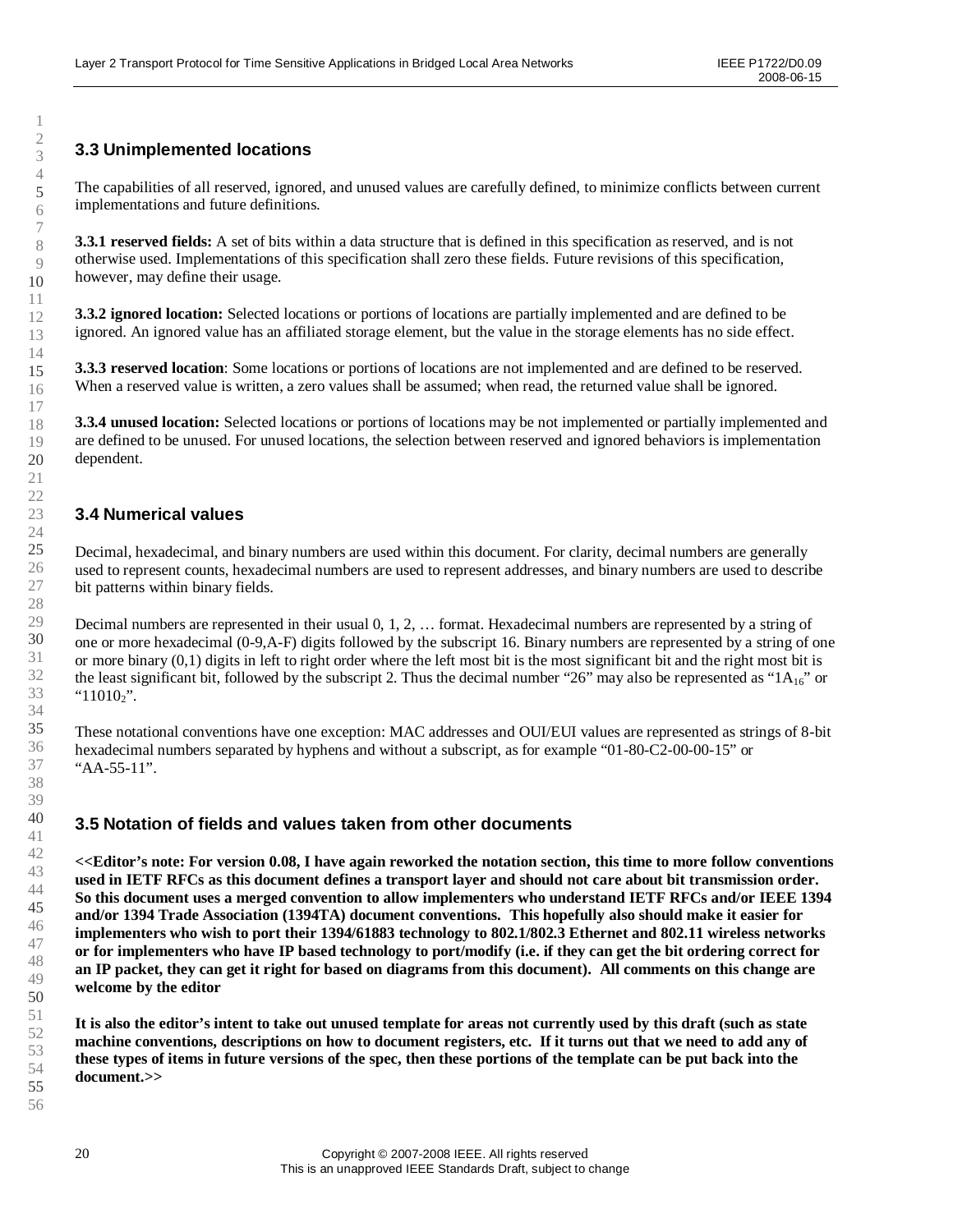<span id="page-20-0"></span>This document uses fields and values defined in other documents with multiple methods of defining such things as usage of upper and lower case, usage of underscore characters, italics, etc. As this document is intended to use these multiple protocols, its additional intent is also to make it easier for readers and implementers of those documents by not using different names and notation for those fields and values. So the following conventions are used for field names from other documents to match the convention from those documents.

- a) Fields from IEEE 802.1Q: Fields are in all uppercase, no underscores (examples: DA, SA, TPID, CFI, VID)
- b) Fields from IEEE 1394: Fields in lower case except for acronyms within the field name with optional underscores (examples: tcode, data\_length, source\_ID)
- c) Fields from IEC 61883: Fields always starting in uppercase, acronyms in uppercase, abbreviations with uppercase first followed by lowercase, no underscores (examples: DBC, DBS, Rsv).

3.2.2 Bit, byte, doublet, quadlet and octlet ordering

Similar to IETF RFC 0791 [\[R17\]](#page-15-1) Internet Protocol (IP), this protocol is agnostic to the underlying bit order used by layers below it. Therefore all frame and packet formats contained within are specified as a series of 8 bit bytes where the actual transmission, reception, storage and retrieval of bits within the bytes are machine and/or lower layer specific.

This document uses the same convention as IEEE 1394 for abbreviating the following terms:

- a) lsb: least significant bit (bit 7)
- b) msb: most significant bit (bit 0)
- c) LSB: least significant byte
- d) MSB: most significant byte

Like Internet Protocol, the actual ordering of multiple bytes to store larger numbers or arrays of data is specified in bigendian order where the first byte of a multi-byte number is the most significant byte and the last byte is the least significant byte.

The significance of the interior bits within a byte uniformly decreases in progression from msb to lsb where msb is labeled as bit 0 and lsb is bit 7 and is shown in this document in a left to right order as follows.



#### **Figure 3.1 - Bit ordering within a byte**

For the above figure, this would represent a decimal value of 1, a hexadecimal value of  $01_{16}$  and a binary value of <sub>2</sub> with the only bit in the byte set to one of the least significant bit, bit 7.

This protocol specifies that all data to be transmitted and received for control and data frames shall always be using an integral number of 4 byte quadlets. A quadlet is a series of 4 bytes within a quadlet, the most significant byte is that which is transmitted first and the least significant byte is that which is transmitted last, as shown below.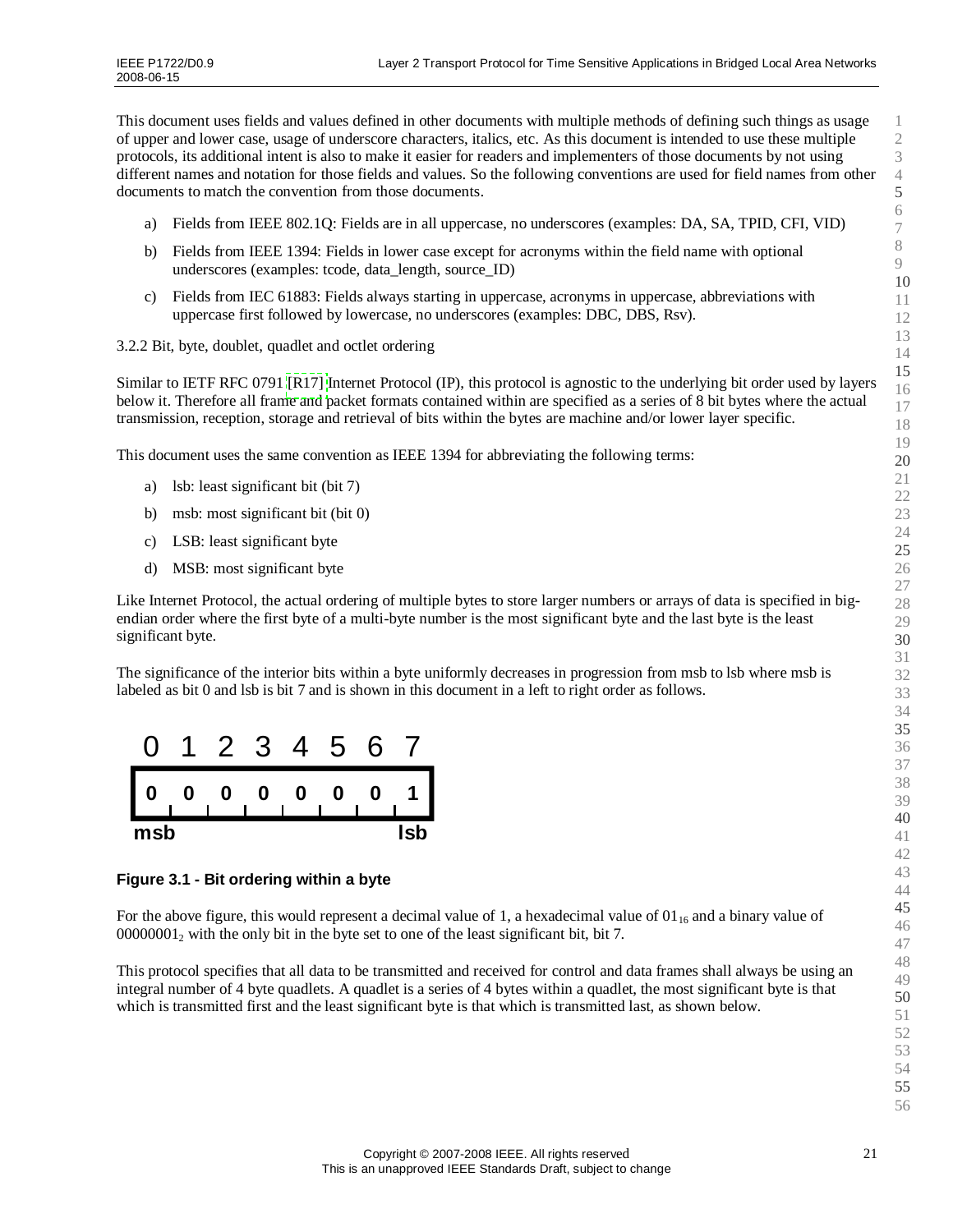

<span id="page-21-2"></span><span id="page-21-1"></span><span id="page-21-0"></span>**Figure 3.2 - Byte ordering within a quadlet**

For the above figure, this would represent a quadlet holding four byte array of 1, 2, 3, 4 decimal. Also the byte on the left is the first transmitted, with subsequent bytes being transmitted from left to right. This specification does not specify which bit within each byte is transmitted first as that is part of the lower layer LAN specification such as 802.3 or 802.11.

A quadlet may contain bit fields of any length between 1 and 32 bits transmitted or received as a series of bytes. When a field spans more than one byte, the point where it spans the byte is shown as a large tick mark as follows:





For 64 bit fields that need to be contained in more than one quadlet, they are still transmitted and received as a series of 8 bytes, but for this document are shown in diagrams as follows:



**Figure 3.4 - Example 8 byte octlet field diagram**

When block transfers take place that are not quadlet aligned or not an integral number of quadlets, no assumptions can be made about the ordering (significance within a quadlet) of bytes at the unaligned beginning or fractional quadlet end of such a block transfer, unless an application has knowledge (outside of the scope of this specification) of the ordering conventions of the other bus.

 Copyright © 2007-2008 IEEE. All rights reserved This is an unapproved IEEE Standards Draft, subject to change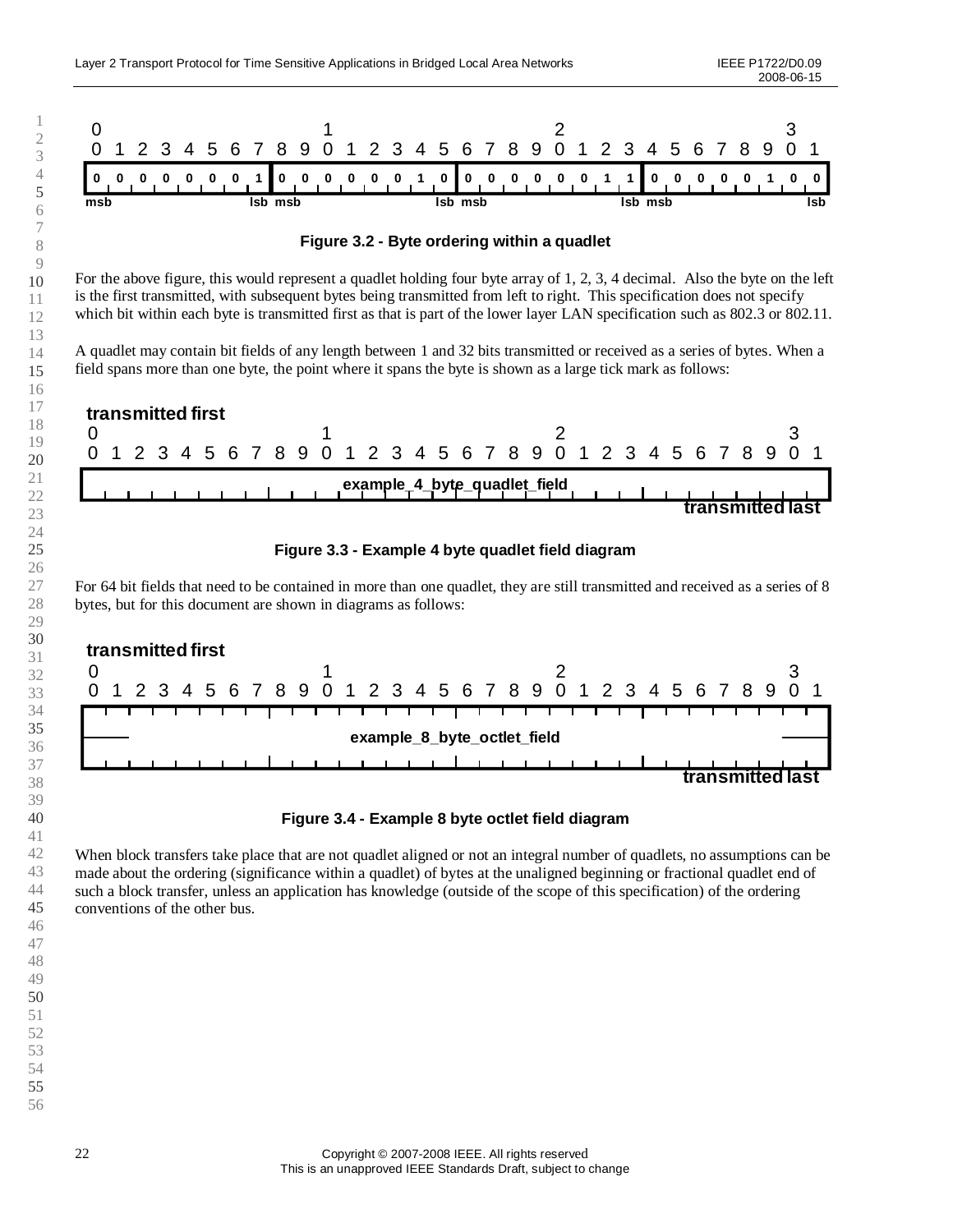#### <span id="page-22-1"></span><span id="page-22-0"></span>**3.5.1 Field value conventions**

This document describes values of fields. For clarity, names can be associated with each of these defined values, as illustrated in [Table](#page-22-3) 3.1. A symbolic name, consisting of upper case letters with underscore separators, allows other portions of this document to reference the value by its symbolic name, rather than a numerical value.

<span id="page-22-3"></span><span id="page-22-2"></span>

| Table 3.1wrap field values |  |  |
|----------------------------|--|--|
|----------------------------|--|--|

| Value   | <b>Name</b> | <b>Description</b>                   |
|---------|-------------|--------------------------------------|
|         | WRAP AVOID  | Frame is discarded at the wrap point |
|         | WRAP ALLOW  | Frame passes through wrap points.    |
| $2 - 3$ |             | Reserved                             |

Unless otherwise specified, reserved values are reserved for the purpose of allowing extended features to be defined in future revisions of this standard. Devices conforming to this version of this standard do not generate reserved values for fields, and process fields containing reserved values as though the field values were not supported. The intent is to ensure default behaviors for future-specified features.

A field value of TRUE shall always be interpreted as being equivalent to a numeric value of 1 (one), unless otherwise indicated. A field value of FALSE shall always be interpreted as being equivalent to a numeric value of 0 (zero), unless otherwise indicated.

#### **3.6 Informative notes**

Informative notes are used in this standard to provide guidance to implementers and also to supply useful background material. Such notes never contain normative information, and implementers are not required to adhere to any of their provisions. An example of such a note follows.

NOTE— This is an example of an informative note.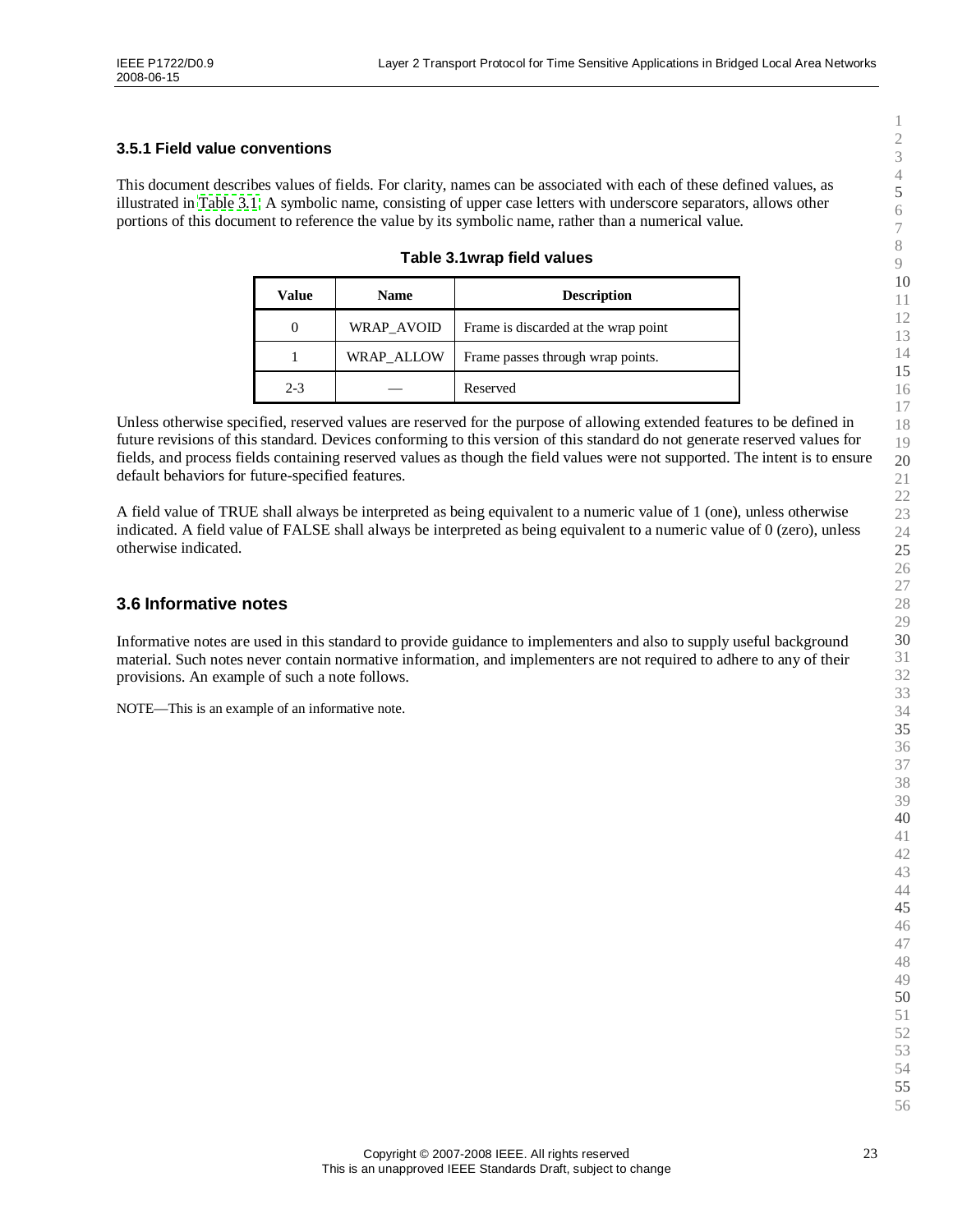# <span id="page-23-0"></span>**4. Abbreviations and acronyms**

This document contains the following abbreviations and acronyms:

| $^{+}$        |                  |                                                                        |
|---------------|------------------|------------------------------------------------------------------------|
| $\mathfrak s$ | 1394TA           | IEEE 1394 Trade Association (www.1394ta.org)                           |
| 6<br>7        | <b>IEEE</b>      | Institute of Electrical and Electronics Engineers, Inc. (www.ieee.org) |
| $8\,$         | ACK              | acknowledge                                                            |
| $\circ$<br>10 | <b>ANSI</b>      | American National Standards Institute (www.ansi.org)                   |
| 11            | AP               | (wireless LAN) access point                                            |
| 12<br>13      | AV               | audio/video                                                            |
| 14            | <b>AVB</b>       | audio/video bridging                                                   |
| 15<br>16      | <b>AVBTP</b>     | audio/video bridging transport protocol                                |
| 17            | AV/C             | audio video control protocol (from 1394 Trade Association)             |
| 18<br>19      | BC               | boundary clock                                                         |
| 20<br>21      | <b>BMC</b>       | best master clock                                                      |
| 22            | <b>BMCA</b>      | best master clock algorithm                                            |
| 23<br>24      | <b>BSS</b>       | basic service set                                                      |
| 25            | cd               | control/data                                                           |
| 26<br>27      | <b>CFI</b>       | canonical format indicator                                             |
| 28            | CID              | channel identifier                                                     |
| 29<br>30      | CIP              | common isochronous packet                                              |
| 31            | cntl             | control                                                                |
| 32<br>33      | CoS              | class of service                                                       |
| 34            | <b>CRC</b>       | cyclic redundancy check                                                |
| 35<br>36      | <b>CTP</b>       | command transport protocol                                             |
| 37            | D                | draft                                                                  |
| 38<br>39      | DA               | destination MAC address                                                |
| 40            | <b>DRM</b>       | digital rights management                                              |
| 41<br>42      | <b>DSS</b>       | distribution system service                                            |
| 43            | <b>DTCP</b>      | digital transmission content protection (www.dtcp.org)                 |
| 44<br>45      | <b>DTLA</b>      | Digital Transmission Licensing Administrator (www.dtcp.org)            |
| 46            | <b>DVCR</b>      | digital video-cassette recorder                                        |
| 47<br>48      | E <sub>2</sub> E | end to end                                                             |
| 49            | <b>EISS</b>      | enhanced internal sublayer service                                     |
| 50<br>51      | <b>ESS</b>       | extended service set                                                   |
| 52            | EUI              | <b>IEEE Extended Unique Identifier</b>                                 |
| 53<br>54      | fc               | fragmentation control                                                  |
| 55            | <b>GASP</b>      | global asynchronous stream packet                                      |
| 56            |                  |                                                                        |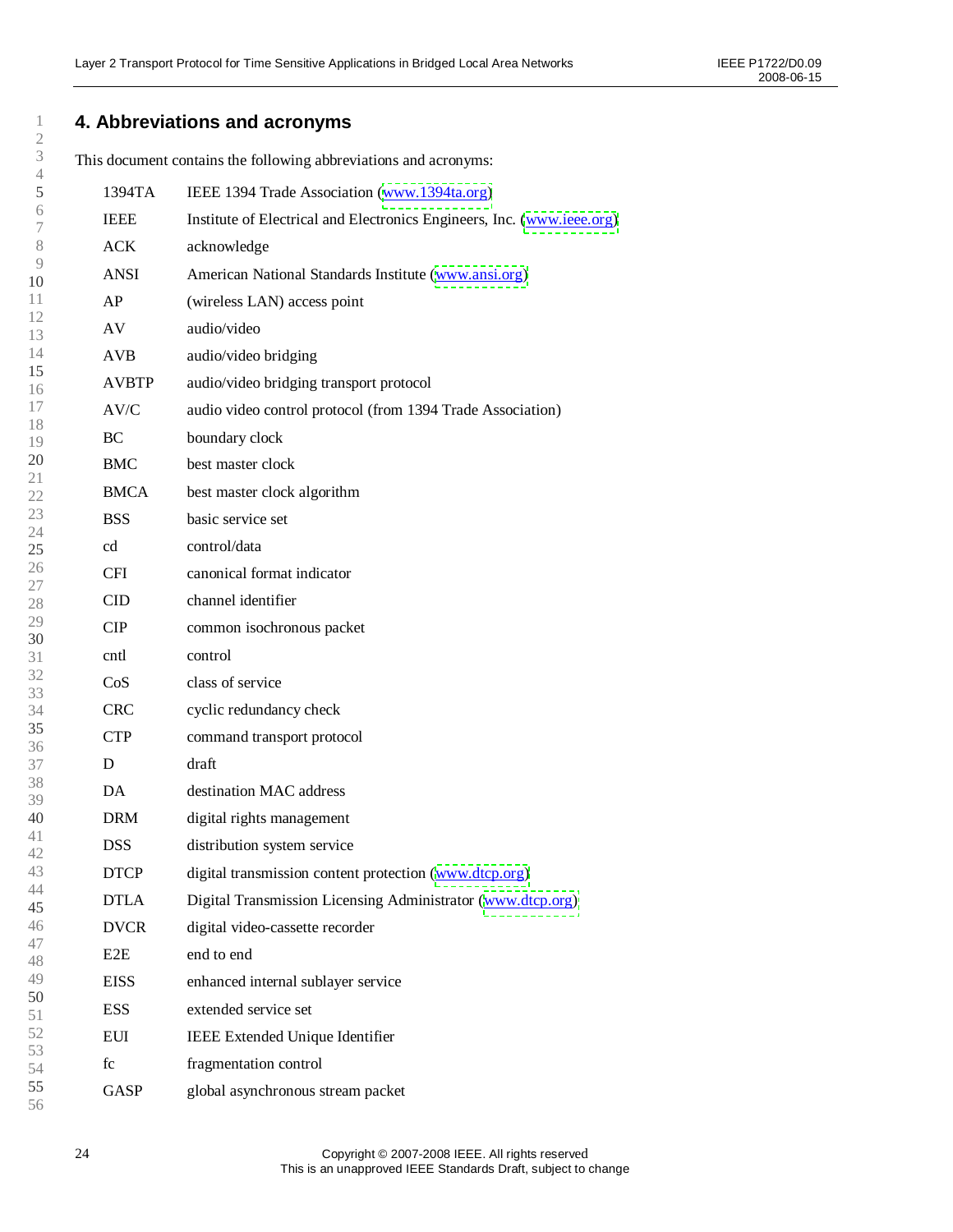| <b>GM</b>        | grandmaster                                                      | 1                              |
|------------------|------------------------------------------------------------------|--------------------------------|
| <b>GMT</b>       | Greenwich mean time                                              | $\mathbf{2}$<br>$\mathfrak{Z}$ |
| <b>GPS</b>       | global positioning (satellite) system                            | $\overline{4}$                 |
| HD               | high definition                                                  | 5                              |
| hdr              | header                                                           | $\sqrt{6}$<br>$\boldsymbol{7}$ |
| <b>IEC</b>       | International Electrotechnical Commission (www.iec.ch)           | $8\,$                          |
| <b>IEEE</b>      | Institute of Electrical and Electronics Engineers (www.ieee.org) | $\overline{9}$<br>10           |
|                  |                                                                  | 11                             |
| <b>IETF</b>      | Internet Engineering Task Force (www.ietf.org)                   | 12                             |
| IP               | Internet protocol                                                | 13<br>14                       |
| <b>IS</b>        | integration service                                              | 15                             |
| <b>ISO</b>       | International Organization for Standardization (www.iso.org)     | 16<br>17                       |
| <b>IWU</b>       | interworking unit                                                | 18                             |
| kHz              | kilohertz (thousand cycles per second)                           | 19                             |
| <b>LAN</b>       | local area network                                               | 20<br>21                       |
| <b>LLC</b>       | IEEE 802.2 logical link control                                  | 22                             |
| <b>LLDP</b>      | IEEE link layer discovery protocol                               | 23<br>24                       |
| <b>lsb</b>       | least significant bit                                            | 25                             |
| <b>LSB</b>       | least significant byte                                           | 26                             |
| LMI              | layer management interface                                       | 27<br>28                       |
|                  |                                                                  | 29                             |
| M                | mandatory                                                        | 30<br>31                       |
| <b>MAAP</b>      | MAC address acquisition protocol                                 | 32                             |
| <b>MAC</b>       | media access control                                             | 33                             |
| MACsec           | media access control security                                    | 34<br>35                       |
| <b>MHz</b>       | megahertz (million cycles per second)                            | 36                             |
| <b>MPEG</b>      | Moving Pictures Expert Group (http://www.chiariglione.org/mpeg/) | 37<br>38                       |
| MS               | master to slave                                                  | 39                             |
| msb              | most significant bit                                             | 40<br>41                       |
| <b>MSB</b>       | most significant byte                                            | 42                             |
| <b>MTU</b>       | maximum transmission unit size                                   | 43                             |
| N/A              | not applicable                                                   | 44<br>45                       |
| <b>NTP</b>       | network time protocol (www.ietf.org/rfc/rfc1305.txt)             | 46                             |
| $\circ$          | optional                                                         | 47<br>48                       |
| OC               | ordinary clock                                                   | 49                             |
| OUI              | IEEE organizationally unique identifier                          | 50                             |
| P                | preliminary                                                      | 51<br>52                       |
| P <sub>2</sub> P | peer to peer                                                     | 53                             |
|                  |                                                                  | 54<br>55                       |
| <b>PAR</b>       | project authorization request                                    | 56                             |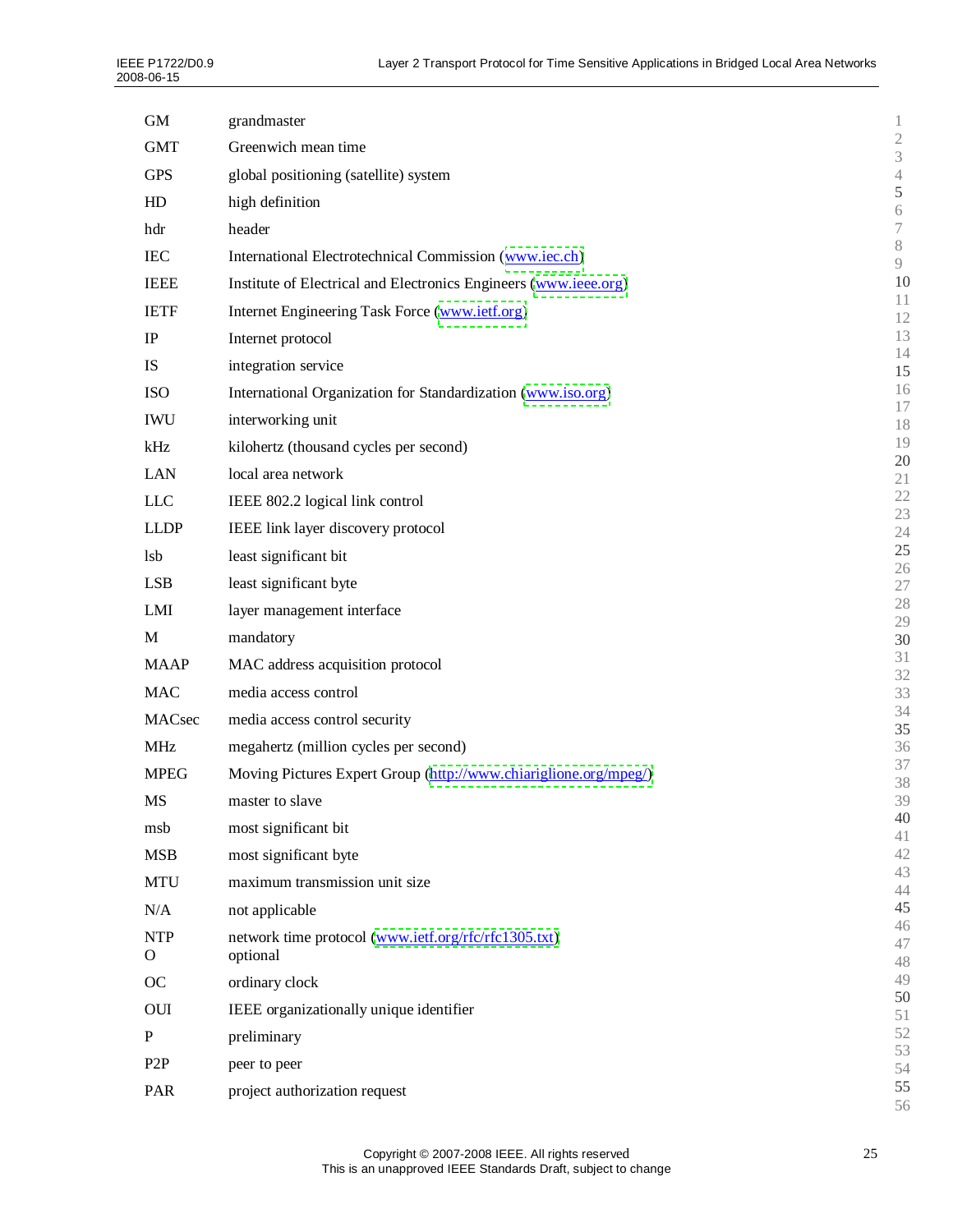| 1                   | <b>PCP</b>  | priority code point                                      |
|---------------------|-------------|----------------------------------------------------------|
| $\sqrt{2}$<br>3     | <b>PICS</b> | protocol implementation conformance statement            |
| $\overline{4}$      | <b>PLL</b>  | phased lock loop                                         |
| 5<br>6              | <b>PTP</b>  | precision time protocol                                  |
| 7                   | QoS         | quality of service                                       |
| 8<br>$\overline{9}$ | Rsv, res    | reserved                                                 |
| 10                  | S Bridge    | IEEE 802.1AS bridge                                      |
| 11<br>12            | SD          | standard definition                                      |
| 13                  | SI          | international system of units                            |
| 14<br>15            | <b>SID</b>  | source identifier                                        |
| 16                  | SM          | slave to master                                          |
| 17<br>18            | src         | source                                                   |
| 19<br>20            | <b>SRP</b>  | stream reservation protocol                              |
| 21                  | <b>STA</b>  | (wireless LAN) station                                   |
| 22<br>23            | TAI         | temps atomique international (international atomic time) |
| 24                  | TBD         | to be done (or determined)                               |
| 25<br>26            | TC          | transparent clock                                        |
| 27                  | TG          | task group                                               |
| 28<br>29            | TLV         | type, length, value                                      |
| 30                  | <b>TPID</b> | tagged protocol identifier                               |
| 31<br>32            | <b>TS</b>   | timestamp                                                |
| 33                  | tv          | timestamp valid                                          |
| 34<br>35            | <b>UTC</b>  | coordinated universal time                               |
| 36                  | <b>VID</b>  | VLAN identifier                                          |
| 37<br>38            | <b>VLAN</b> | Virtual Local Area Network                               |
| 39                  | WG          | working group                                            |
| 40<br>41            | WLAN        | wireless local area network                              |
| 42                  | X           | prohibited                                               |
| 43<br>44            | <b>XTS</b>  | cross timestamp                                          |
| 45                  |             |                                                          |
| 46<br>47            |             |                                                          |
| 48                  |             |                                                          |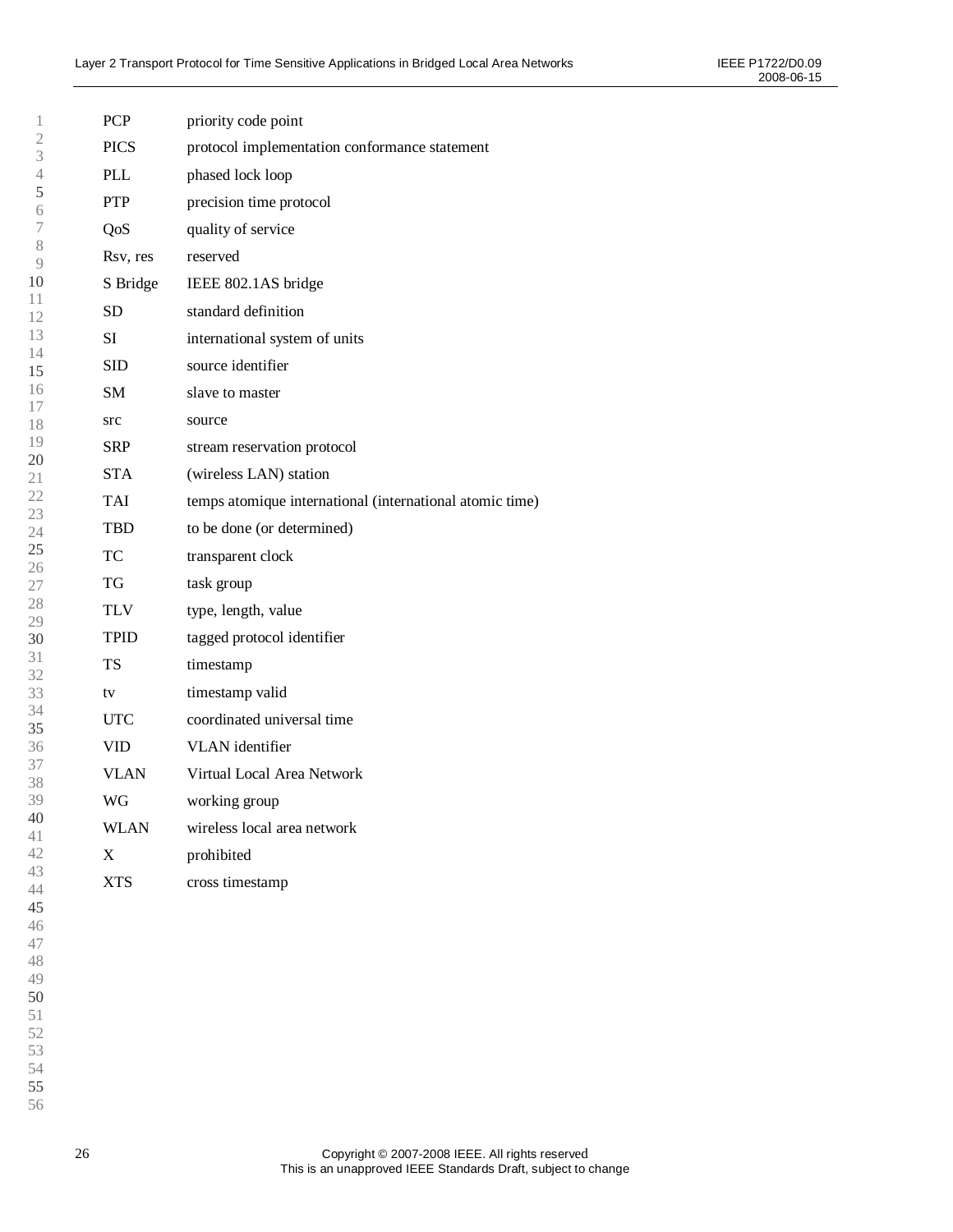# <span id="page-26-0"></span>**5. AVBTP base protocol**

<span id="page-26-2"></span><span id="page-26-1"></span>**<<Editor's note: This section will define the "base protocol"such that 61883 type protocol, encapsulation, etc. will be an optional protocol to "run over AVBTP"and so that we can add additional new protocols in the future. This section is intended for formats, functions, etc. that are "common">>**

#### **5.1 Overview**

**<<Editor's note: Text TBD>>**

#### **5.1.1 General assumptions/operations**

**<<Editor's note: This section and subsections is still mostly cut and paste from the assumptions document and needs further refinement, will be edited in future drafts of this document>>**

#### **5.1.1.1 Link bandwidth utilization**

AVB class A together with AVB class B traffic cannot use more than 75% of a link's bandwidth. The remaining 25% (or more) shall be reserved for non-AVB flows.

#### **5.1.1.2 Functional device type names**

AVBTP will have Talkers, Listeners and Controllers

- A Talker is the source of a stream
- A Listener is a receiver of a stream
- A Controller is a device that introduces and manages talkers and listeners, and manages groups of sessions.

Any physical device can be any combination of these

An AVBTP stream is between one talker and one or more listeners

#### **5.1.1.3 Interoperation with 802.1 bridges**

AVBTP will interoperate with AVB 802.1 bridges.

If a stream traverses a bridge that is not AVB 802.1 capable, than that stream's bandwidth cannot be guaranteed, so interoperation with non AVB capable bridges is beyond the scope of this standard.

#### **5.1.1.4 Point to point operation**

AVBTP will be able to run in a point to point fashion when two AVBTP end stations are connected directly via an IEEE 802.3 Ethernet connection. An AVBTP end station may use Link Layer Discovery Protocol in order to determine if it is operating a point to point Ethernet LAN or if it is communicating to an 802.1Q bridge.

#### **<< Editor's question/comment: What about point to point wireless??>>**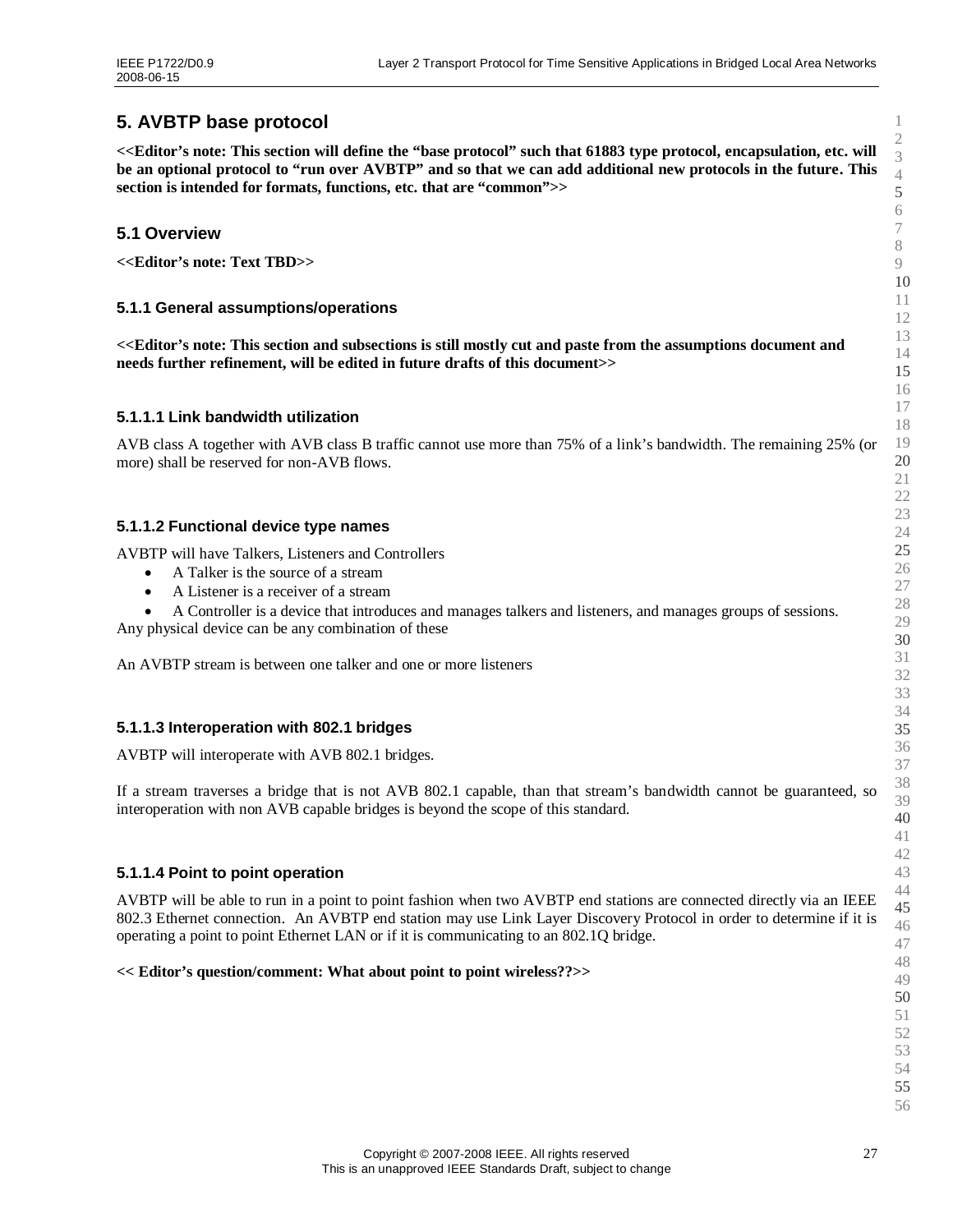### <span id="page-27-1"></span><span id="page-27-0"></span>**5.2 802.3 Media specific encapsulation**

This section documents the specific generic encapsulation requirements when running AVBTP over IEEE 802.3 LANs. This covers the following fields:

- a) Destination MAC address: 48 bits
- b) Source MAC address: 48 bits
- c) 802.1Q protocol header: 4 bytes consisting of:
	- Tagged Protocol Identifier (TPID): 16 bits
	- Canonical Format Identifier (CFI): 1 bit
	- Priority Code Point (PCP): 3 bits
	- Virtual Local Area Network (VLAN) Identifier: 12 bits
- d) AVBTP Ethertype: 16 bits

For 802.1Q operation (VLAN tagged frames) the Ethertype field immediate following the source MAC address is known as the Tagged Protocol Identifier (TPID) field and is set to  $8100<sub>16</sub>$ . For this case the AVBTP Ethertype is at an offset 4 bytes past the start of this field.

[Figure](#page-27-2) 5.1 shows an AVBTP frame encapsulated within an 802.3 frame with an 802.1Q header (also known as an 802.1Q VLAN Tag field). For 802.3 frames, this format is required for all AVBTP stream data frames and optional for AVBTP control frames.



#### <span id="page-27-2"></span>**Figure 5.1 - AVBTP frame within an 802.3 frame with 802.11Q tag field**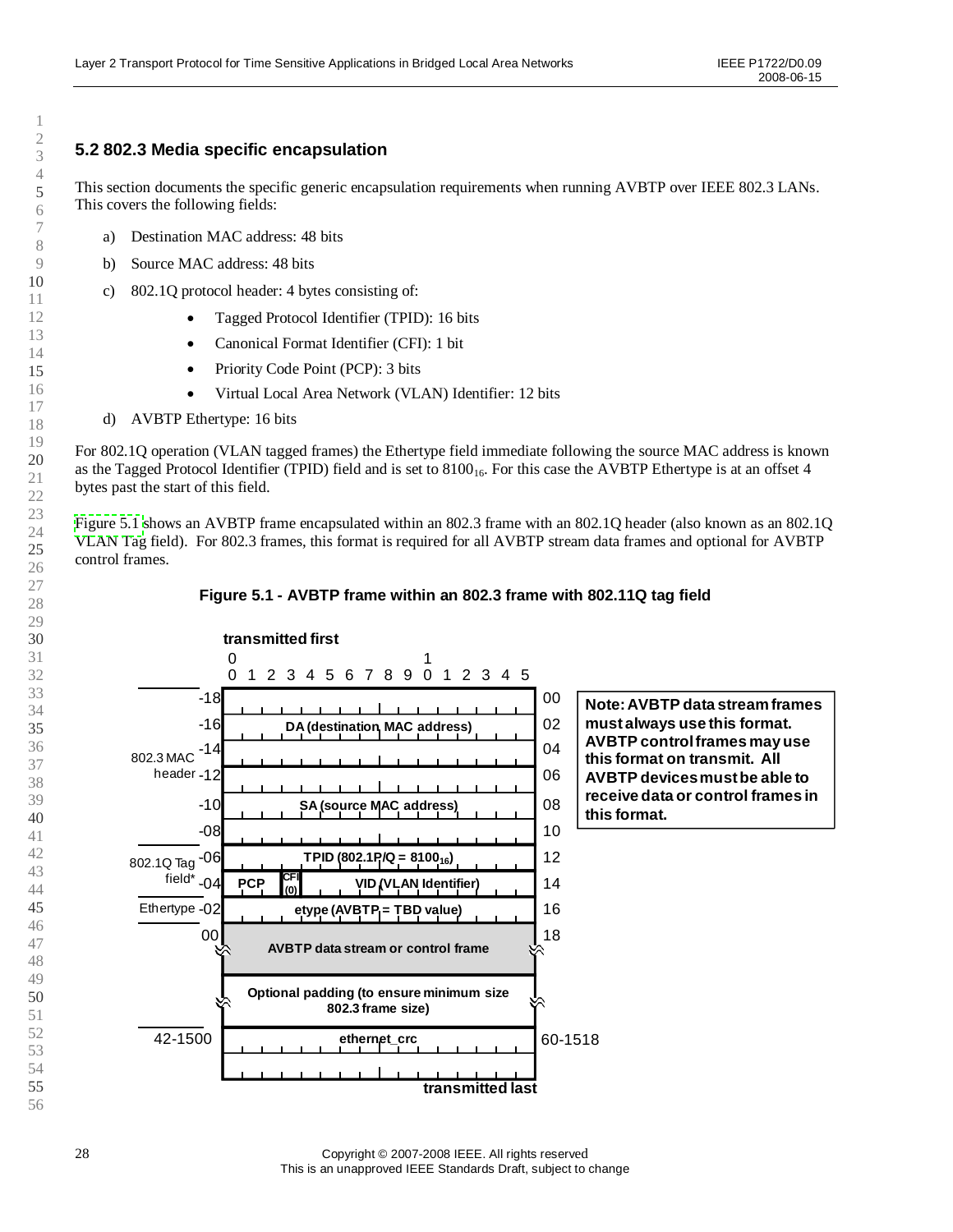<span id="page-28-1"></span><span id="page-28-0"></span>[Figure](#page-28-2) 5.2 shows an AVBTP frame encapsulated within an 802.3 frame without an 802.1Q header. This format is optional for AVBTP control frames. This format is not allowed for AVBTP stream data frames as all stream data frames must be priority encoded for class A or class B traffic thus making the VLAN tag header mandatory.



#### <span id="page-28-2"></span>**Figure 5.2 - AVBTP frame within an 802.3 frame without an 802.11Q Tag field**

#### **5.2.1 802.3 Destination MAC address field**

For AVBTP stream data frames, MAC Destination Addresses shall be unique for the Layer 2 network and may either be unicast or multicast addresses. IEEE 802.1Qat Multiple Stream Reservation Protocol (MSRP) shall be used to manage the destination MAC address and AVBTP stream ID of all stream data frames. Optionally, MAC Address Acquisition Protocol (MAAP) may be used in conjunction with 802.1Qat in order to guarantee that the MAC address does not conflict with another MAC address already in use by another AVBTP end station.

For AVBTP stream control frames, MAC Destination Address may be unicast, multicast or broadcast depending on the specification of the usage of each AVBTP control frame.

#### **5.2.2 802.3 Source MAC address field**

For AVBTP stream data frames, MAC Source Addresses shall indicate the senders MAC address of the stream data or control traffic. Per IEEE 802.3 rules, this address shall always be a unicast MAC address.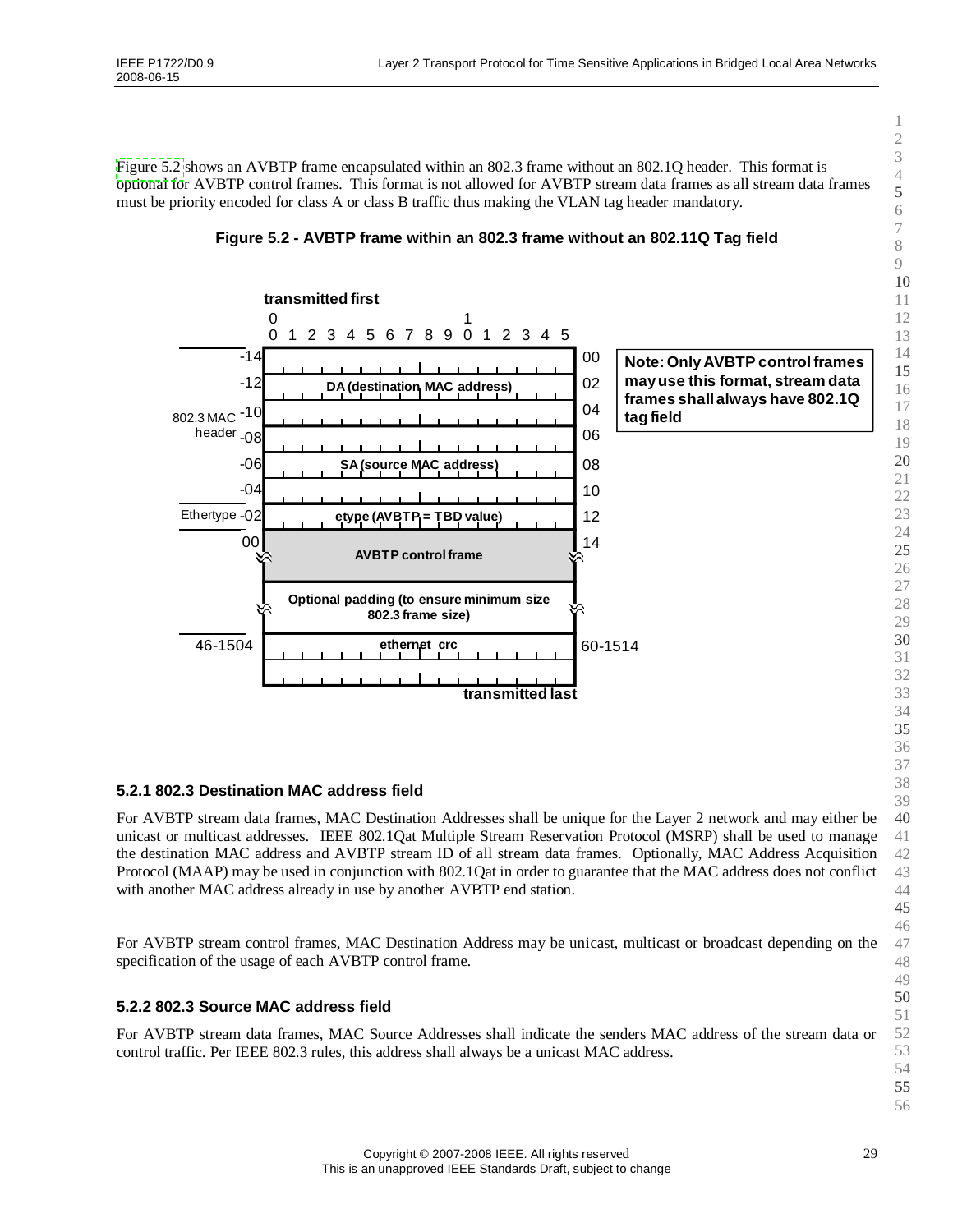#### **5.2.3 802.1Q header field**

<span id="page-29-0"></span>Depending on the subtype of the AVBTP frame, the 802.1Q header may or not be required based on the following rules:

- a) All talkers shall send AVBTP stream data frames with an 802.1Q header present. This is due to the fact that the PCP field is required to indicate whether the stream is a Class A or Class B stream.
- b) Talkers and controllers may send stream control frames with an 802.1Q header.
- c) All AVBTP compliant devices (talkers, listeners and controllers) shall be able to receive and process AVBTP stream data and control frames with an 802.1Q header present.

Additional rules for handling of 802.1Q headers may be listed in subsequent sections for current or future protocols that use AVBTP in current or future versions of this standard, but they shall not violate the above general rules, nor shall they violate any rules as established in standard IEEE 802.1Q.

The following rules shall apply for fields in the 802.1Q header if it is present:

#### **5.2.3.1 802.1Q tagged protocol identifier (TPID) field**

All frames with and 802.1Q header field shall set the TPID field  $(1<sup>st</sup>$  Ethertype in the frame) 8100<sub>16</sub> hexadecimal.

#### **5.2.3.2 VLAN identifier (VID) field**

The VLAN identifier field is used to indicate the 802.1Q VLAN that an AVBTP frame is to be processed on.

All AVBTP stations shall be able to support a VID field value of zero to send or receive AVBTP frames.

AVBTP stations are recommended to support other VLAN identifiers, but it is not required.

AVBTP stations not supporting VLANs must at least be able to process a received AVBTP frame with 802.1Q header and ignore the contents of that header.

If VLAN identification and knowledge is supported by an AVBTP station, it shall discard any received AVBTP frames with a VLAN ID for which it is not a member of the specified VLAN.

#### **5.2.3.3 Canonical Format Indicator (CFI) field**

For AVBTP, the CFI field shall be set to zero by the talker and ignored by the listener.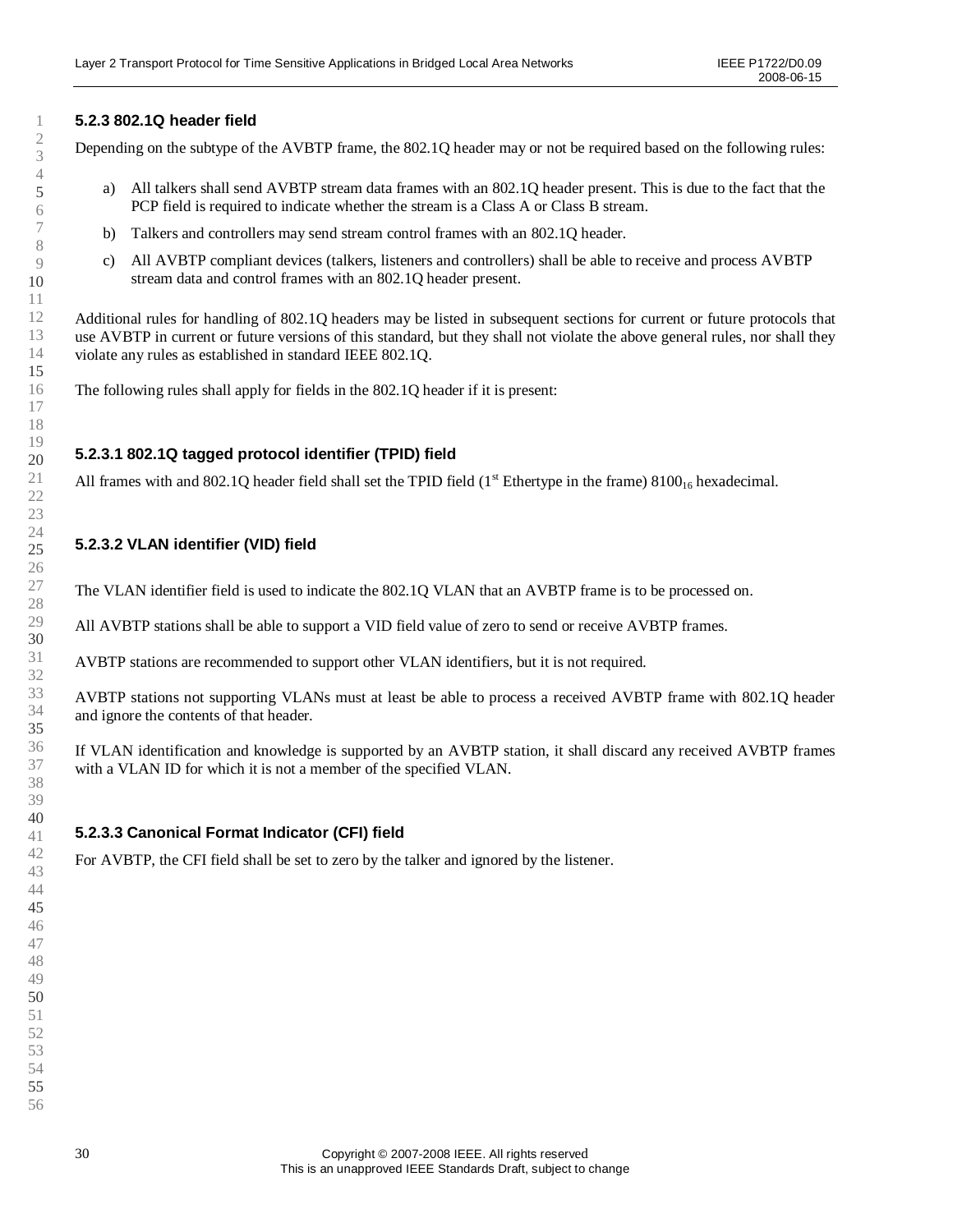#### **5.2.3.4 Priority Code Point (PCP) field**

<span id="page-30-1"></span><span id="page-30-0"></span>For all stream data frames, AVBTP talkers shall set the PCP value to the 802.1Qat specified default values for stream class A traffic or TBD for class B traffic, unless they are changed from the defaults by a network administrator. As priority values may be changed by IEEE 802 bridges, the PCP value will be ignored on reception by AVBTP listeners.

**<<Editor's question: Will there be any work prior to finalizing this spec on automatic setting/detecting of the correct PCP values for Class A and Class B traffic? (see [Z.2](#page-78-1) [Need mechanism for getting PCP value for](#page-78-1) Class A and [Class B](#page-78-1) streams)>>**

AVBTP control traffic shall use the value as specified by the associated protocol specific value (e.g. 61883 over AVBTP), but never shall use a value of assigned for class A or class B traffic**.**

#### **5.2.4 AVBTP Ethertype, 16 bits:**

**All AVBTP frames shall use an Ethertype value of XXXX16.**

**<< Editor's note:. That value will be put in this document per IEEE Ethertype assignment procedures, and not before then.>>**

#### **5.3 802.11 Media specific encapsulation**

**<<Editor's note: This section has been TBD for a long time now. We need to have a committed volunteer to help the editor in filling this section out.>>**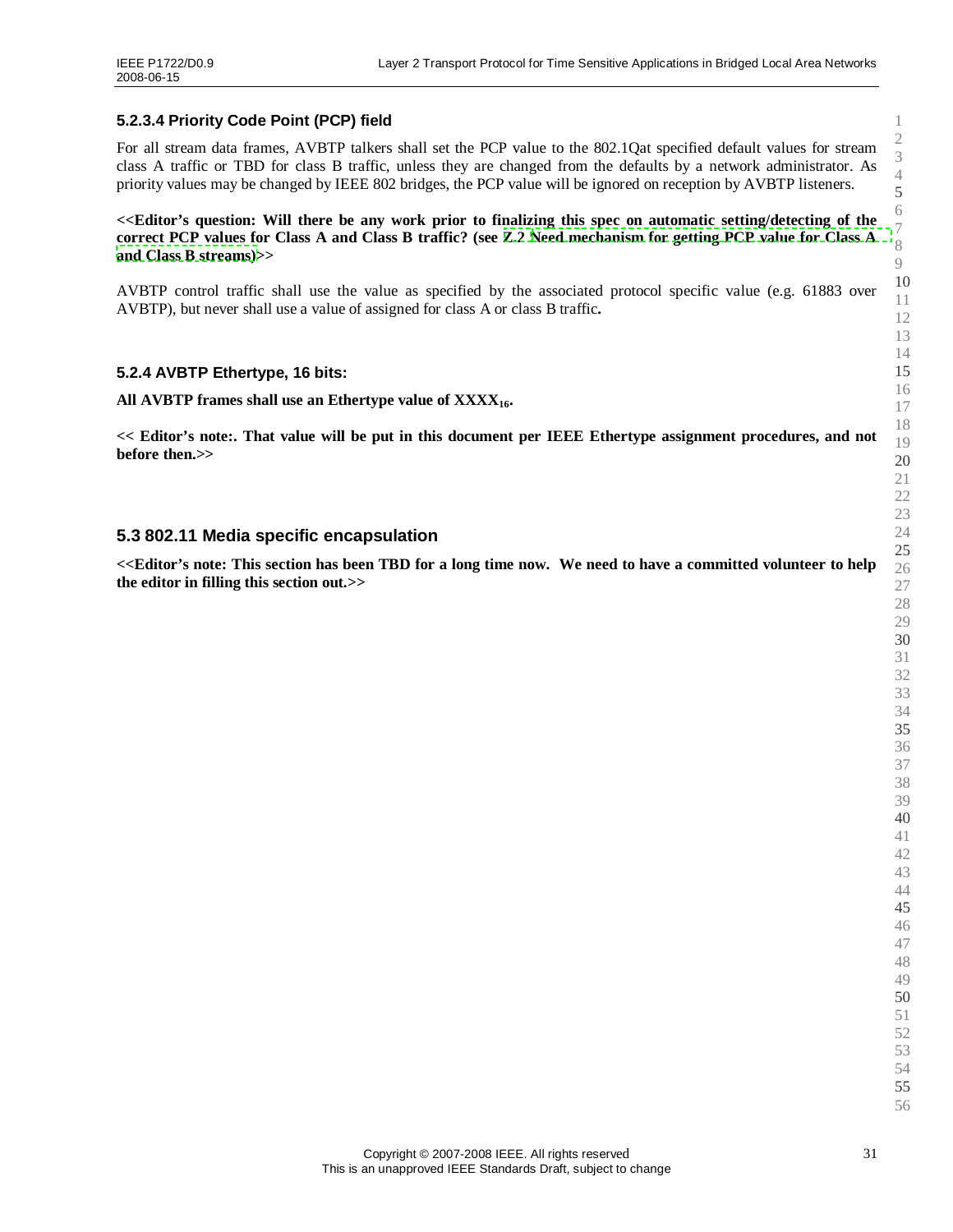## <span id="page-31-2"></span><span id="page-31-1"></span><span id="page-31-0"></span>**5.4 AVBTP frame common header format**

This section documents the fields contained in the first 12 bytes of header that are common to all AVBTP stream data and control frames. These 12 bytes consist of the following fields:

- a) First byte:
	- **cd** (control/data) field (cd) indicator: most significant 1 bit (bit 0)
	- **subtype** field: remaining 7 bits
- b) Second byte:
	- **sv** (Stream ID valid) indicator: most significant 1 bit (bit 0)
	- **subtype\_data1** field: remaining 7 bits
- c) Third and fourth byte:
	- **subtype\_data2** field: 16 bits
- d) Remaining eight bytes:
	- **stream\_id** field: 64 bits

The following figure shows these fields with offset zero(00) shown as the first byte of the AVBTP frame which is the first byte after the Ethertype field in the 802.3 or 802.11 frame:



#### **Figure 5.3 — AVBTP frame common header fields**

#### **5.4.1 cd (control/data indicator) field**

The **cd** bit indicates whether this AVBTP frame is a control or stream data frame

If the **cd** bit is zero, then this frame is an AVBTP stream data frame. See [5.6 below](#page-37-0) for additional encapsulation and protocol rules when this bit is set to zero. Only AVBTP talkers can set this field to zero as only talkers can send AVBTP stream data frames. If this field is set to zero, then for 802.3 frames, the talker shall ensure the frame is sent with an 802.1Q VLAN tag header present with the appropriate values for the TPID, PCP, CFI and VID fields.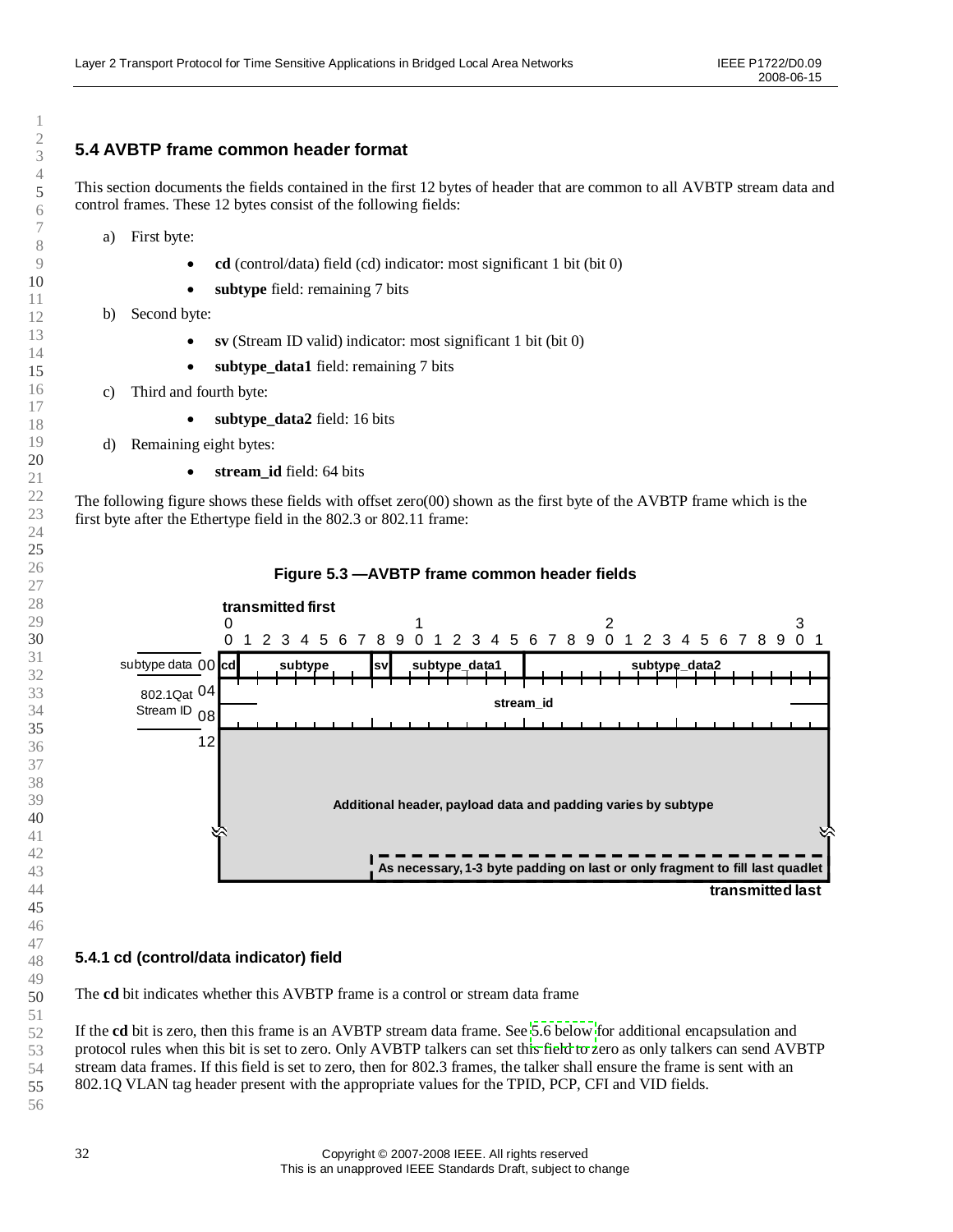If this field is set to one, then this frame is an AVBTP control frame. See [5.5 below](#page-35-0) for additional encapsulation and protocol rules when this bit is set to one. Any AVBTP station that sends control frames may set this bit to one.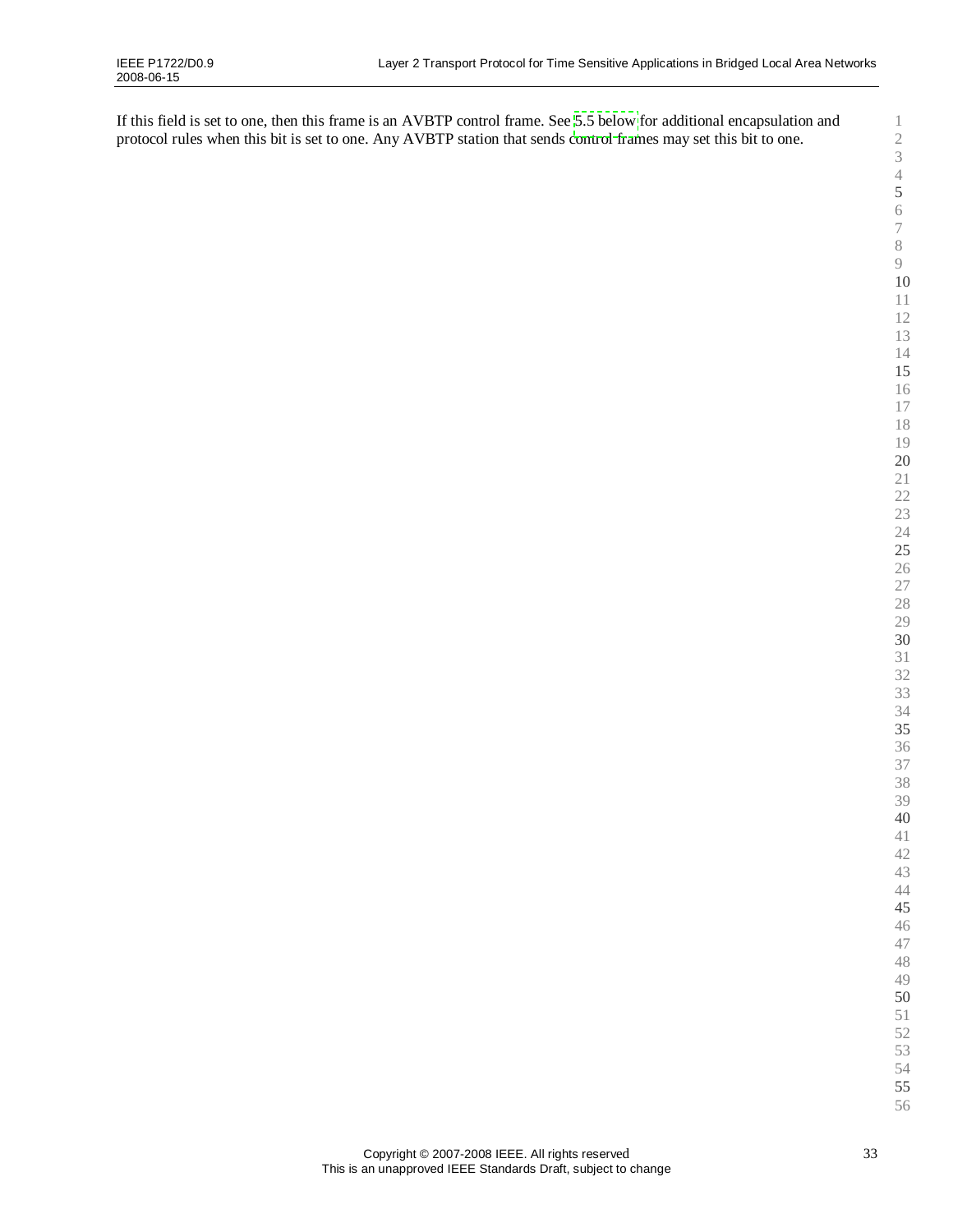## <span id="page-33-0"></span>**5.4.2 subtype field**

The 7-bit **subtype** field is used to identify the protocol running over AVBTP. Each protocol defines its use of AVBTP encapsulation within the rules established for common header formats for control and data frames.

Currently defined subtype values are listed in [Table](#page-33-2) 5.1 [below:](#page-33-2)

| Hexadecimal   FUNCTION |                     | Meaning                             |
|------------------------|---------------------|-------------------------------------|
| Value                  |                     |                                     |
| $00_{16}$              | 61883 IIDC SUBTYPE  | 61883/IIDC over AVBTP protocol      |
| $01_{16}$ -7 $E_{16}$  | -                   | Reserved for future protocols       |
| $7F_{16}$              | PROPRIETARY SUBTYPE | Proprietary/Experimental over AVBTP |

<span id="page-33-2"></span><span id="page-33-1"></span>

Subsequent parsing of AVBTP frames shall be based on a combination of the values contained within the subtype and cd fields.

#### **5.4.3 sv field**

The **sv** field is used to indicate whether the 64 bit **stream\_id** field contains a valid IEEE 802.1Qat stream ID or not.

The bit is set to one(1) if the stream ID is a valid stream ID

The bit is set to zero(0) if the stream ID is not valid.

For more details on valid combinations of the **stream\_id** and **sv** fields see 5.[4.6 below.](#page-33-3)

#### **5.4.4 subtype\_data1 field**

The **subtype\_data1** field consists of the remaining 7 bits of the byte containing the **sv** field and is used to carry protocol specific data based on the **subtype** and **cd** field values.

#### **5.4.5 subtype\_data2 field**

The **subtype\_data2** field consists of the two bytes (16 bits) following the **subtype\_data1** field and is used to carry protocol specific data based on the **subtype** and **cd** field values.

#### <span id="page-33-3"></span>**5.4.6 stream\_id field**

If the **sv** field is set to one(1), then the **stream\_id** field shall contain the 64 bit IEEE 802.1Qat stream ID associated with the frame.. This field shall be used for stream identification. The field shall be present in all AVBTP frames.

All AVBTP stream data frames shall contain a valid 64 bit IEEE 802.1Qat Stream ID in the **stream\_id** field and shall set the **sv** (Stream ID Valid) bit to one(1).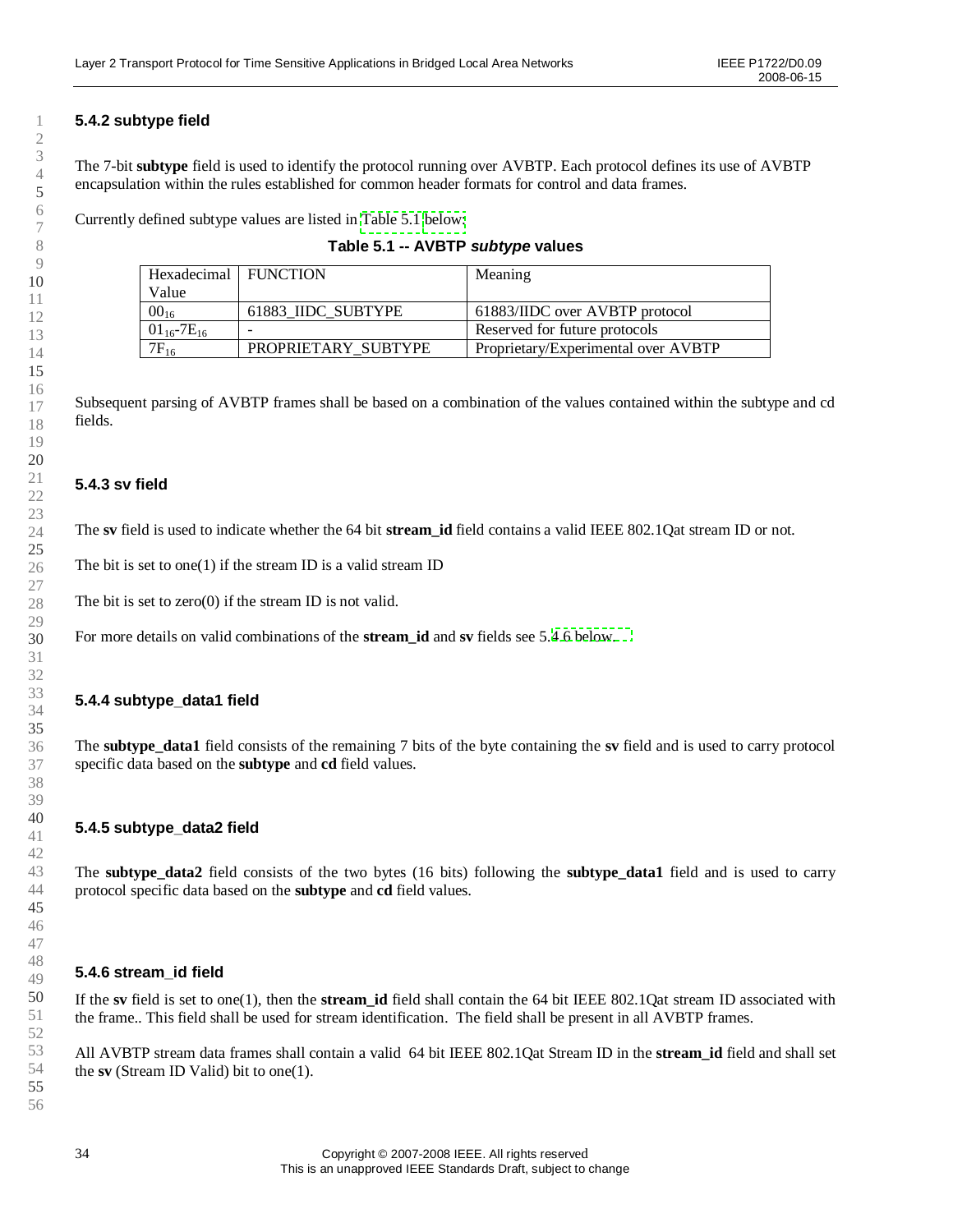AVBTP control frames relating to an individual stream shall contain a valid 64 bit IEEE 802.1Qat stream ID with the with the **sv** bit set to one.

AVBTP control frames not related to an individual stream should set the **stream\_id** field to the NULL\_STREAM\_ID Value and shall set the **sv** bit to zero(0).

Note –Setting of the **stream\_id** field to a consistent NULL\_STREAM\_ID is recommend instead of required as the NULL\_STREAM\_ID is intended for consistency and to avoid confusion for users such as those debugging AVBTP frame traces (i.e. so they don't see old data, or valid stream IDs, etc.). AVBTP end stations when receiving AVBTP frames with the **sv** bit set to one(1) shall ignore the entire contents of the **stream\_id** field regardless of its value.

Valid stream IDs shall be allocated, managed and released using procedures as defined in IEEE 802.1Qat.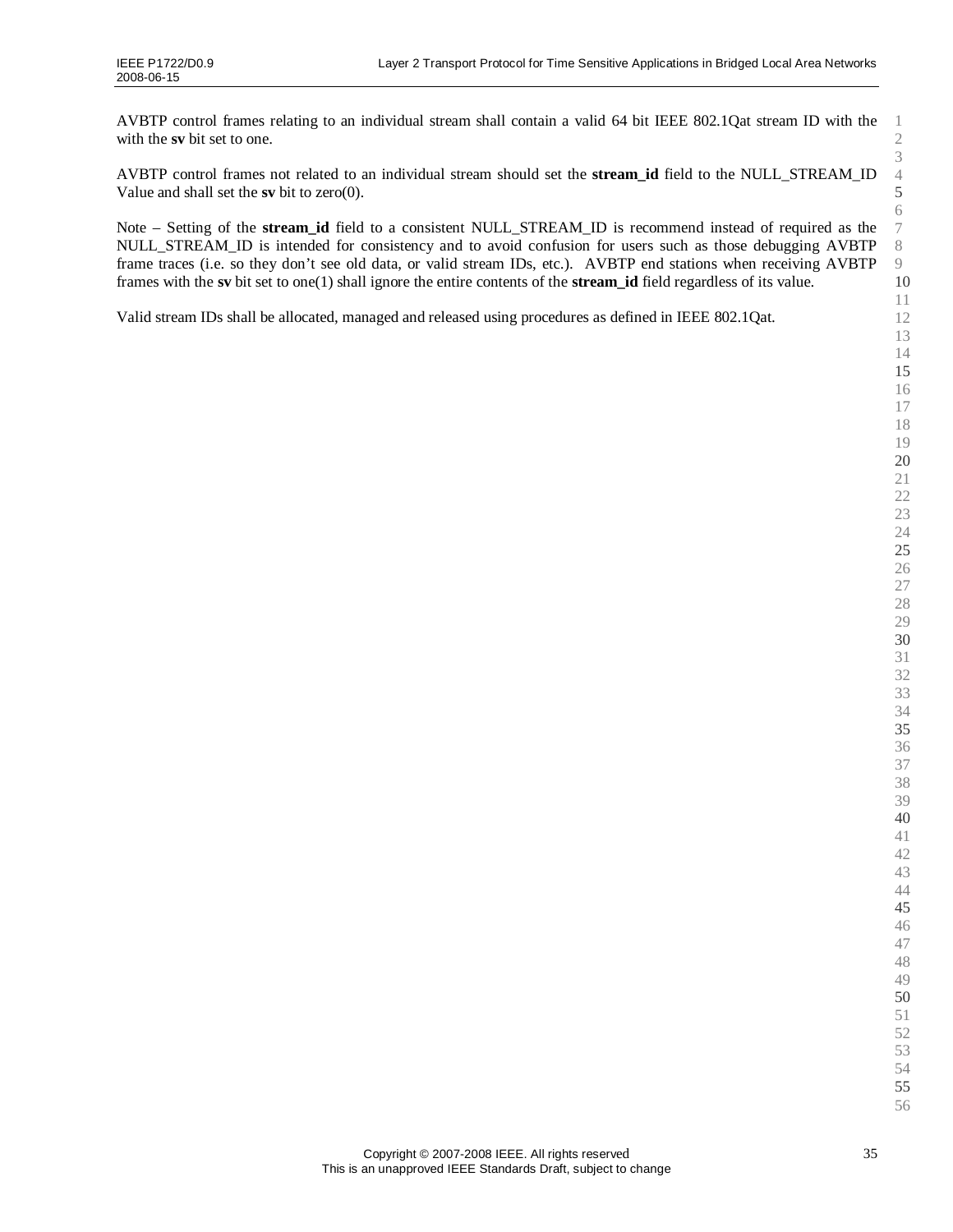## <span id="page-35-0"></span>**5.5 AVBTP common control frame header format**

This section documents the fields contained in the first 12 bytes of header when the **cd** bit is set to one(1) indicating that this AVBTP frame is an AVBTP control frame. These 12 bytes consist of the following fields:

a) First byte:

- <span id="page-35-1"></span> **cd** (control/data indicator) field as documented in [5.4.1 above:](#page-31-1) for AVBTP control frames, this field is set to one(1)
- **subtype** field: remaining 7 bits
- b) Second byte:
	- **sv** (Stream ID valid) indicator: most significant 1 bit (bit 0)
	- **control\_data1** field: remaining 7 bits
- c) Third and fourth byte:
	- **status** field: most significant 5 bits of the third byte
	- **control\_frame\_length** field: 11 bits total consisting of the least significant 3 bits of the third byte and all 8 bits of the fourth byte.
- d) Remaining eight bytes:
	- **stream\_id** field: 64 bits

The following figure shows these fields with offset zero(00) shown as the first byte of the AVBTP control frame which is the first byte after the Ethertype field in the 802.3 or 802.11 frame:

#### **Figure 5.4 - Control frame common fields transmitted first**  $\Omega$  1 2 3 4 5 6 7 8 9 0 1 2 3 4 5 6 7 8 9 0 2 3 4 5 6 7 8 9 0 **subtype cd** 00 subtype data **control\_data1 status control\_frame\_length(bytes) sv (1)** 802.1Qat <sup>04</sup> **stream\_id** Stream ID<sub>08</sub>  $\mathbf{I}$  **Control frame additional headers and payload varies by subtype and subtype\_data fields padded if necessary to ensure an integral number of quadlets As necessary, 1-3 byte padding on last or only fragment to fill last quadlet transmitted last**

- 
-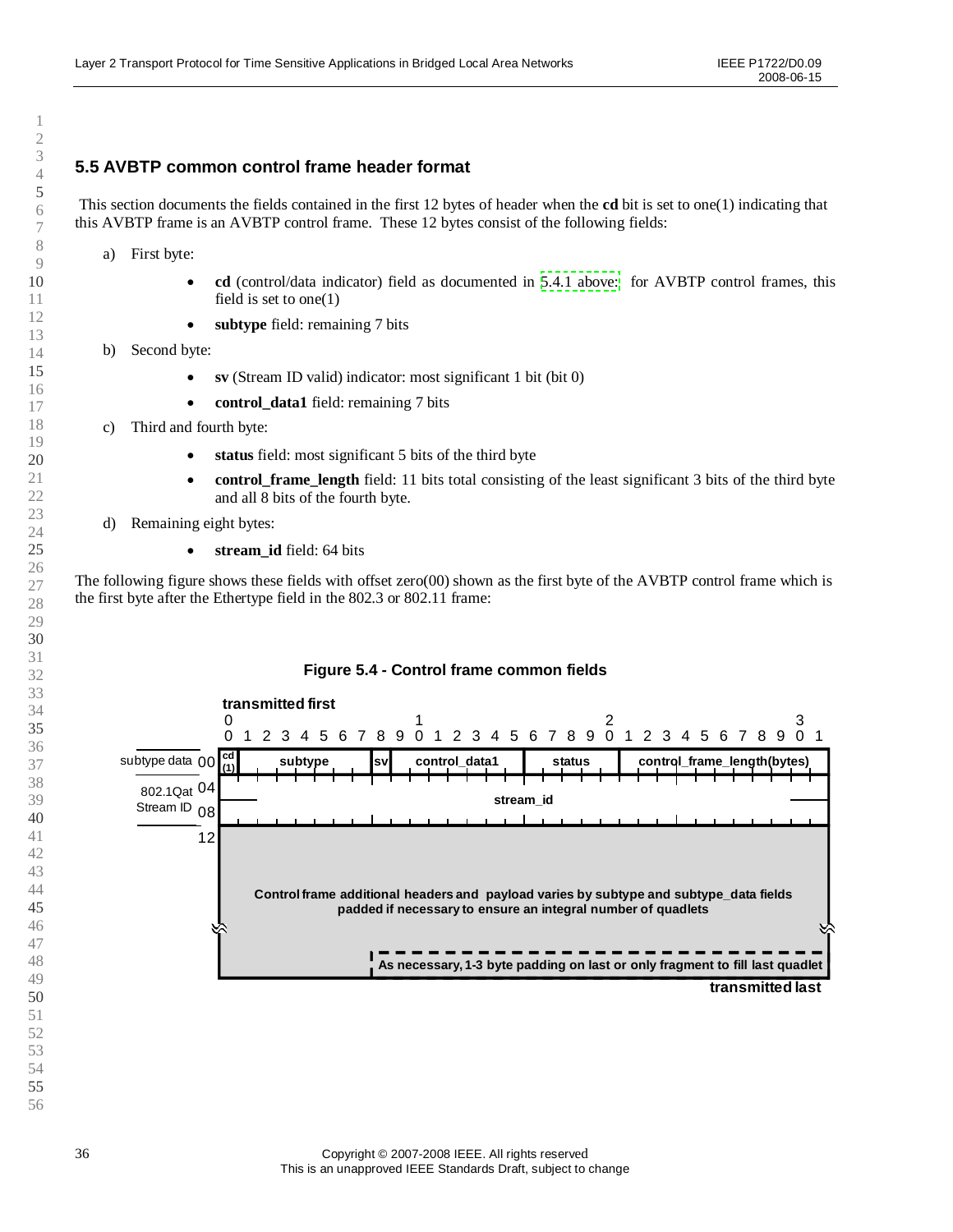## **5.5.1 control\_data1 field**

The 7 bit **control\_data1** is available for use by the given control protocol as specified by the **subtype** field. This field may be used by the control protocol as it sees fit, but is recommended for use for data such as command codes, events, etc. If not used by the given control frame, then this field shall be set to zero(0).

# **5.5.2 status field**

The 5 bit **status** field is available for use by the given control protocol as specified by the **subtype** field. This field may be used by the control protocol as it sees fit, but is recommended for use for data such as status values, flags, etc. If not used by the given control frame, then this field shall be set to zero (0).

# **5.5.3 control\_data\_length field**

The 11 bit **control\_data\_length** field is used to contain the unsigned control frame payload length in bytes of all valid data bytes contained in the quadlets following the **stream\_id** field in the AVBTP control frame header.

1 to 3 pad bytes shall be added at the end of the control frame payload area as necessary to ensure that an integral number of quadlets are in the AVBTP control frame.

The maximum value for this field shall be 1488 decimal.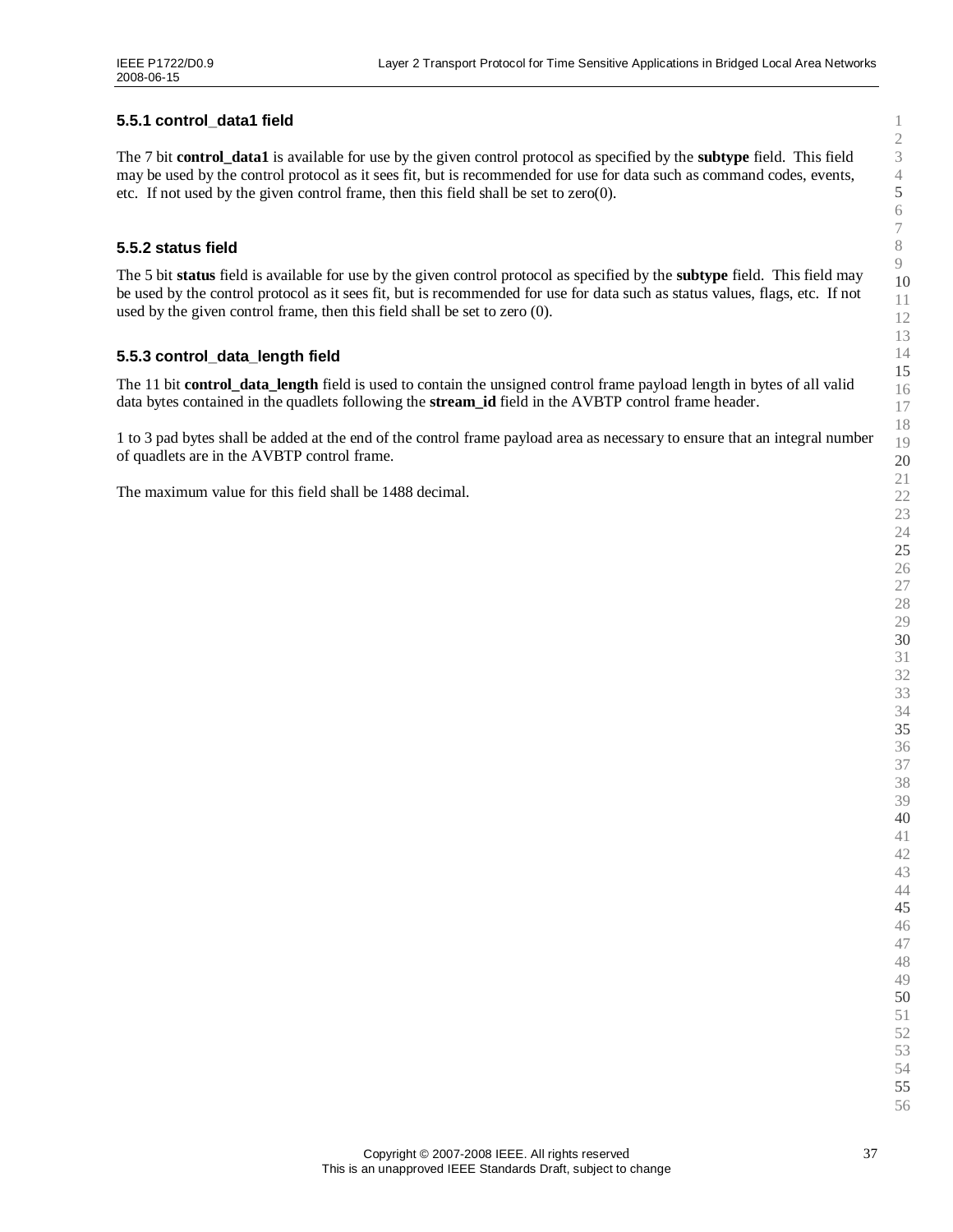# **5.6 AVBTP common stream data frame header format.**

AVBTP stream data is designed to standardize common use fields for source timestamping and for packet length. These fields are standardized for all AVBTP frames where the **cd** field is set to zero.

The AVBTP common stream data header format consists of the following fields after the subtype and in the following byte order:

- a) **subtype\_data1** field: 8 bit byte with the following subfields defined when **cd** field equals zero:
	- **sv** (**stream\_id field** valid) most significant 1 bit (bit 0) of this byte
	- **gv** (**gateway\_info** field valid), second least significant 1 bit (bit 6) of this byte
	- **tv** (**avbtp\_timestamp** field valid): least significant 1 bit (bit 7)of this byte
	- **sd\_reserved1**: remaining 5 bits (bits 1 through 5) of this byte
- b) **subtype\_data2** field: 16 bits with the following subfield defined when cd field equals zero:
	- sd reserved2: 8 bits
	- **gm\_info** field: 8 bit byte with the following subfields
	- i) **gm\_discontinuity**: most significant 7 bits (bits 0 through 6) of this byte
	- ii) **h**: holdover: least significant 1 bit (bit 7) of this byte
- c) **stream\_id** field: 64 bits
- d) **avbtp\_timestamp**: 32 bits
- e) **gateway\_info**: 32 bits
- f) **packet\_data\_length**: 16 bits
- g) **protocol\_specific\_packet\_header**: 16 bits
- h) **stream\_payload\_data**: 0 to n quadlets (where n does not exceed maximum frame size allowed by the layer 2 LAN)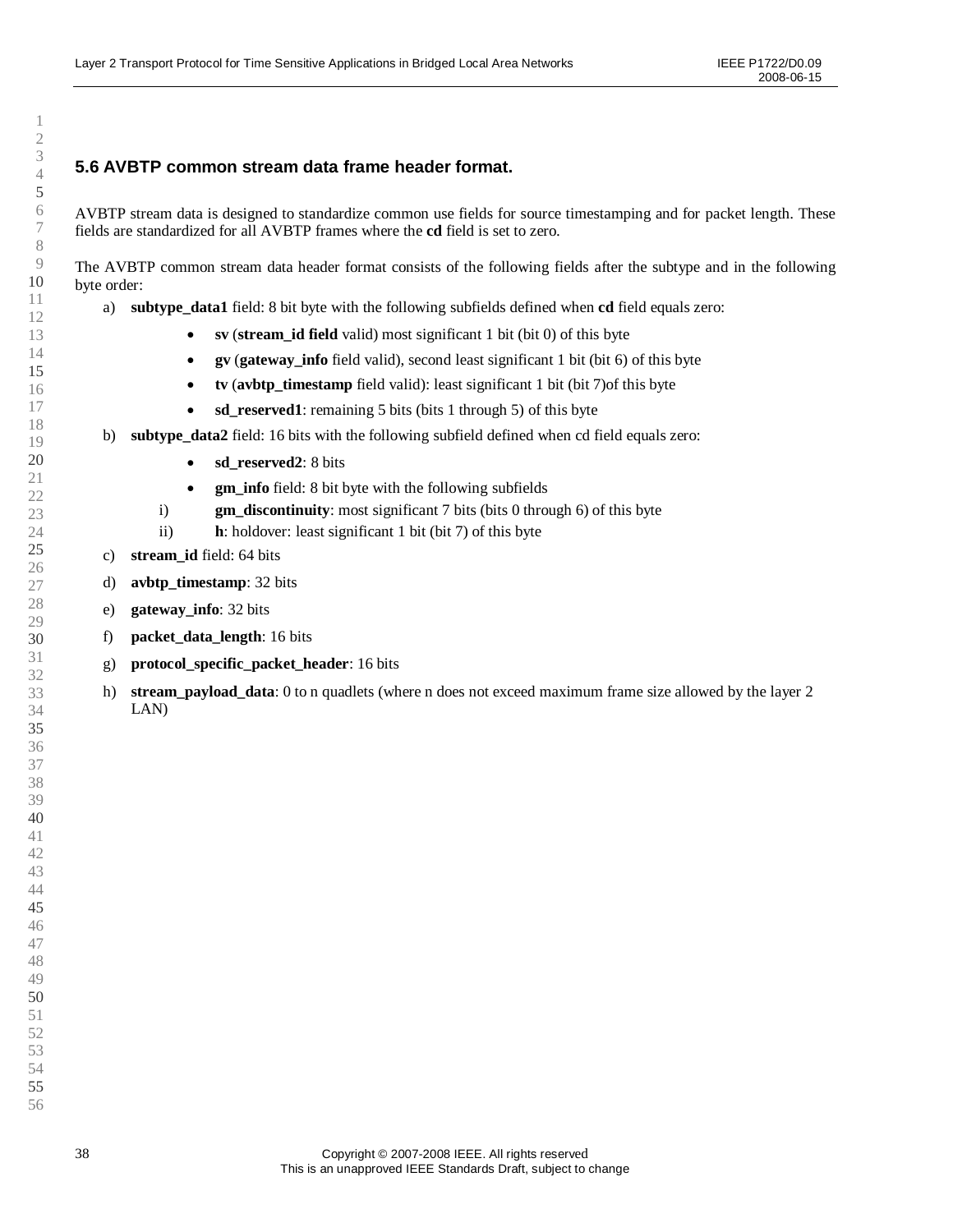



# **5.6.1 subtype\_data1 field subfields**

The **subtype\_data1** field for AVBTP stream data (when the **cd** field is set to zero) has the following subfields defined.

- Most significant bit (bit 0) for **sv** (**stream\_id** field valid) (see 5[.4.3 above\)](#page-33-0)
- Second least significant bit (bit 6) for **gv**(**gateway\_info** field valid) bit
- Least significant bit (bit 7) for **tv** (**avbtp\_timestamp** field valid ) bit
- remaining 5 bits reserved (**sd\_reserved1** subfield).

# **5.6.2 gv: (gateway\_info field valid) subfield**

The **gateway\_info** field valid (**gv**) field is a one bit field used to indicate the validity of the **gateway\_info** field.

This field and the **gateway\_info** field are intended for use for AVBTP gateway to gateway communication.

AVBTP end stations that do not have an AVBTP gateway function shall set this field to zero(0) on transmit and ignore this field on receive.

AVBTP gateways have an AVBTP gateway function when acting as a talker shall:

Set this field to zero(0) on transmit if other gateways on the LAN segment are to ignore the **gateway info** field on reception of the stream data frame.

Set this field to one(1) on transmit if other gateways on the LAN segment are to process the **gateway\_info** field on reception of the stream data frame.

For an example of how the **gv** and **gateway\_info** fields are processed, see A[nnex B below.](#page-64-0)

# **5.6.3 tv: (avbtp\_timestamp field valid) subfield**

The source timestamp valid (**tv**) field is a one bit field used to indicate the validity of the **avbtp\_timestamp** field time value.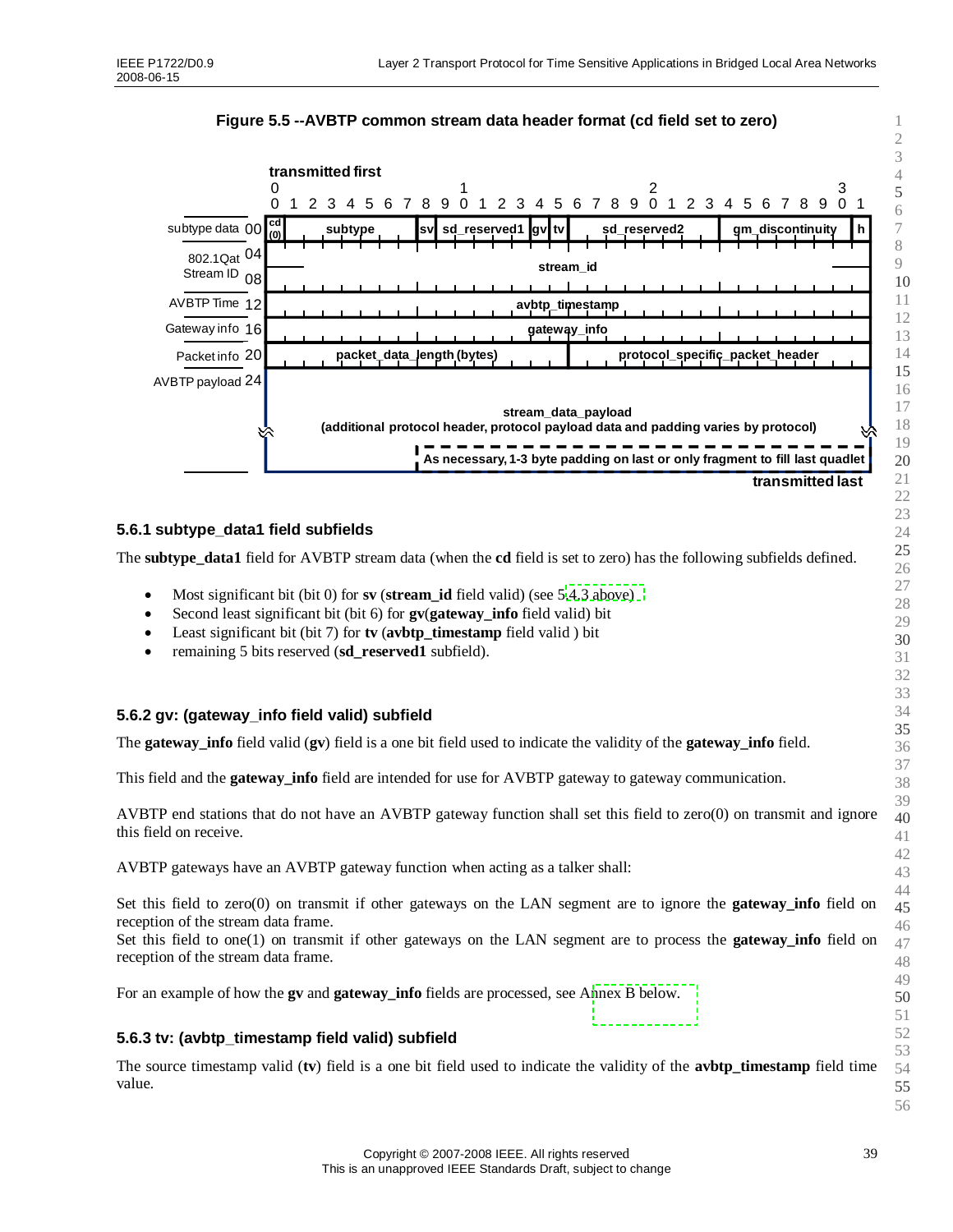<span id="page-39-1"></span>If the timestamp valid bit is set to zero by the AVBTP talker, then this field shall indicate that the **avbtp\_timestamp** field contains no data and therefore shall be ignored by an AVBTP listener.

If the timestamp valid bit is set to one by the AVBTP talker, then this field shall indicate that the **avbtp\_timestamp** field is valid.

For how the **avbtp\_timestamp** field is interpreted and processed see 5[.6.7.](#page-39-0)

# **5.6.4 gm\_discontinuity field**

The **gm\_discontinuity** field indicates a known or possible discontinuity in 802.1AS time. The **gm\_discontinuity** field is stream specific. On stream creation the **gm\_discontinuity** field shall be set to a random value. **gm\_discontinuity** shall be incremented by 1 whenever a signaled or possible discontinuity is indicated from 802.1AS. These indications include, but are not limited to:

- a) Discontinuity in absolute time
- b) Discontinuity in frequency
- c) Loss of Grandmaster clock
- d) Election of new Grandmaster clock

### **5.6.5 h (holdover) field**

#### **<<Editor's note: this is a new concept and field as discussed at the Beaverton Oregon face to face meeting. This field needs better text and clarification to be added in the next version of the draft>>**

The 1 bit **h** field shall be set anytime the AVBTP timestamp field in this stream is based off of some local clock instead of the 802.1AS based clock (i.e. in holdover clock based on the 802.1AS time from the previously known good grandmaster time). This is used by talkers to indicate that the timestamps may not globally synchronized with network time and is used by listeners to also use holdover time as necessary until all systems are probably running on the same grandmaster.

### **5.6.6 stream\_id (802.1Qat stream identifier) field**

The stream ID field is the same field as specified in [5.4.6 above.](#page-33-0) For AVBTP stream data frames, it shall always contain a valid 802.1Qat stream ID.

### <span id="page-39-0"></span>**5.6.7 avbtp\_timestamp field**

The 32 bit **avbtp** timestamp field shall express presentation time related to the 802.1AS Global Clock if the timestamp valid bit is set to one. The **avbtp timestamp** represents the low order 802.1AS time converted to nanoseconds. The **avbtp** timestamp rolls over approximately every 4 seconds.

If the source timestamp valid bit is zero, then the contents of the **avbtp\_timestamp** field is undefined and should be ignored.

### **5.6.8 gateway\_info field**

The 32 bit **gateway\_info** field is used by gateway and interworking units to allow conversion and transport of audio/video data and control between AVBTP networks and other audio/video networks. This field and the **gv** field are intended for AVBTP gateway to gateway communication. One use is described in Annex B of this document for IEEE 1394 IEC 61883 to IEEE 1722 AVBTP IEC 61883 interworking.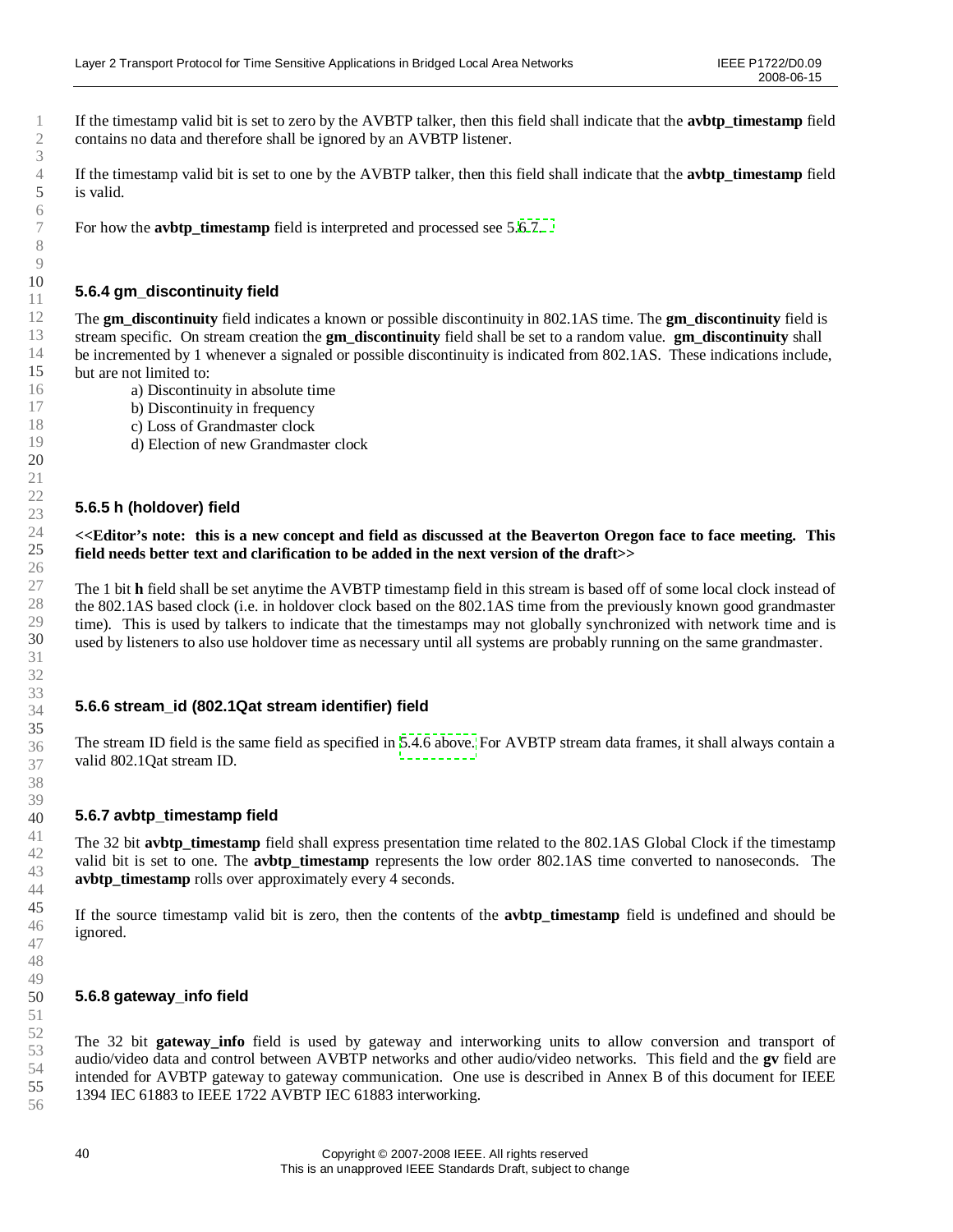Native AVBTP end stations not participating in AVBTP gateway functions shall set this field to zero on transmit and ignore this field on receive.

# **5.6.9 packet\_data\_length field**

The 16 bit **packet\_data\_length** field is to indicate the unsigned count of stream frame payload length in bytes of all valid data bytes contained in the quadlets following the **protocol\_specific\_packet\_header** field in the AVBTP stream data frame header.

1 to 3 pad bytes shall be added at the end of the stream data frame payload area as necessary to ensure that an integral number of quadlets is in the control frame.

The maximum value for this field shall be 1476 decimal.

Note –This field is sized at a full 16 bits to allow for easier frame size handling for AVBTP gateway functions for other networks such as 1394 which allows larger frame sizes than is allowed on 802.3 networks and also matches the position and function relative to other fields of the IEEE 1394 equivalent field for isochronous frames. As mentioned above, no frame on an AVBTP networks may be larger than a single maximum frame as specified by the lower layer IEEE 802 LAN standard.

# **5.6.10 protocol\_specific\_packet\_header field**

The 16 bit **protocol\_specific\_packet\_header** field is to carry 16 bits of protocol specific data as specified by the protocol subtype.

For an example of how this field is used by the 61883 over AVBTP subtype see [6.2 below](#page-45-0)

### **5.6.11 stream\_data\_payload field**

The **stream\_data\_**payload field consists of 0 to n quadlets of additional protocol specific data with the valid data length is indicated by the **packet\_data\_length** field.

1 to 3 pad bytes shall be added at the end of the stream data frame payload area as necessary to ensure that the AVTP frame always consists of an integral number of quadlets.

The maximum byte length for this field shall be 1476 decimal.

For an example of how this field is used by the 61883 over AVBTP subtype using CIP encapsulation see [6.4 below.](#page-48-0)

**<<Editor's note: Need to add text recommend smoothing of AVBTP into similar size packets to make minimum packet size per interval better. This may be a good place to add text and/or we could have a separate section talking about packets per observation interval and how to best handle transmitting "evenly".>>**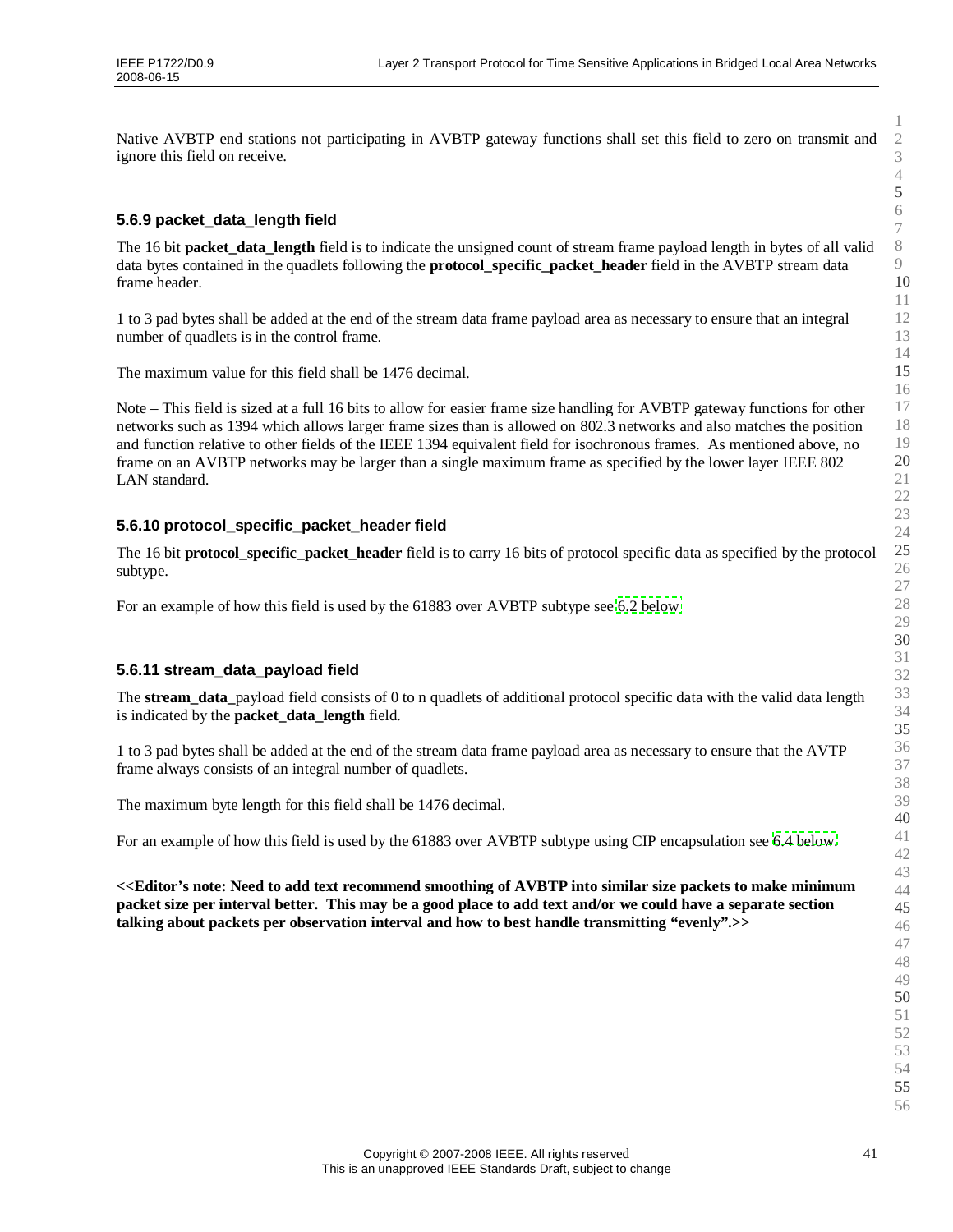# **5.7 Timing and synchronization**

### **5.7.1 General**

AVBTP defines a presentation time to achieve timing synchronization between talker and listener(s). The presentation time represents in nanoseconds the IEEE 802.1AS wall clock time when the data contained in the packet is to be presented to the AVBTP client at the listener(s).

AVBTP presentation time is used as a reference to synchronize any necessary media clocks and to determine when the first sample of a stream is presented to the client. Because media clocks vary with audio/video types the exact usage of the AVBTP presentation time is media format dependent.

#### **5.7.2 AVBTP presentation time**

The AVBTP presentation time is contained in the **avbtp timestamp** field of AVBTP stream data frames. The AVBTP presentation time may not be valid in every AVBTP packet. If an AVBTP packet contains a valid timestamp then the **tv** (Timestamp Valid) bit must be set to one.

The AVBTP presentation time represents the timestamp of the when the media sample was presented to AVBTP at the talker plus a delay constant to compensate for network latency. Unless otherwise negotiated between the talker and the listener the delay constant used to calculate the AVBTP presentation time is 2,000,000 nanoseconds (2 milliseconds).

The AVBTP presentation time as received by the listener(s) in **avbtp\_timestamp** field should be utilized to synchronize the media clock of the listener to the talker. Since the AVBTP presentation time is directly related to the IEEE 802.1AS global time it may also be used to synchronize multiple talkers and listeners.

### **5.7.3 gm\_discontinuity**

Although the 802.1AS wall clock time is intended to be stable, it is possible for there to be discontinuities in the 802.1AS wall clock time. These could be due to events such as to changes the identity of the 802.1AS Grandmaster clock or changes in the timing source of the Grandmaster clock.

To aid in compensating for discontinuities in the 802.1AS time, all AVBTP stream data frames contain a **gm\_discontinuity** field. The **gm\_discontinuity** field is initialized to the random value on stream creation. The **gm** discontinuity field of every subsequent AVBTP stream data frame shall contain the same value until a discontinuity is indicated by 802.1AS. When the actual or possible discontinuity occurs, the talker then increments the **gm\_discontinuity** field by 1, after which all subsequent packets shall contain the new gm\_discontinuity field. This process then repeats for every subsequent indication of an actual or possible discontinuity as indicated by IEEE 802.1AS.

When a talker detects a discontinuity, either from an 802.1AS indication or simple observation, it is required to increment the **gm\_discontinuity** field by 1. This indicates to the listener(s) of the stream that the AVBTP presentation times contained in the **avbtp timestamp** field may for a limited period of time not correspond to the 802.1AS wall clock and the listener should enter holdover mode.

When a listener detects that the **gm** discontinuity field has changed or detects a discontinuity, either from an 802.1AS indication or simple observation, it should stop attempting to correlate AVBTP presentation time to 802.1AS wall clock time for one Maximum Holdover time. It is possible that the **gm\_discontinuity** field could be incremented multiple times during one 802.1AS Grandmaster selection cycle. The listener should enter holdover mode, and begin timing the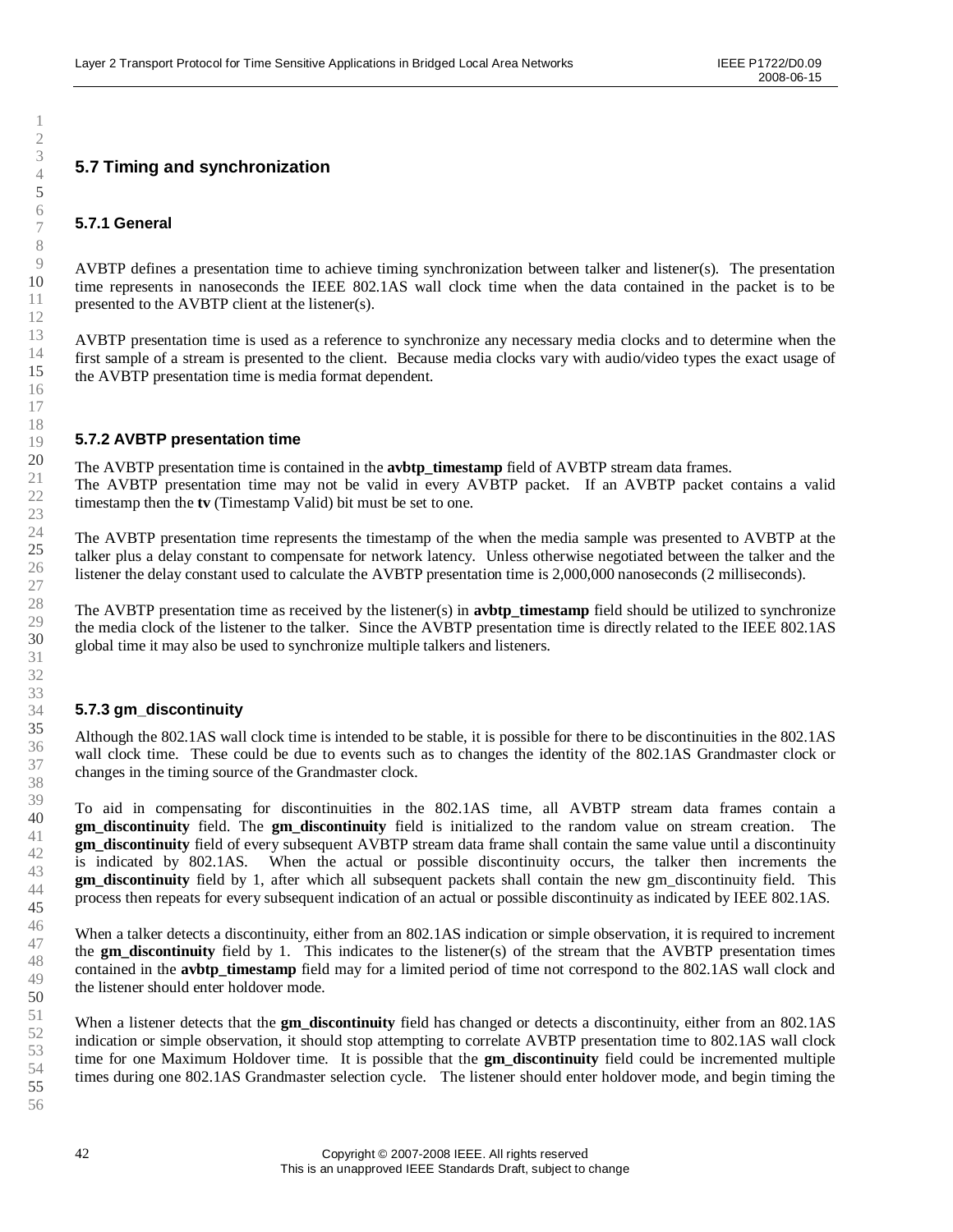$\overline{3}$   $2^{2}$   $25^{\circ}$   $3<sup>3</sup>$  maximum holdover time, on the first indication of a discontinuity. If other indications of discontinuity are detected before maximum holdover time has expired, these indications shall be ignored until maximum holdover time has expired.

| The listener should exit holdover mode after either maximum holdover time has expired or if the listener is able through | $\overline{4}$  |
|--------------------------------------------------------------------------------------------------------------------------|-----------------|
| observation to determine that the 802.1AS time and presentation time in the stream data are consistent with each other.  | 5               |
| The value of the gm_discontinuity field is only meaningful to a single talker and its associated listener(s).            | $\epsilon$<br>7 |
|                                                                                                                          |                 |
|                                                                                                                          |                 |
|                                                                                                                          |                 |
|                                                                                                                          |                 |
|                                                                                                                          |                 |
|                                                                                                                          |                 |
|                                                                                                                          |                 |
|                                                                                                                          |                 |
|                                                                                                                          |                 |
|                                                                                                                          |                 |
|                                                                                                                          |                 |
|                                                                                                                          | 2               |
|                                                                                                                          | 2               |
|                                                                                                                          |                 |
|                                                                                                                          |                 |
|                                                                                                                          |                 |
|                                                                                                                          |                 |
|                                                                                                                          | 2               |
|                                                                                                                          |                 |
|                                                                                                                          |                 |
|                                                                                                                          |                 |
|                                                                                                                          |                 |
|                                                                                                                          | Э               |
|                                                                                                                          | Э               |
|                                                                                                                          | Э               |
|                                                                                                                          |                 |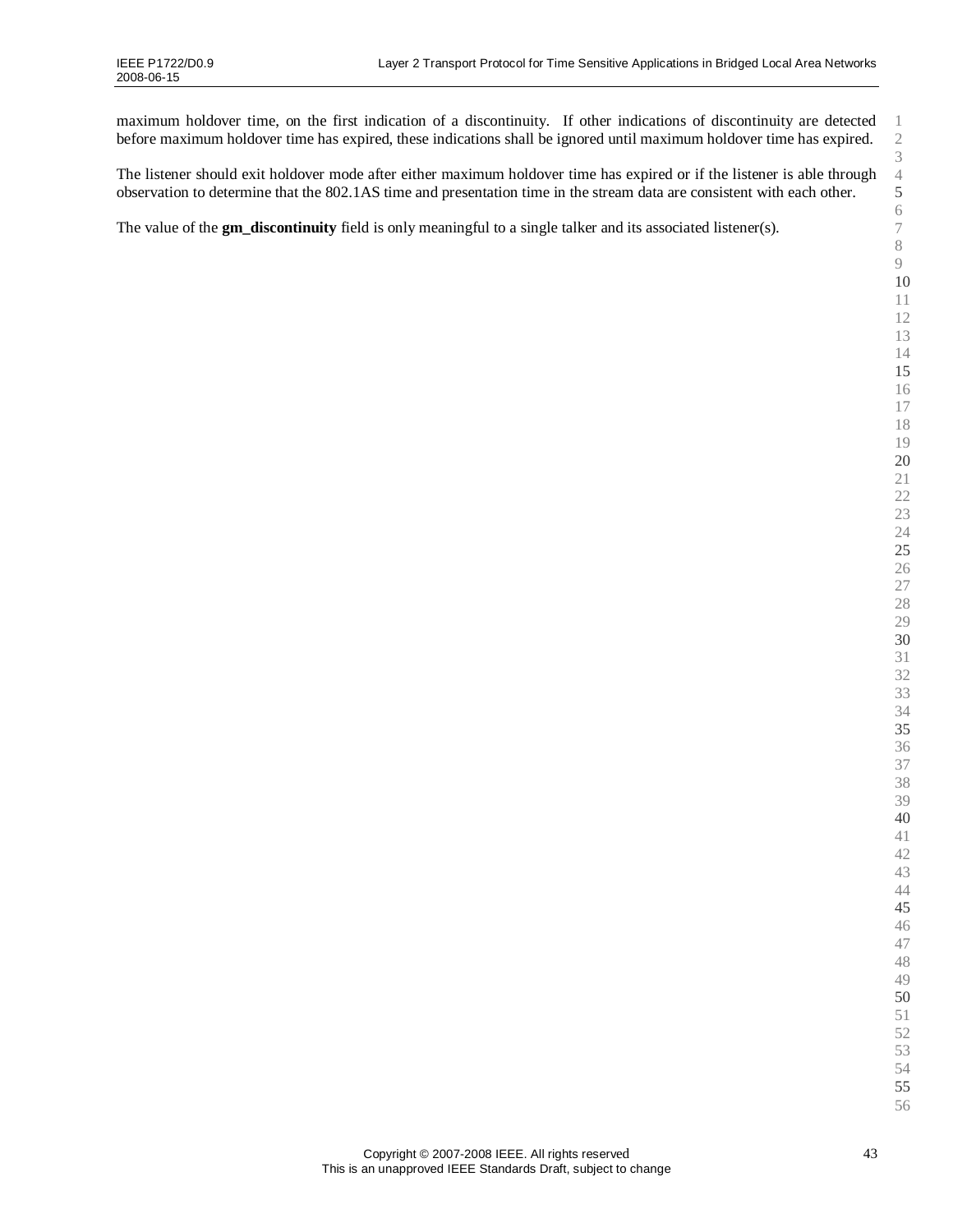# **5.8 Protocol layering and other required protocols**

**<<Editors note: Text TBD. Purpose of this section is to document "common" layering for AVBTP and also describe to the reader how IEC-61883 and proprietary/experimental fits into the common layering model and how others can be added in the future. Below is the current working diagram I have for "common"layers. Also I have not labeled this diagram in that I'm not sure if it will stay, change, be removed, etc.**

**<< Editor's note: It was agreed at the Sandy Utah meeting that 802.1BA will specify the layering and we will point to the BA spec. Unfortunately for this working group, it appears that 802.1BA will not be ready in time for us to get our standard out. Therefore as discussed in the P1722 and AVB teleconferences, we will need to document what other protocols we require and also potentially any important options for those protocols that we will need to make required for our purposes. The text and diagrams below are a first cut effort to accomplish this and additional comments and contributions are requested by the editor.>>**

This section documents other required protocols and standards required not specified in this transport level specification.

All AVBTP end stations shall support IEEE 802.1AS Precision Timing Protocol(PTP[\)\[R5\].](#page-14-0)

All AVBTP end stations shall support IEEE 802.1ak Multiple Registration Protocol (MRP) and Multiple MAC Address Registration Protocol (MMRP)[\[R8\]](#page-14-0) as amended by IEEE 802.1ak Corrigendum1[\[R9\].](#page-14-0) Support for Multiple VLAN Registration Protocol (MVRP) is optional.

All AVBTP end stations shall support IEEE 802.1Qat Multiple Stream Reservation Protocol (MSRP)[\[R6\].](#page-14-0)

All AVBTP end stations shall support IEEE 802.1Qav

AVBTP end stations may support IEEE 802.1AB-Rev Link Layer Discovery Protocol (LLDP[\)\[R10\]](#page-14-0)

### **5.9 Service interface**

**<<Editor's note: This section has been TBD for a long time. Based on the fact we have simplified the AVBTP interface to focusing on transport layer aspects and that as of today, there is only 61883 and proprietary formats and that service interface definitions are not part of IEEE 1394 or IEC 61883 documents, the editor recommends that at least for the first version of this standard, we do not specify a service interface.**

**Other opinions are welcome, but if we are to keep this section, a committed volunteer will be required to draft this section so the editor can include it as the editor does not plan to author it himself. >>**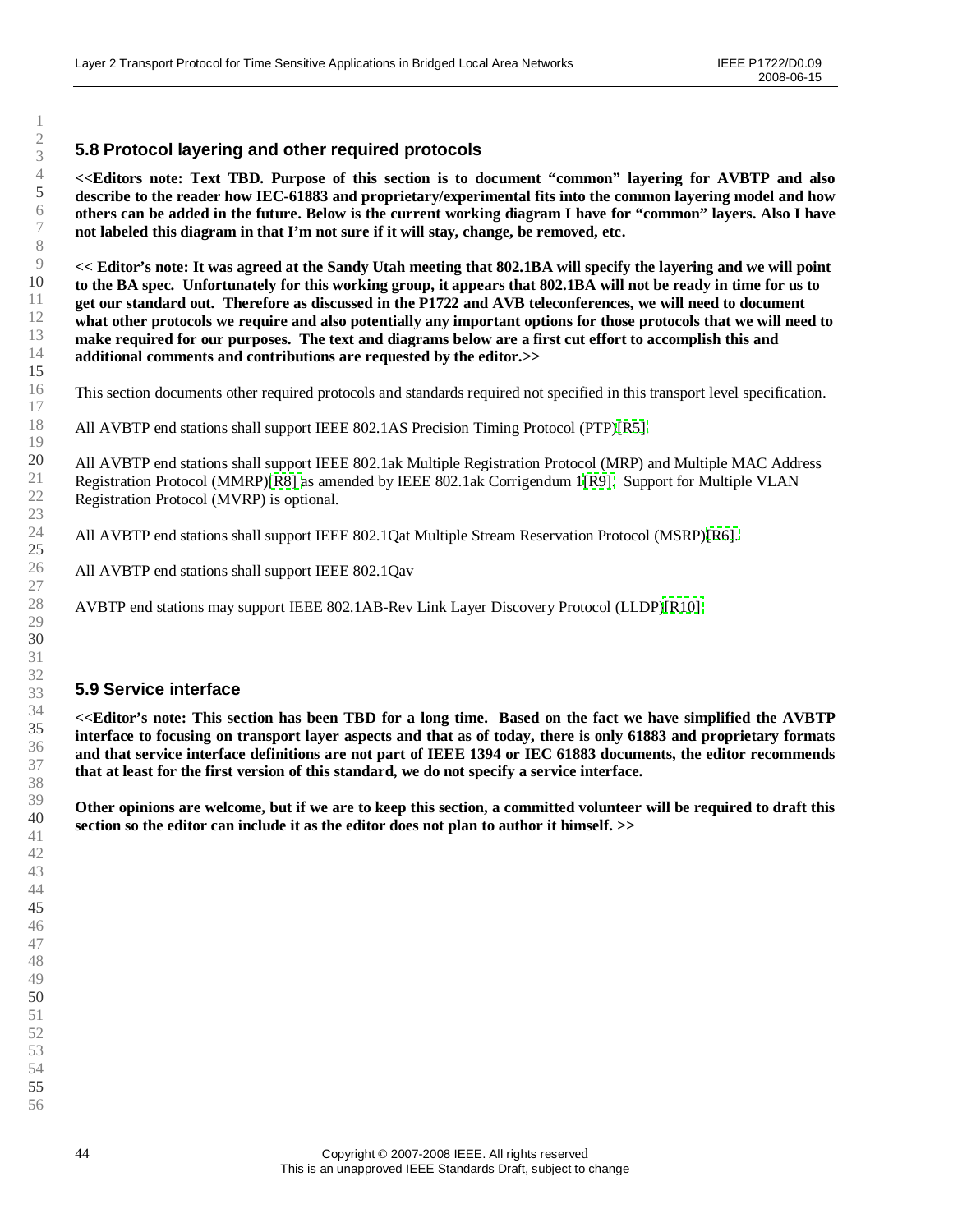# <span id="page-44-0"></span>**6. 61883/IIDC over AVBTP protocol**

### **6.1 Overview**

**<< Editor's note: text below for Overview for now just excerpts from our assumptions document. I have not changed everything to language "proper"for a standard. >>**

**<<AVBTP meeting note: To help simplify the work we are looking into making IIDC out of scope. Will post this to the reflector and solicit for comments. Editor will stop work on IIDC until he hears back from the team.>>**

AVBTP adapts the following 1394/61883 type protocols to run in an IEEE 802 environment.

- 61883-2: SD-DVCR data transmission
- 61883-4: MPEG2-TS data transmission
- 61883-6: Audio and music data transmission protocol
- 61883-7: Transmission of ITU-R BO.1294 System B
- 61883-8: Transmission of ITU-R BT.601 style Digital Video Data
- IIDC

AVBTP replaces the following 1394/61883 type protocols with ones appropriate to an IEEE 802 environment.

61883-1: Function Control Protocol (FCP) is replaced with Command Transport Protocol (CTP)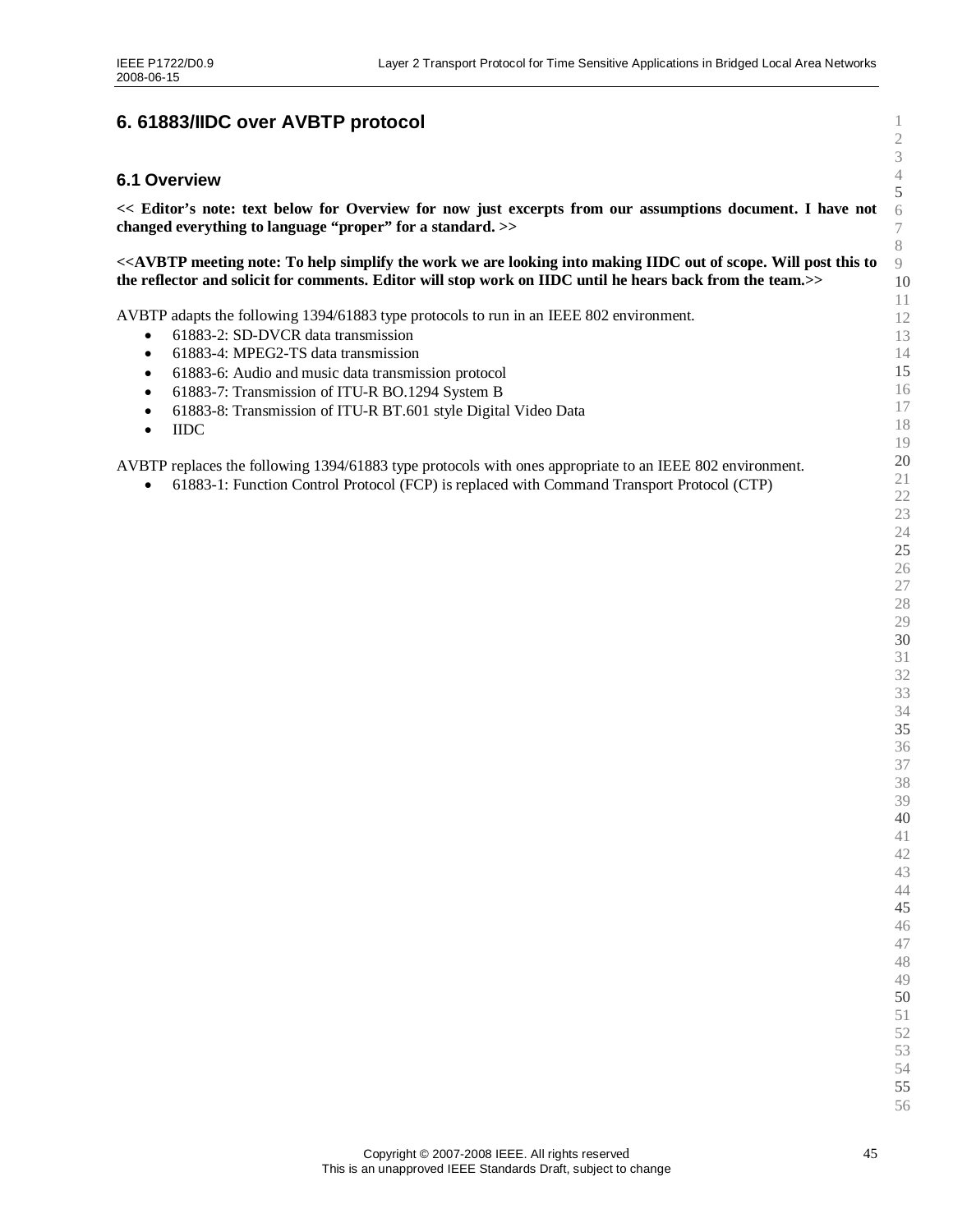# <span id="page-45-0"></span>**6.2 Common 61883/IIDC Stream data encapsulation**

The 61883/IIDC stream data encapsulation is used for carrying IEC 61883 and IIDC stream data traffic over AVBTP networks.

This encapsulation uses a **cd** field of zero(0) and a **subtype** field of zero(0).

This encapsulation also uses the **protocol\_specific\_packet\_header** to contain 4 fields that are common for both IIDC and IEC-61883 frames. These fields are modeled after IEEE 1394 and consist of the following:

- a) First byte:
	- **tag** field: most significant 2 bits of this byte
	- **channel** field: least significant 6 bits of this byte
- b) Second byte:
	- **tcode** field: most significant 4 bits of this byte
	- **sy** field: least significant 4 bits of this byte

These fields are shown in the figure below:



#### **Figure 6.1 61883/IIDC common header fields**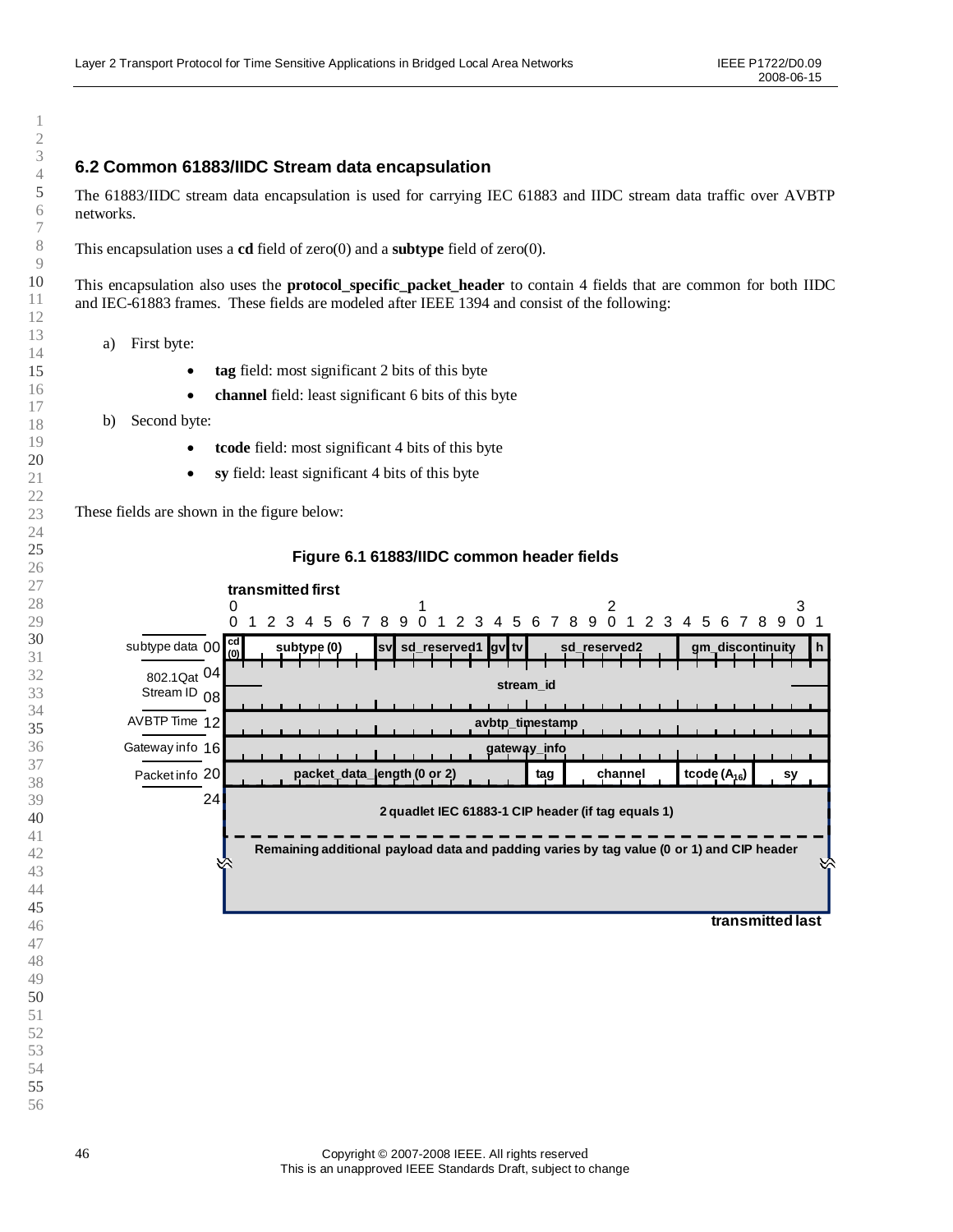# **6.2.1 tag field**

The 2-bit **tag** field follows the same meaning format and rules as specified by IEEE 1394. Of the four possible combinations for this field, the following values are supported or not supported as specified below.

Supported by AVBTP:

- 002: "data field unformatted" (used by Instrumentation & Industrial Digital Camera (IIDC) 1394 trade association specification)
- $\bullet$  01<sup>2</sup>: CIP header is present

Not supported by AVBTP:

- $10<sub>2</sub>$ : Reserved by IEEE 1394.1 clock adjustment
- 112: Global asynchronous stream packet (GASP) format (Used in 1394 for Serial Bus to Serial Bus bridges)

### **6.2.2 channel field**

The 6-bit channel field follows the same meaning format and rules as specified by IEEE 1394. Of the four possible combinations for this field, the following values are supported as specified below.

- 0-30 & 32-63: originating channel ID from 1394 network via 1394/61883 to 1722/61883 gateway (as specified in [Annex B below\).](#page-64-0)
- 31: originating source is on AVB network (native AVB)

### **6.2.3 tcode (type code)**

The 4-bit **tcode** field follows the same meaning format and rules as specified by IEEE 1394. For AVBTP, the only value supported shall be a fixed value of  $1010<sub>2</sub>$  binary (A<sub>16</sub> hexadecimal, same as 1394 isochronous packet format) with the following rules for talkers and receivers.

- AVBTP talkers shall always set this field to  $A_{16}$  hexadecimal on transmit
- AVBTP receivers shall always ignore this field on receive

**<< Editor's note: Kevin Gross had a comment suggesting that AVBTP end stations that support 61883 over AVBTP discard any frames with a type code other than 0x0A. The editor's opinion is that gateways and AVBTP end stations should never generate any other type code, so a check is unnecessary and that based on other 1394 type codes, there is no need to handle the other ones (example, IP over 1394 and other best effort 1394 data should be handled by gateway or router functions). The editor is open to other opinions and we can discuss this at the Fremont face to face meeting on June 19, 2008>>**

### **6.2.4 sy field**

Use of the 4-bit **sy** field is application specific and therefore beyond the scope of this standard. Known industry standards that currently use this field are:

- IIDC [\[R16\]](#page-15-0) (used for video start of frame indicator)
- Digital Transmission Content Protection (DTCP)([www.dtcp.com\)](http://www.dtcp.com/) [B3] [B4]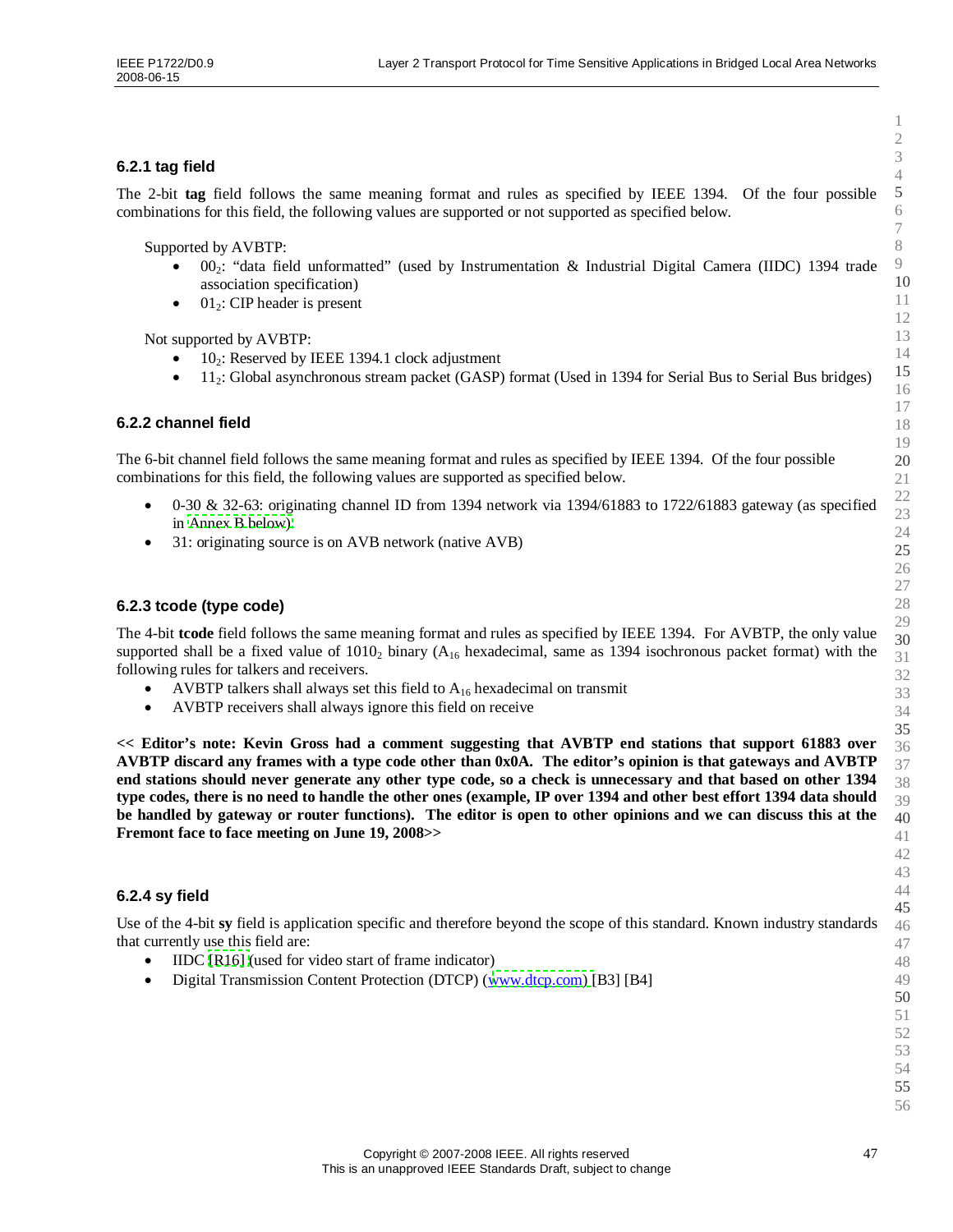# **6.3 "Data field unformatted"encapsulation (used by IIDC)**

**<< Editor's note: This section and sub sections describe the variant where the tag field is set to 01<sup>2</sup> binary indicating that a CIP header follows. For tag value of 00<sup>2</sup> binary, the remaining data is format specific to IIDC (or other uses of "unformatted"??).>>**

**<< Editor's note, this section is still cut and paste from my PowerPoint based contribution and will be re-worked to put in an appropriate standards language and format in a future version of this specification>>**



#### **Figure 6.2 - 61883/IIDC frame header fields**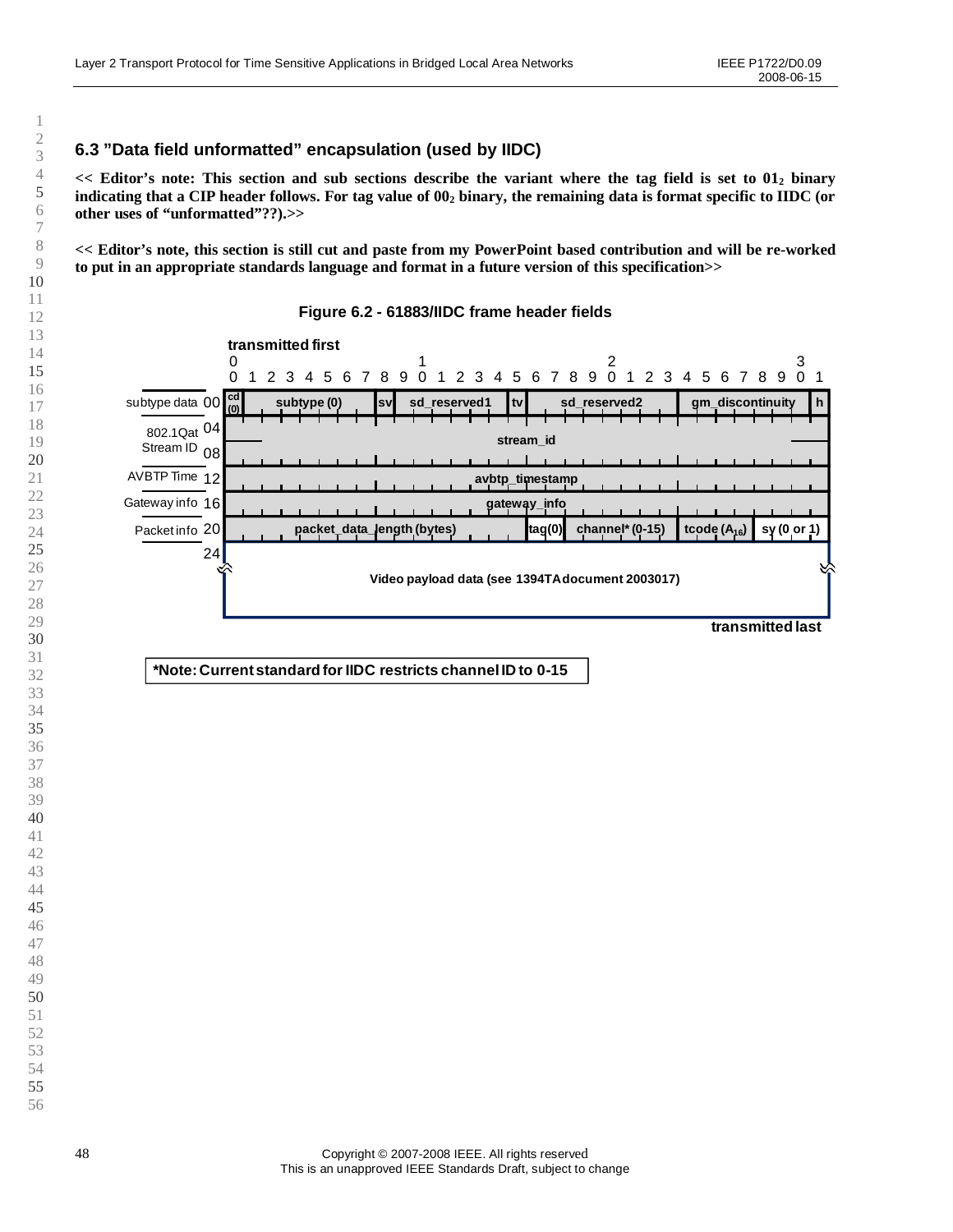# <span id="page-48-0"></span>**6.4 IEC-61883 CIP encapsulation**

**<<Editor's note: Text TBD. Need to say something that the subsections of this section only apply if the tag field is equal to 01<sup>2</sup> binary. Also need general intro text>>**



# **transmitted last**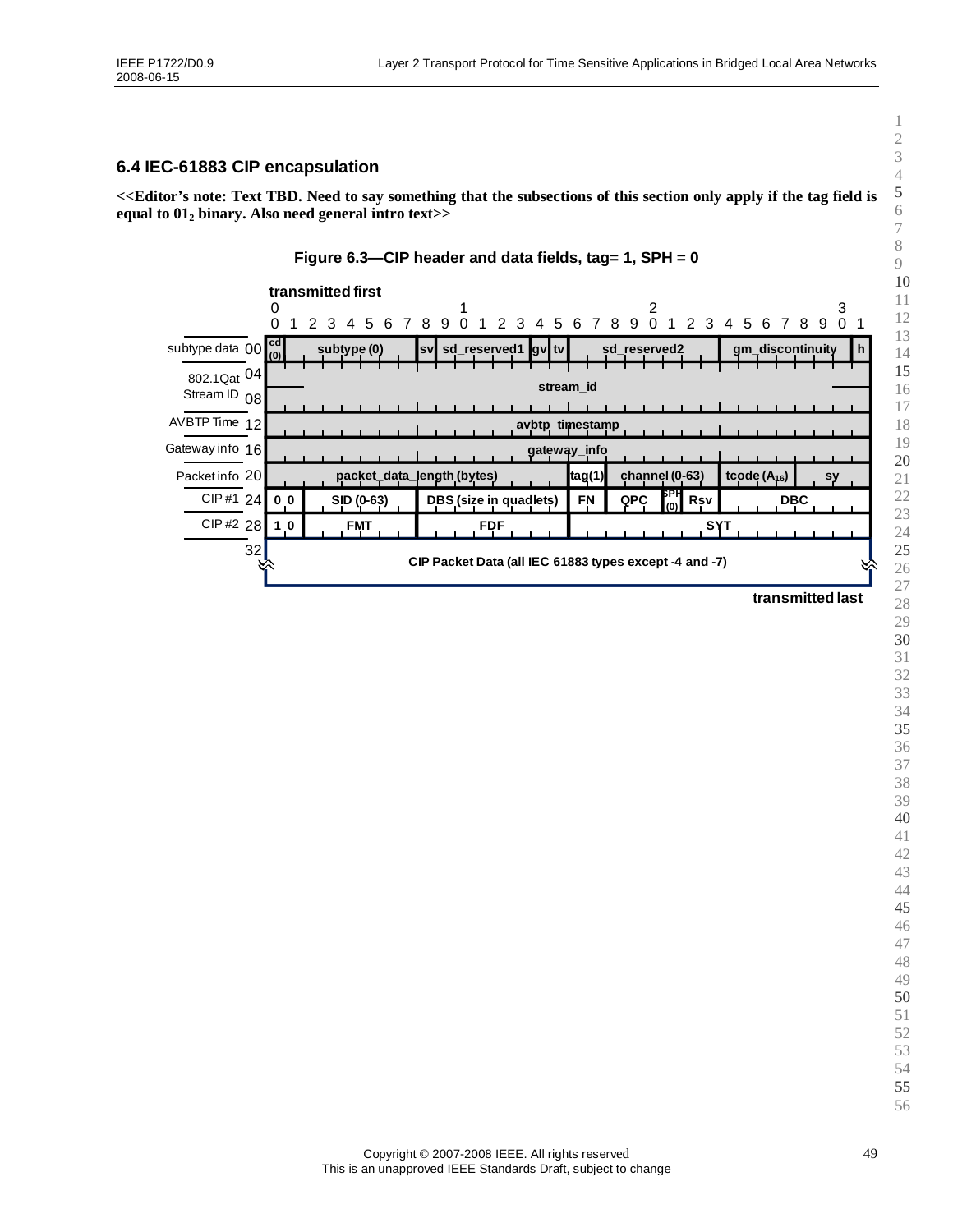

### **6.4.1 CIP header 1st quadlet indicator**

The 2 bit CIP header 1<sup>st</sup> quadlet indicator field has the same definition as defined in IEC 61883-1. AVBTP shall only support a fixed value of  $00<sub>2</sub>$ 

#### **<<Editors question: Is it OK for listeners to ignore this field on receive or should it be an error if there is another value??>>**

# **6.4.2 SID (source ID) field**

The 6 bit **SID** field has the same definition as defined in IEC 61883-1. For AVBTP, it shall use the following values.

- a) 0-62: originating Source ID from IEEE 1394 network (frame originated from a 1394/61883 to 1722/61883 interworking unit).
- b) 63: originating source is on AVB network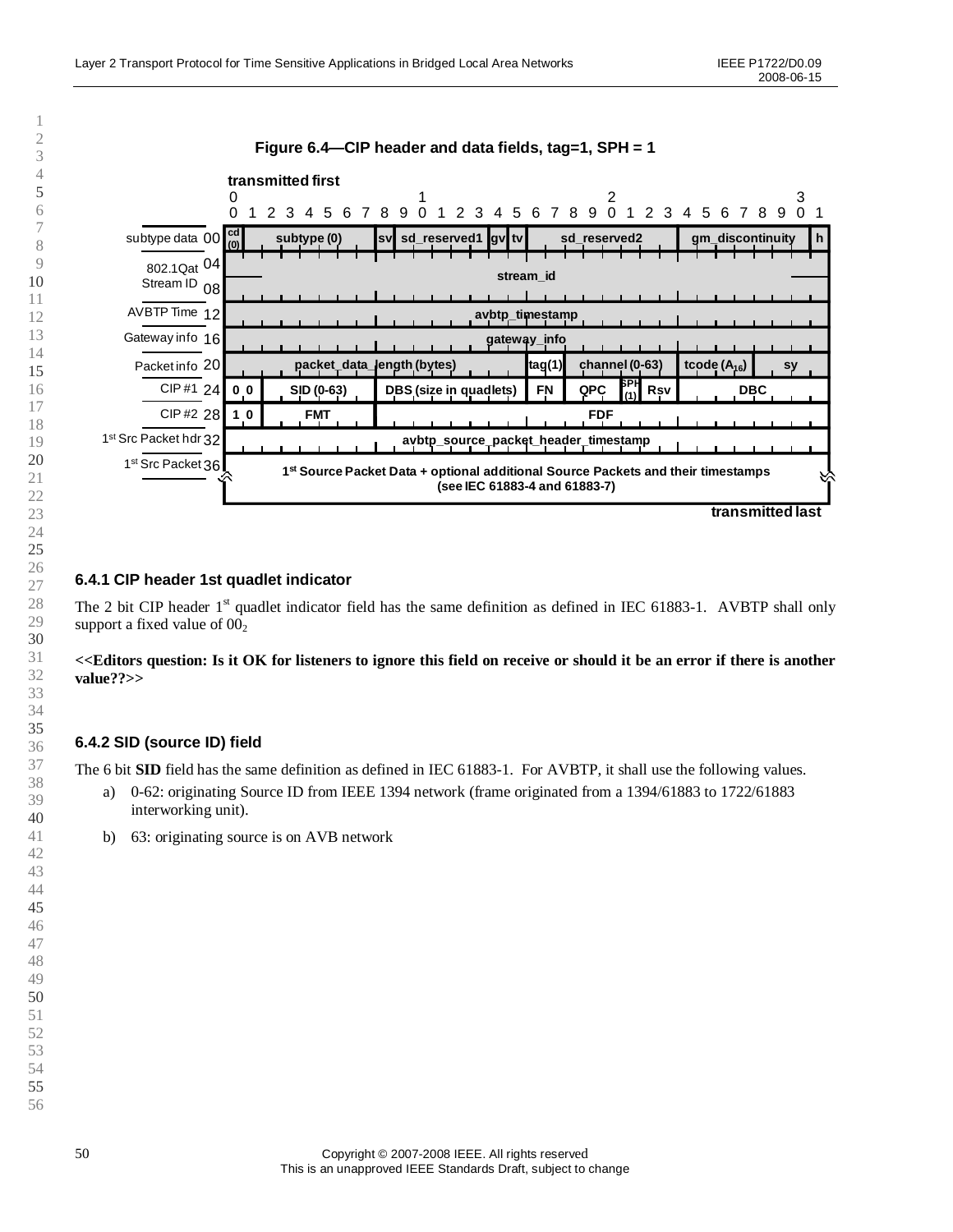### **6.4.3 Data Block Size (DBS)**

The 8-bit DBS field has the same definition as currently in 61883-1, size of Data Blocks in Quadlets

- $\bullet$  0: 256 quadlets
- $1-255$ :  $1-255$  quadlets

### **6.4.4 QPC (quadlet Padding count)**

The 3-bit **QPC** field has the same definition as currently defined in 61883-1. For all types of 61883 as defined today, this field is always zero.

**<<Editor's note: Assume that we should say that this field is not supported in any current protocols as defined and therefore if QPC is not zero, it is an error>>**

### **6.4.5 FN (fraction number) field**

The 2-bit **FN** field has the same definition as currently defined I n 61883-1. This is currently only used in 61883-4 and 61883-7 (where also the SPH field is always set to one).

### **6.4.6 SPH (source packet header) field**

The **SPH** bit has the same definition as currently defined in 61883. If set to one:

• Then application packet contains 61883-4 or 61883-7 (or future) source packets with source packet headers. If set to zero

• Then application packet does not contain source packets (contains integer number of Data Blocks)

### **6.4.7 Rsv (reserved) field**

The 2-bit has the same definition as currently defined in IEC 61883-1. It is reserved (currently not used by 1394/61883), set to zero on transmit, ignore on receive.

### **6.4.8 DBC (data block count) field**

The 8 bit DBC field has the same definition as currently defined in IEC 61883-1. It contains the sequence number of the 1st data block in the packet. The DBC field shall not be set to a value that would cause the total byte AVBTP frame length to exceed a maximum payload size 802.3 of 1500 bytes (2 bytes of Ethertype plus 1498 bytes of payload) frame. This limits the total size of an AVBTP frame header plus payload of no more than 374 quadlets (1496 bytes). All frames of this format shall contain an integral number of data blocks as defined in IEC 61883-1.

### **6.4.9 CIP header 2nd quadlet indicator**

The 2 bit CIP header  $2<sup>nd</sup>$  quadlet indicator field has the same definition as defined in IEC 61883-1. For AVBTP it shall be fixed at  $10<sub>2</sub>$  binary

### **6.4.10 FMT (stream format), field**

The 6 bit **FMT** field has the same definition as currently defined in IEC 61883.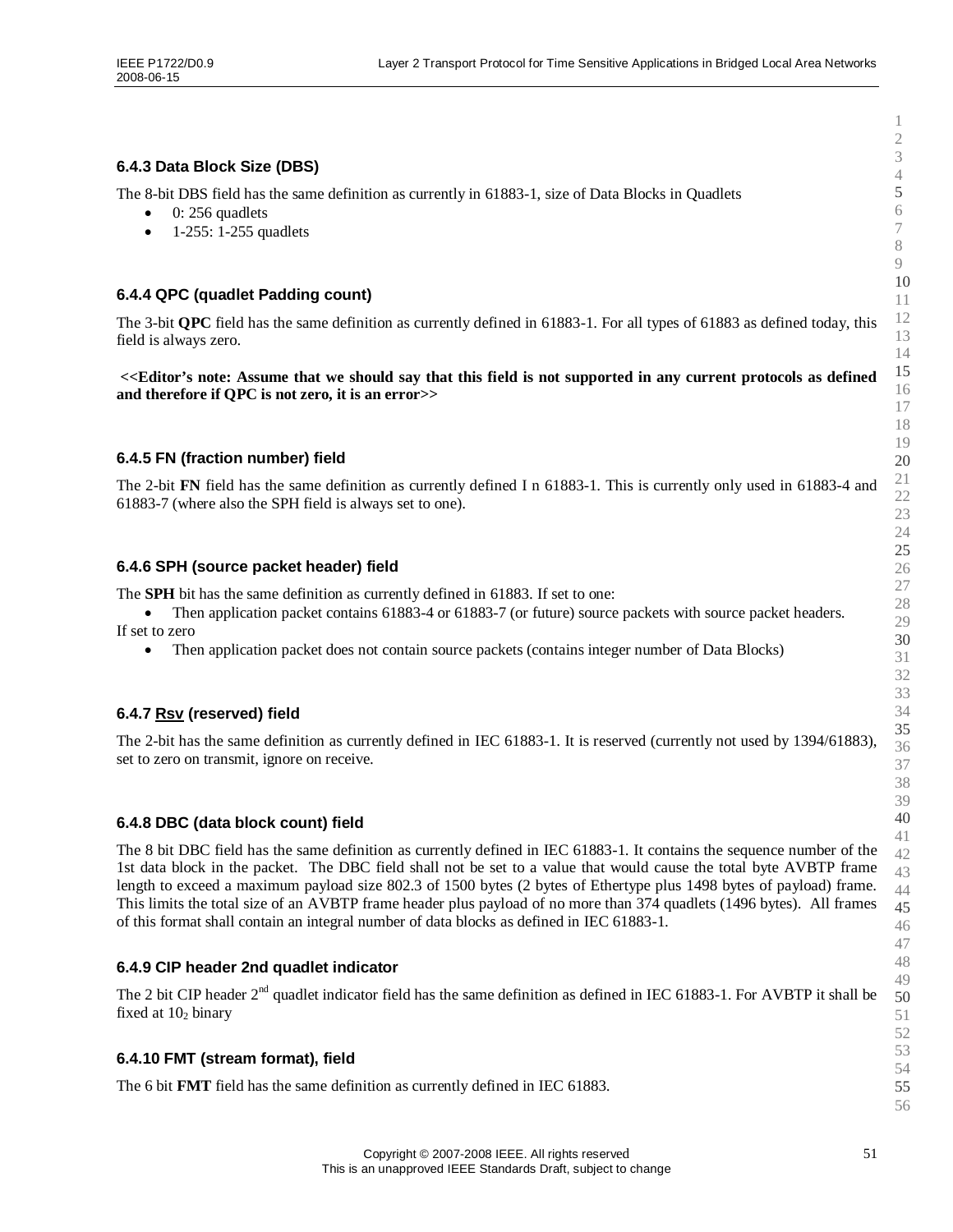# **6.4.11 FDF (format dependent field)**

The **FDF** field has the same definition as defined in IEC 61883. If the **SPH** field is set to 0, then this field is 8 bits in length. If the **SPH** field is set to 1, then this field is 24 bits in length.

## **6.4.12 SYT (synchronization timing) field (1394 cycle time based presentation time for SPH field equals 0)**

The 24 bit **SYT** field is only present if the **SPH** field is set to a value of 0. This IEC 61883-1 defined field is present but not used by AVBTP end stations, it is only used by 1394/61883 to 1794/61883 interworking units (see [Annex B below\)](#page-64-0). AVBTP talker end stations shall set this field if present to  $\text{FFFFF}_{16}$  (the IEC 61883 no data timestamp value) on transmit and AVBTP listener end stations shall ignore this field on receive.

#### **6.4.13 avbtp\_source\_packet\_header\_timestamp field (802.1AS time based presentation time for SPH field equals 1)**

If the SPH field is set to a value of one(1), then the AVBTP stream data frame contains one or more CIP source packets. Each CIP source packet contains a 32 bit timestamp as the first quadlet of the source packet followed by an integral number of quadlets as defined by the standard that defines the source packet format.

Currently defined supported formats that are supported by AVBTP are IEC 61883-4 and 61883-7.

IEC 61883-4 and 61883-7 as written define the source packet header quadlet to contain the presentation time of the packet based on IEEE 1394 cycle time.

AVBTP uses the same formats as defined in IEC 61883-4 and 61883-7, but it uses an IEEE 802.1AS based presentation time in the same format as defined for the **avbtp\_timestamp** field which consist of presentation time as expressed as the least significant 32 bits of 802.1AS time.

**<<Editor's note: We also need to define for AVBTP handling of -4 and -7 packets, what do we do with the avbtp\_timestamp and tv fields. I believe there are two options:**

- 1) **Always set the tv field to zero and the avbtp\_timestamp as don't care**
- 2) **Always set the tv field to one and copy the first source packet's avbtp\_source\_packet\_header\_timestamp into the avbtp\_timestamp field.**

**I prefer option 1, but other comments are welcome.>>**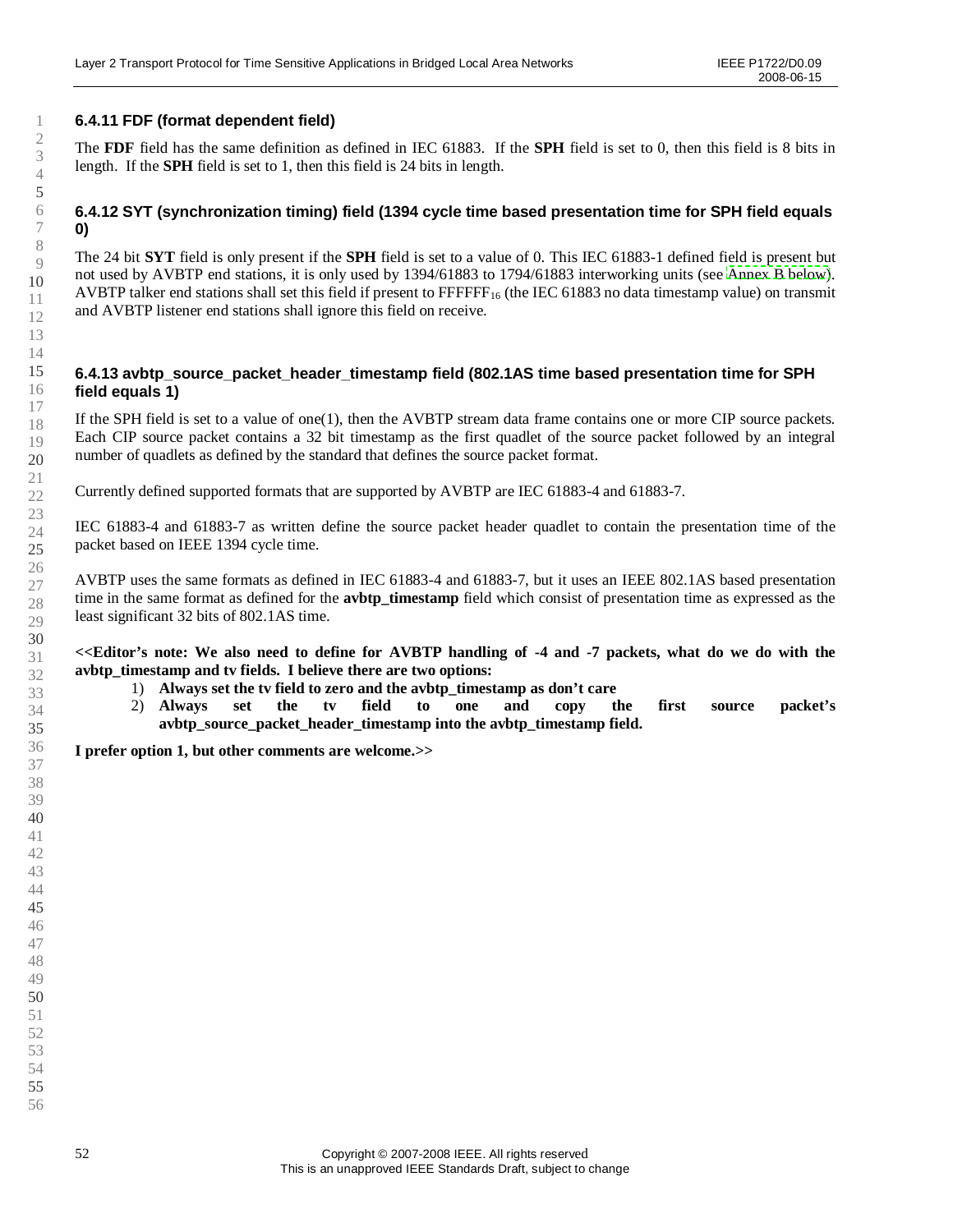# **6.5 61883 over AVBTP control frame format**

Use of AVBTP frames with a subtype of zero(0) and a **cd** bit of one(1) is reserved for possible future versions of this specification.

# **6.6 Use of AV/C higher layer protocol in 61883 over AVBTP end stations**

**<<Editor's note: TBD. This section is intended to document that if you are going to use AV/C in conjunction with 61883 over AVBTP, then you need to run AV/C over UDP/IP as being specified by current work being done in the 1394 Trade Association>>**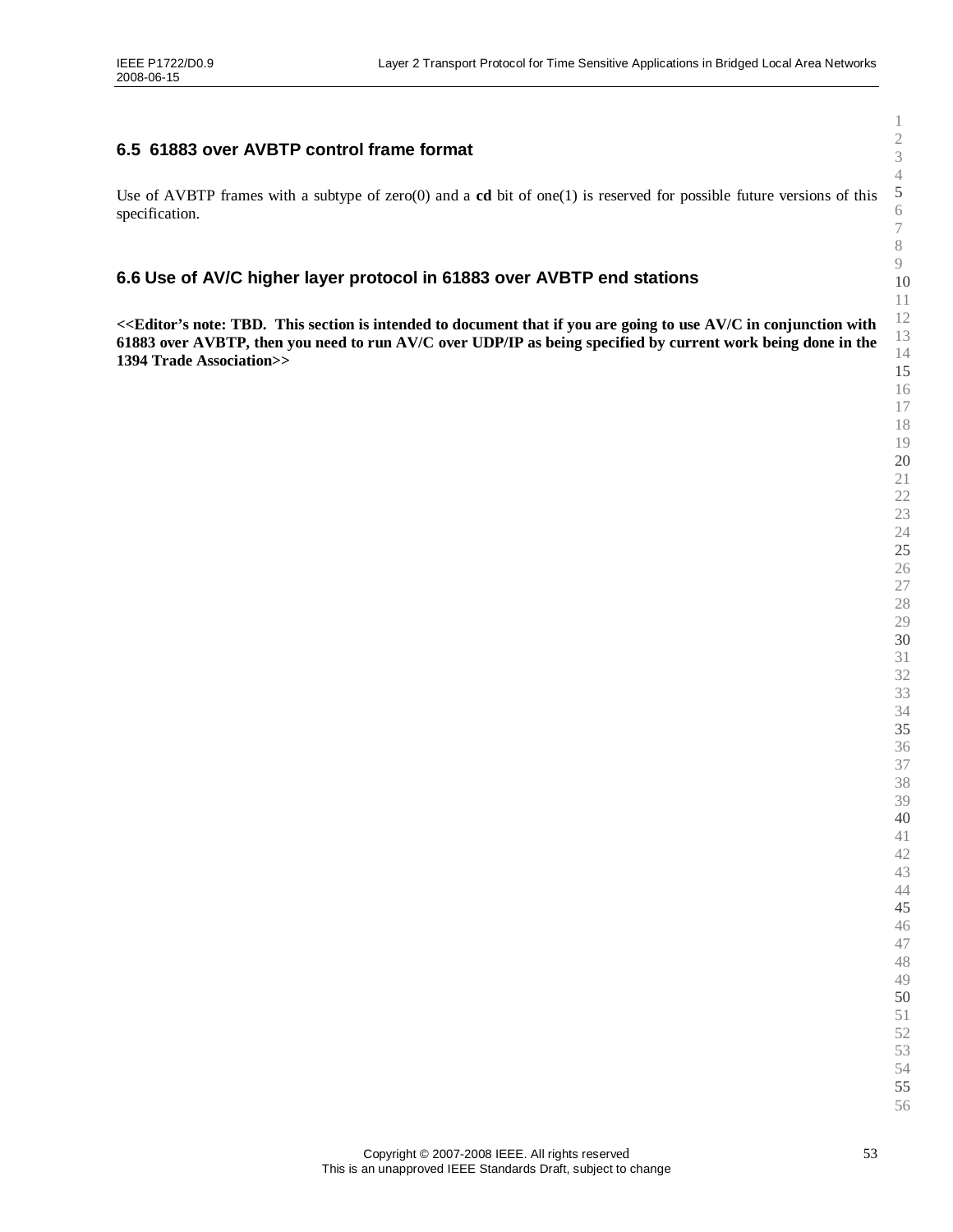# <span id="page-53-0"></span>**6.7 Protocol layering**

# **<<Editors note: Text TBD. Purpose of this section is to document specific layering for 61883/IIDC over AVBTP>>**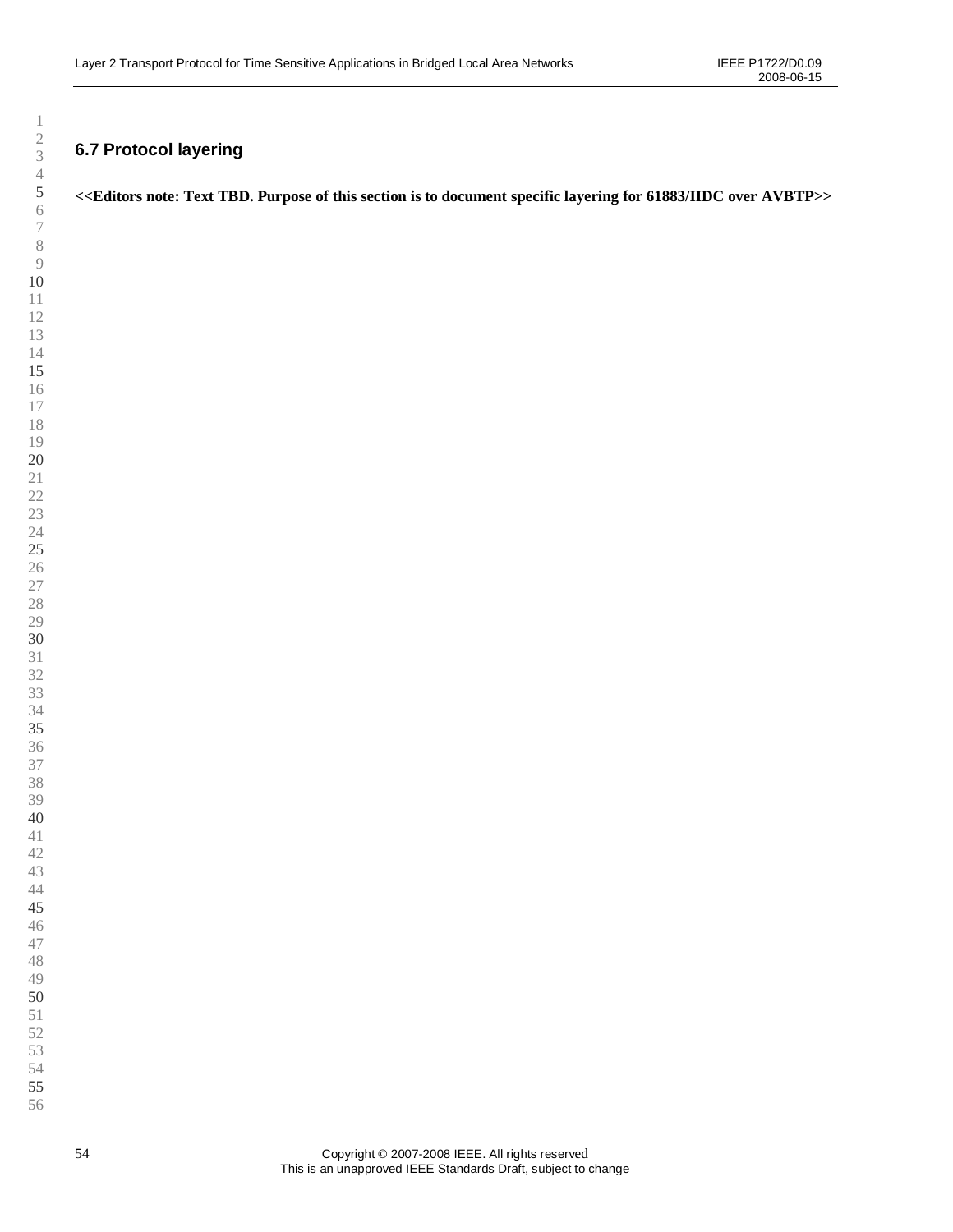### **6.8 Session management**

**<<Editor's note: Text for this section is still cut and paste from AVBTP assumptions document and John Nels Fuller's contribution, needs further editing and design work>>**

#### **6.8.1 Overview**

The 61883 over AVBTP session management protocols and procedures:

- Shall use LLDP (802.1AB), MSRP (802.1Qat) protocols as an integral part of the Session management protocols and procedures.
	- o >> Thin layer, renaming of IEEE 802.1Qat service interface
		- $\sim$  >> Specify how to define bandwidth based on applications needs and pass to 802.1Qat as **TSPEC**
		- Reservation will require minimum Ethernet payload size for packet bandwidth reservation calculation, so 1722 or 802.1Qat will have to round up for filling of minimum size Ethernet Frame
- Shall provide a service interface to protocols such as Zeroconf o >> Informative annex??
- AV/C applications shall use AV/C over UDP/IP as specified in [1394 Trade Association TA Document 2006021](#page-15-0) Networking IEEE 1394 Clusters via UWB over Coaxial Cable - [Part 3: FCP and CMP over IPv4](#page-15-0) **[<<Editor's note: Work in progress, current draft is](#page-15-0) version 1.0, May 28, 2008>>**[[R19\].](#page-15-0)

### **6.8.2 General Protocol operation**

**>>**

**<< Editor's note: The structure for section [0](#page-53-0) needs some work, to start with here are the consensus items from our teleconference meeting so far:**

- **Function control protocol equivalent is IN** o **Will use AV/C over IP/UDP) Plug control registers are OUT**  $\circ$   $\gg$  Will be part of work being done in 802.1Qat. **Connection management procedures are IN** o >>Should be a "thin"layer that maps to 802.1Qat **Stream ID Assignment is IN if not defined in 802.1** o **Needed to complete our "Plugs"and CMP IRM emulation is OUT** o **>> Will be done in 802.1Qat Service Discovery is IN for each command set supported** o **(i.e. AV/C will recommend Bonjour, but other protocols will be allowed).** o **>>Informative Annex AVBTP session management will use a Talker-Controller-Listener model for 61883 subtype protocol.** o **>>Controller is part of the model but not part of 1722 (in application layer).**
- 10 11 12 13 14 15 16 17 18 19 20 21 22 23 24 25 26 27 28 29 30 31 32 33 34 35 36 37 38 39 40 41 42 43  $44$ 45 46 47 48 49 50 51 52 53 54 55 56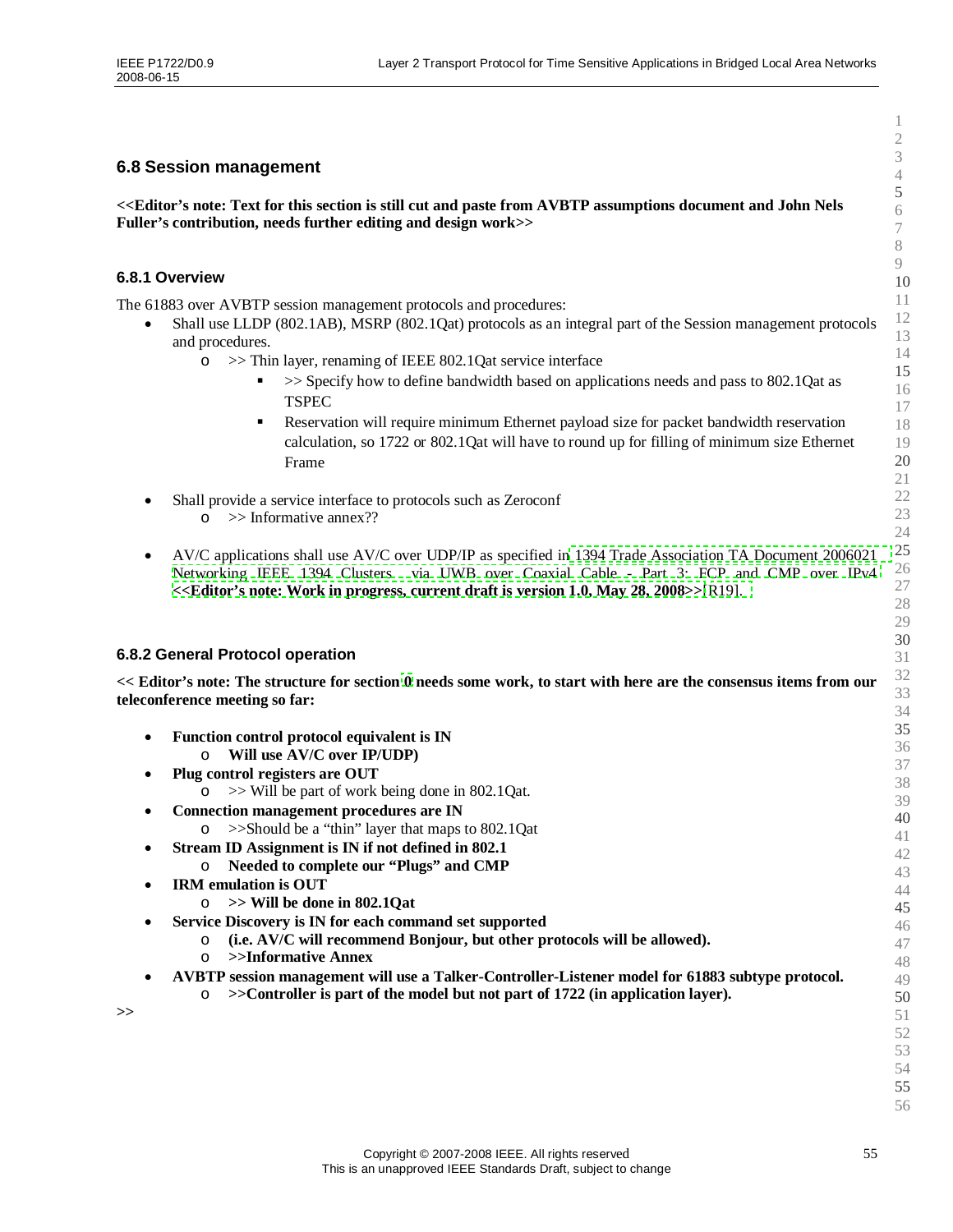# **6.9 Timing and Synchronization**

# **6.9.1 General**

1

Timing and synchronization for IEC 61883 over AVBTP is generally accomplished in the same manner as specified in 61883-1 through 61883-8 over IEEE 1394. The difference is the use of the **avbtp\_timestamp** instead of the **SYT** field in the CIP header or the Timestamp field in the Source Packet header. The **SYT** and Timestamp fields may contain valid or invalid data and therefore must be ignored on receipt in an AVBTP node.

Usage of the timing and synchronization information included in the CIP header is generally consistent with the definition in the 61883 series of standards where the main differences are:

- The SYT field function formatted in seconds, cycle and cycle offset is replaced by the AVBTP timestamp field expressed in 802.1AS based nanoseconds..
- For protocols of 61883-4 and 61883-7 where the SPH field is set to one, then the 32 bit source packet header field for each source packet contains the associated presentation time of the source packet expressed in IEEE 802.1AS based nanoseconds instead of IEEE 1394 based seconds, cycle and cycle offsets.
- In the IEC 61883 series of specification the term "receiver"is used, whereas in this specification the term "listener"is used.
- In the IEC 61883 series of specification the term "transmitter"is used, whereas in this specification the term "talker"is used.
- IEEE 1394 on networks faster than 100 megabits per second allows CIP packets larger than can fit in a standard single IEEE 802.3 Ethernet frame. This standard does not, if an application needs to send more than data than can fit in a single Ethernet frame, it must generate multiple correctly formatted CIP packets each one that can fit in an 802.3 Ethernet frame.
- Some of the IEC 61883 series of specification sometimes have options that differentiate "professional", "consumer-use" or "cost-sensitive" equipment. This standard does not, and if a device supports a given format, it must support all mandatory requirements as specified in this document.
- Not all formats and their associated protocol technologies, parameters, methods, etc. specified in the 61883 series of specification are supported by this specification (example 61883-6 allows for packed formatted audio data, this specification does not).

### **6.9.2 61883-2 timing and synchronization**

61883-2 formatted frames shall follow the same timing and synchronization rules as defined in IEC 61883-2 section 6, but using IEEE 802.1AS time in the **avbtp\_timestamp** frame field instead of IEEE 1394 based cycle time in the SYT field. AVBTP talkers shall set the CIP header SYT field to all ones for all transmitted CIP packets and AVBTP listeners shall ignore the SYT field.

The talker shall transmit a valid time stamp value in the AVBTP timestamp field once every video frame period. The time stamp shall be transmitted in an AVBTP frame that meets the following conditions:

- $packet_arrival_time_L \leq time$  stamp value
- time stamp value transmission delay limit ≤packet arrival time  $F$

where: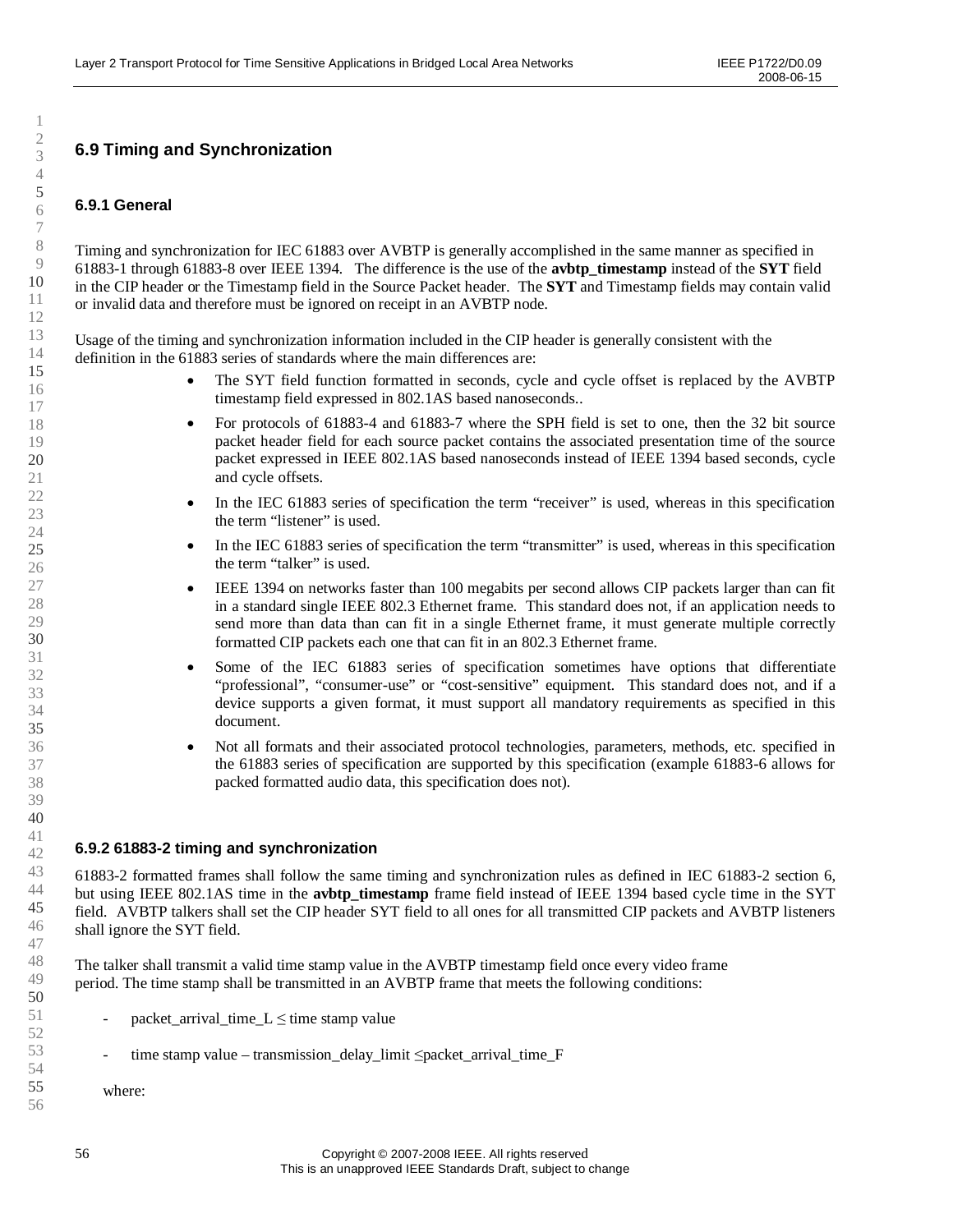| packet_arrival_time_F is the IEEE 802.1AS time when the first bit of the packet which has the time<br>stamp has arrived at the listener;                                                                                                                                                                                                                                                                                                                                                                                                                                                                                                                                                                                                                                   | 1<br>$\mathbf{2}$<br>$\mathfrak{Z}$     |  |  |  |
|----------------------------------------------------------------------------------------------------------------------------------------------------------------------------------------------------------------------------------------------------------------------------------------------------------------------------------------------------------------------------------------------------------------------------------------------------------------------------------------------------------------------------------------------------------------------------------------------------------------------------------------------------------------------------------------------------------------------------------------------------------------------------|-----------------------------------------|--|--|--|
| packet_arrival_time_L is the IEEE 802.1AS time when the last bit of the packet which has the time<br>stamp has arrived at the listener;                                                                                                                                                                                                                                                                                                                                                                                                                                                                                                                                                                                                                                    | $\sqrt{4}$<br>$\mathfrak{S}$            |  |  |  |
| transmission_delay_limit = default value of $2,000,000$ nanoseconds (2 milliseconds).                                                                                                                                                                                                                                                                                                                                                                                                                                                                                                                                                                                                                                                                                      | $\sqrt{6}$<br>$\boldsymbol{7}$<br>$8\,$ |  |  |  |
| $\overline{9}$<br>In case of Hx ( $H = 1,2,4$ ) transmission, KH data blocks are transmitted in a video frame period M using K isochronous<br>10<br>packets. Isochronous packet n contains H data blocks of nH, nH+1,  and $(n+1)H-1$ .                                                                                                                                                                                                                                                                                                                                                                                                                                                                                                                                    |                                         |  |  |  |
| The isochronous packet n of a video frame period M shall be transmitted on the following conditions $(n = 0, , K-1)$ :                                                                                                                                                                                                                                                                                                                                                                                                                                                                                                                                                                                                                                                     | 11<br>12                                |  |  |  |
| packet_arrival_time_ $L \le$ nominal timing for isochronous packet n<br>$\overline{\phantom{0}}$                                                                                                                                                                                                                                                                                                                                                                                                                                                                                                                                                                                                                                                                           | 13<br>14                                |  |  |  |
| nominal timing for isochronous packet $n -$ transmission_delay_limit $\leq$ packet_arrival_time_F                                                                                                                                                                                                                                                                                                                                                                                                                                                                                                                                                                                                                                                                          | 15<br>16                                |  |  |  |
| where                                                                                                                                                                                                                                                                                                                                                                                                                                                                                                                                                                                                                                                                                                                                                                      | 17<br>18                                |  |  |  |
| packet_arrival_time_F is the cycle time when the first bit of the isochronous packet n has<br>arrived at the receiver;                                                                                                                                                                                                                                                                                                                                                                                                                                                                                                                                                                                                                                                     | 19<br>20<br>21                          |  |  |  |
| packet_arrival_time_L is the cycle time when the last bit of the isochronous packet n has<br>arrived at the receiver;                                                                                                                                                                                                                                                                                                                                                                                                                                                                                                                                                                                                                                                      | $22\,$<br>23<br>24                      |  |  |  |
| K is the number of isochronous packets without empty packets in a video frame period.<br>$K = 250$ (525-60 system)<br>$K = 300 (625-50$ system)                                                                                                                                                                                                                                                                                                                                                                                                                                                                                                                                                                                                                            | 25<br>26<br>$27\,$<br>28<br>29          |  |  |  |
| Nominal timing for isochronous packet $n = T_M + (T_M + 1 - T_M) \times n/K$                                                                                                                                                                                                                                                                                                                                                                                                                                                                                                                                                                                                                                                                                               | 30                                      |  |  |  |
| $T_M$ is the time stamp for video frame period M transmitted in the AVBTP timestamp field.                                                                                                                                                                                                                                                                                                                                                                                                                                                                                                                                                                                                                                                                                 | 31<br>32<br>33<br>34                    |  |  |  |
| 6.9.3 61883-4 timing and synchronization                                                                                                                                                                                                                                                                                                                                                                                                                                                                                                                                                                                                                                                                                                                                   | 35<br>36                                |  |  |  |
| The timing and synchronization of 61883-4 over AVBTP uses the same method as used in 61883-4 over IEEE 1394<br>networks in that the source packet header quadlet always contains a valid timestamp. In 61883-4 over AVBTP, this<br>quadlet contains nanosecond 802.1AS based time instead of IEEE 1394 seconds, cycle and cycle offset time.                                                                                                                                                                                                                                                                                                                                                                                                                               | 37<br>38<br>39<br>40                    |  |  |  |
| For 61883-4 formatted frames over AVBTP, section 4.3 of 61883-4 is replaced with the following:                                                                                                                                                                                                                                                                                                                                                                                                                                                                                                                                                                                                                                                                            | 41<br>42                                |  |  |  |
| The time stamp in the source packet header is used by listeners for reconstructing a correct timing of the TSPs at their<br>output. The time stamp indicates the intended delivery time of the first bit/byte of the TSP from the listener output to the<br>transport stream target decoder. The time stamp represents the 32 least significant bits of the IEEE 802.1AS at the talker<br>at the moment the first bit/byte of the TSP arrives from the application, plus some offset. The offset is equal to the overall<br>delay of the TSP between the moment of arriving (of the first bit) and the moment the TSP (first bit) is delivered by the<br>receiver to the application. The default value of this offset is equal to 2,000,000 nanoseconds (2 milliseconds). |                                         |  |  |  |
| 6.9.4 61883-6 timing and synchronization                                                                                                                                                                                                                                                                                                                                                                                                                                                                                                                                                                                                                                                                                                                                   | 49<br>50<br>51                          |  |  |  |
| << <editors am24="" and="" avbtp="" based="" by="" control="" end="" flow="" not="" note:="" packed="" rate="" stations="" supported="" will="">&gt;</editors>                                                                                                                                                                                                                                                                                                                                                                                                                                                                                                                                                                                                             | 52<br>53<br>54                          |  |  |  |
| Replace Section 7.2 of 61883-6 with:                                                                                                                                                                                                                                                                                                                                                                                                                                                                                                                                                                                                                                                                                                                                       | 55<br>56                                |  |  |  |
|                                                                                                                                                                                                                                                                                                                                                                                                                                                                                                                                                                                                                                                                                                                                                                            |                                         |  |  |  |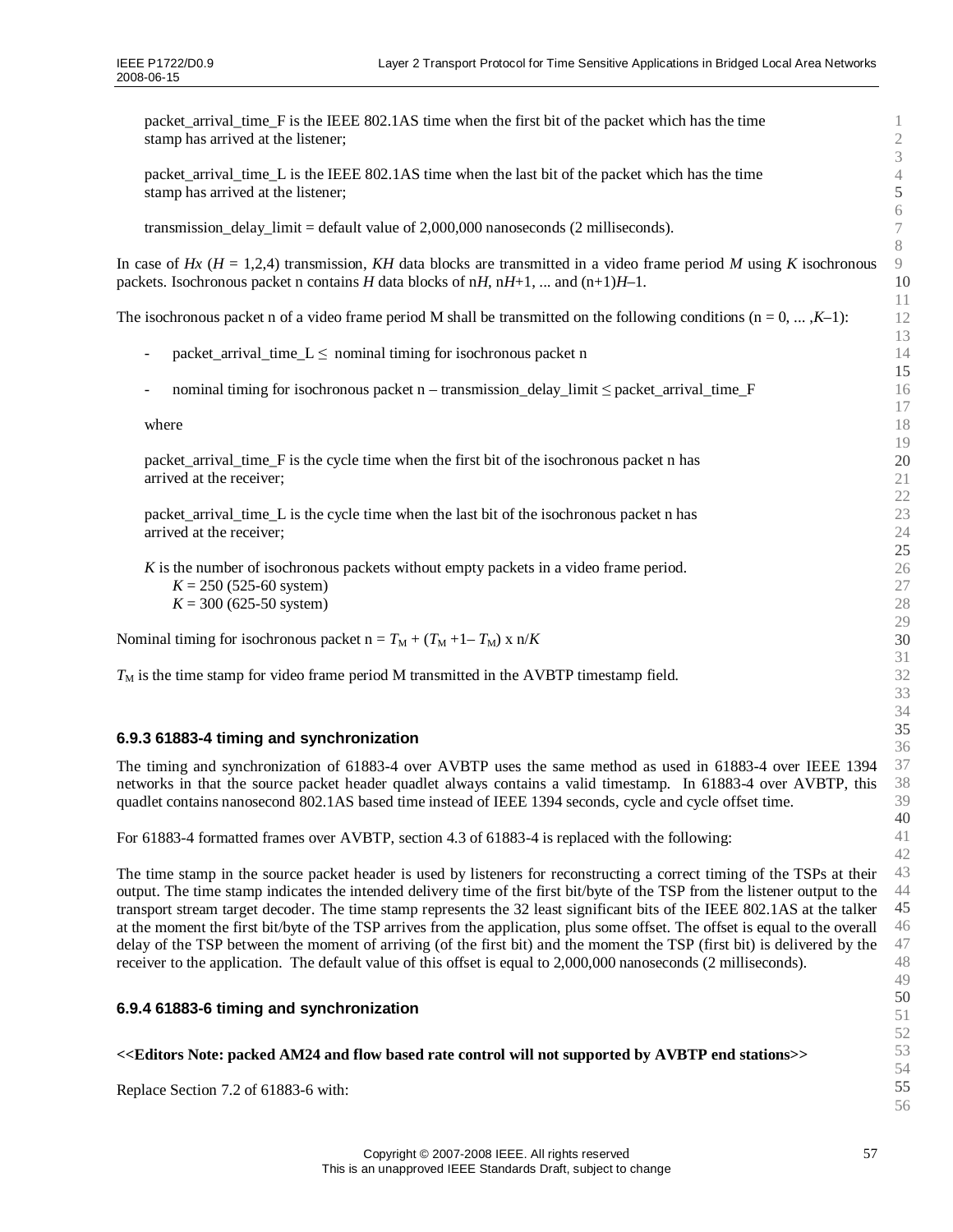|                          | In the case where a CIP packet contains multiple data blocks, it is necessary to specify which data block of the CIP<br>corresponds to the IEEE 802.1AS based AVBTP time stamp.                                                                                                                                                                                                                   |
|--------------------------|---------------------------------------------------------------------------------------------------------------------------------------------------------------------------------------------------------------------------------------------------------------------------------------------------------------------------------------------------------------------------------------------------|
|                          | The talker prepares the time stamp for the data block which meets this condition:                                                                                                                                                                                                                                                                                                                 |
|                          | $\text{mod}($ data block count, SYT_INTERVAL $) = 0(1)$                                                                                                                                                                                                                                                                                                                                           |
| where                    |                                                                                                                                                                                                                                                                                                                                                                                                   |
|                          | data block count is the running count of transmitted data blocks;                                                                                                                                                                                                                                                                                                                                 |
| $\blacksquare$           | SYT_INTERVAL denotes the number of data blocks between two successive valid AVBTP timestamps which<br>includes one of the data blocks with a valid AVBTP timestamp. For example, if there are three data blocks<br>between two valid AVBTP timestamps, then the SYT_INTERVAL would be 4.                                                                                                          |
|                          | The listener can derive the index value from the DBC field of a CIP with a valid AVBTP timestamp using the                                                                                                                                                                                                                                                                                        |
|                          | following formula:                                                                                                                                                                                                                                                                                                                                                                                |
|                          |                                                                                                                                                                                                                                                                                                                                                                                                   |
|                          | index = mod((SYT_INTERVAL – mod(DBC, SYT_INTERVAL)), SYT_INTERVAL) (2)                                                                                                                                                                                                                                                                                                                            |
| where                    |                                                                                                                                                                                                                                                                                                                                                                                                   |
| $\overline{\phantom{a}}$ | index is the sequence number;                                                                                                                                                                                                                                                                                                                                                                     |
| $\overline{\phantom{a}}$ | SYT_INTERVAL denotes the number of data blocks between two successive valid AVBTP timestamps, which<br>includes one of the data blocks with a valid AVBTP timestamp;                                                                                                                                                                                                                              |
|                          |                                                                                                                                                                                                                                                                                                                                                                                                   |
| $\blacksquare$           | DBC is the data block count field of a CIP.                                                                                                                                                                                                                                                                                                                                                       |
|                          | The listener is responsible for estimating the timing of data blocks between valid time stamps.                                                                                                                                                                                                                                                                                                   |
|                          | The method of timing estimation is implementation-dependent.                                                                                                                                                                                                                                                                                                                                      |
|                          | Replace Section 7.3 of 61883-6 with:                                                                                                                                                                                                                                                                                                                                                              |
|                          | A data block contains all data arriving at the talker within an audio sample period. The data block contains all the data<br>which make up an "event".                                                                                                                                                                                                                                            |
|                          | The talker shall specify the presentation time of the event at the receiver. A receiver for shall have the capability of<br>presenting events at the time specified by the transmitter.                                                                                                                                                                                                           |
|                          | If a function block receives a CIP, processes it and subsequently re-transmits it, the AVBTP timestamp of<br>the outgoing CIP shall be the sum of the incoming AVBTP timestamp and the processing delay.                                                                                                                                                                                          |
|                          |                                                                                                                                                                                                                                                                                                                                                                                                   |
|                          | The transmitter shall add TRANSFER_DELAY to the quantized timing of an event to construct the AVBTP timestamp.<br>The TRANSER_DELAY value is initialized with the DEFAULT_TRANSFER_DELAY value. Note that for all talkers,<br>the TRANSFER_DELAY may be changed to achieve a shorter TRANSFER_DELAY value to allow for a shorter time if<br>the end to end delay in the AVB network can allow it. |
|                          |                                                                                                                                                                                                                                                                                                                                                                                                   |
|                          | The DEFAULT_TRANSFER_DELAY value is 2,000,000 nanoseconds (2 milliseconds)                                                                                                                                                                                                                                                                                                                        |
|                          | 6.9.5 61883-7 timing and synchronization                                                                                                                                                                                                                                                                                                                                                          |
|                          | Replace IEC 61883-7 section 5.1.3 with:                                                                                                                                                                                                                                                                                                                                                           |
|                          | The source packet header field is a one quadlet field (4 bytes) that represent an 802.1AS based time stamp.                                                                                                                                                                                                                                                                                       |
|                          |                                                                                                                                                                                                                                                                                                                                                                                                   |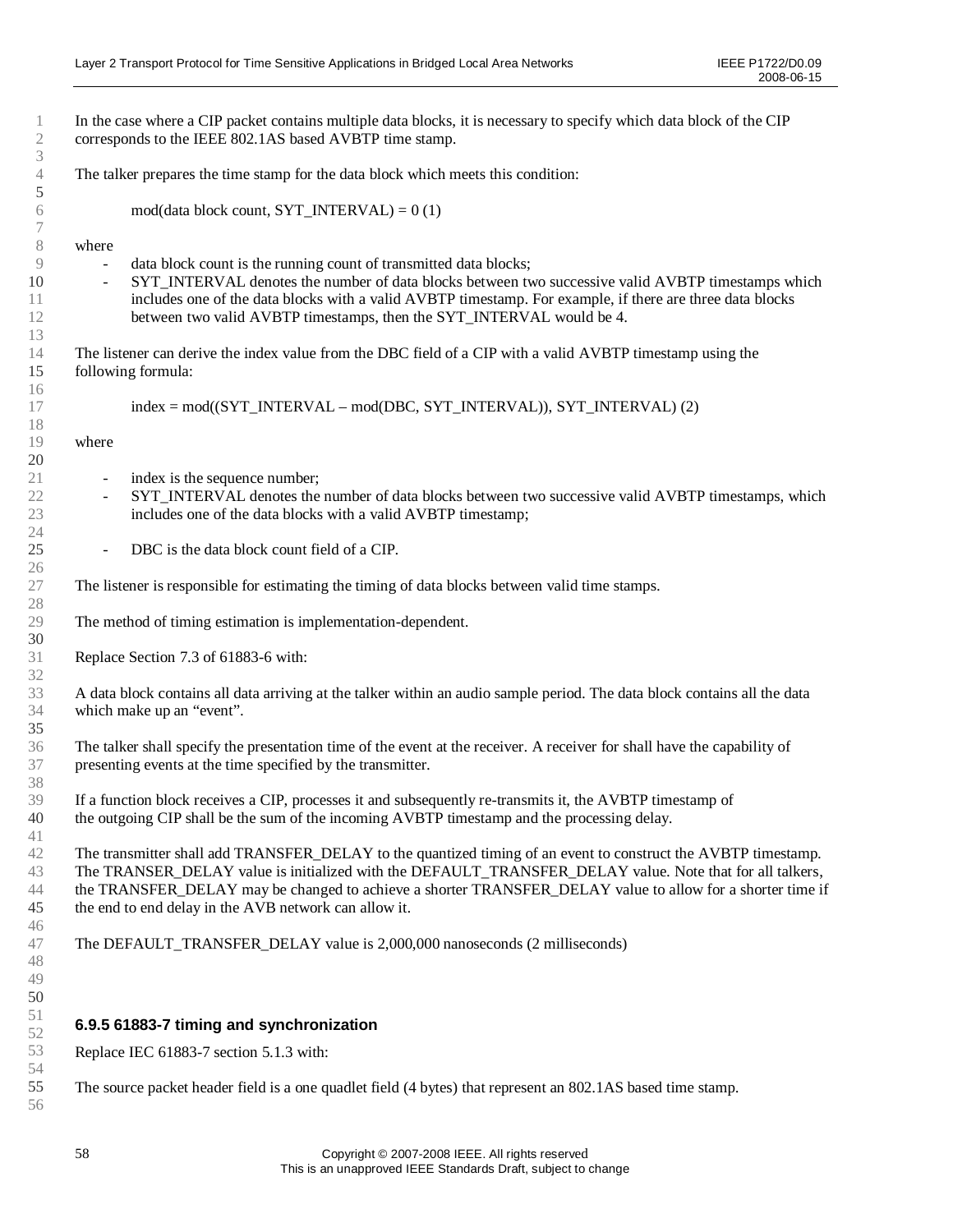The time stamp is used by 61883-7 capable AVBTP listeners for reconstructing a correct timing of the transport stream packets at their output. The time stamp indicates the intended delivery time of the first bit/byte of the transport stream packets from the receiver output to the T-STD (Transport Stream Target Decoder). The time stamp represents the least significant 32 bit binary time of the IEEE 802.1AS based clock at the moment the first bit/byte of the transport stream packet arrives from the application, plus an offset which is equal to the overall delay of the transport stream packet between the moment of arriving (of the first bit) and the moment the transport stream packet (first bit) is delivered by the receiver to the application.

The default value of this offset shall be 2,000,000 nanoseconds (2 milliseconds).

# **6.9.6 61883-8 timing and synchronization**

**<<Editor's note: TBD>>**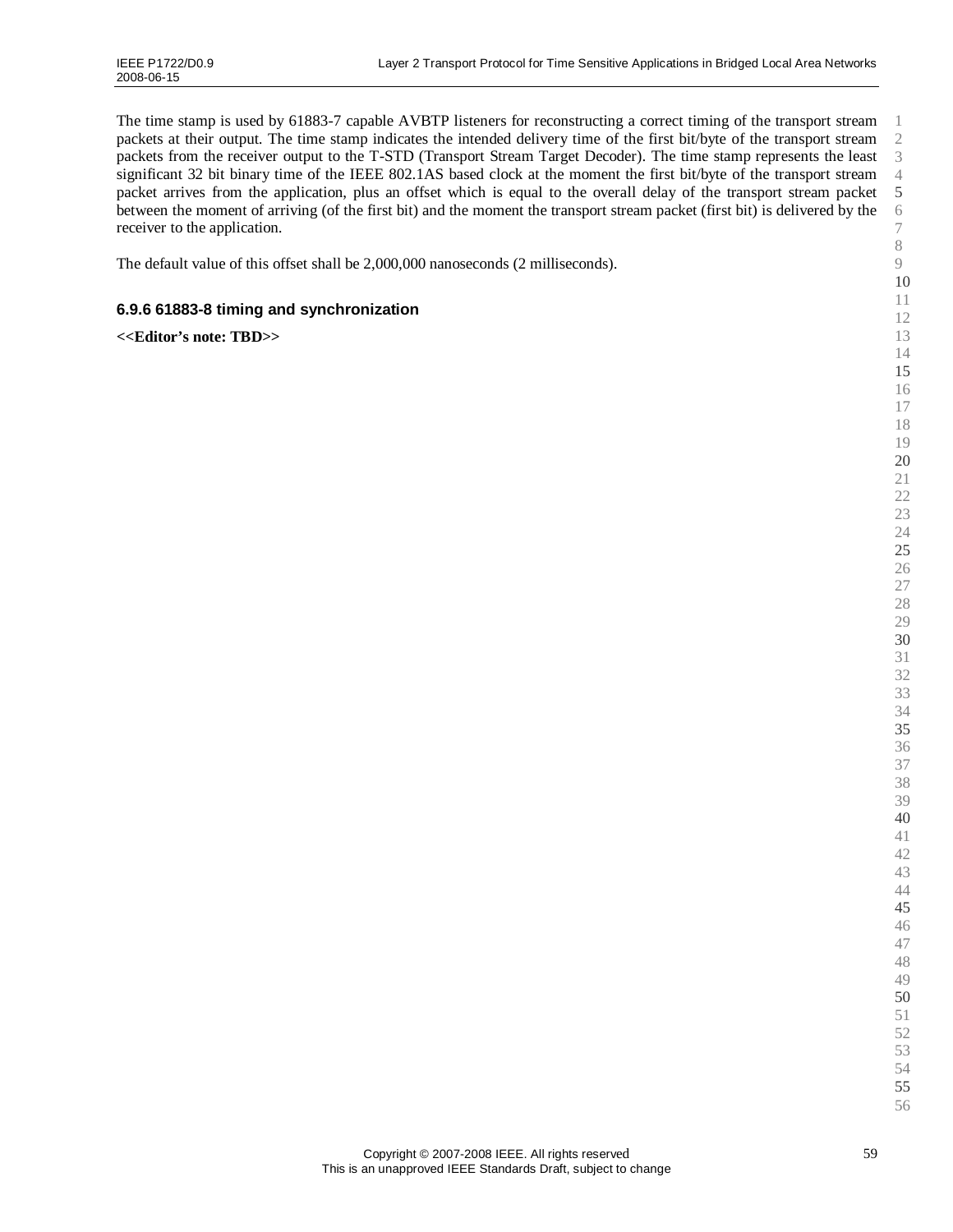# **6.10 Service Interface**

# **<<Editor's note: TBD>>**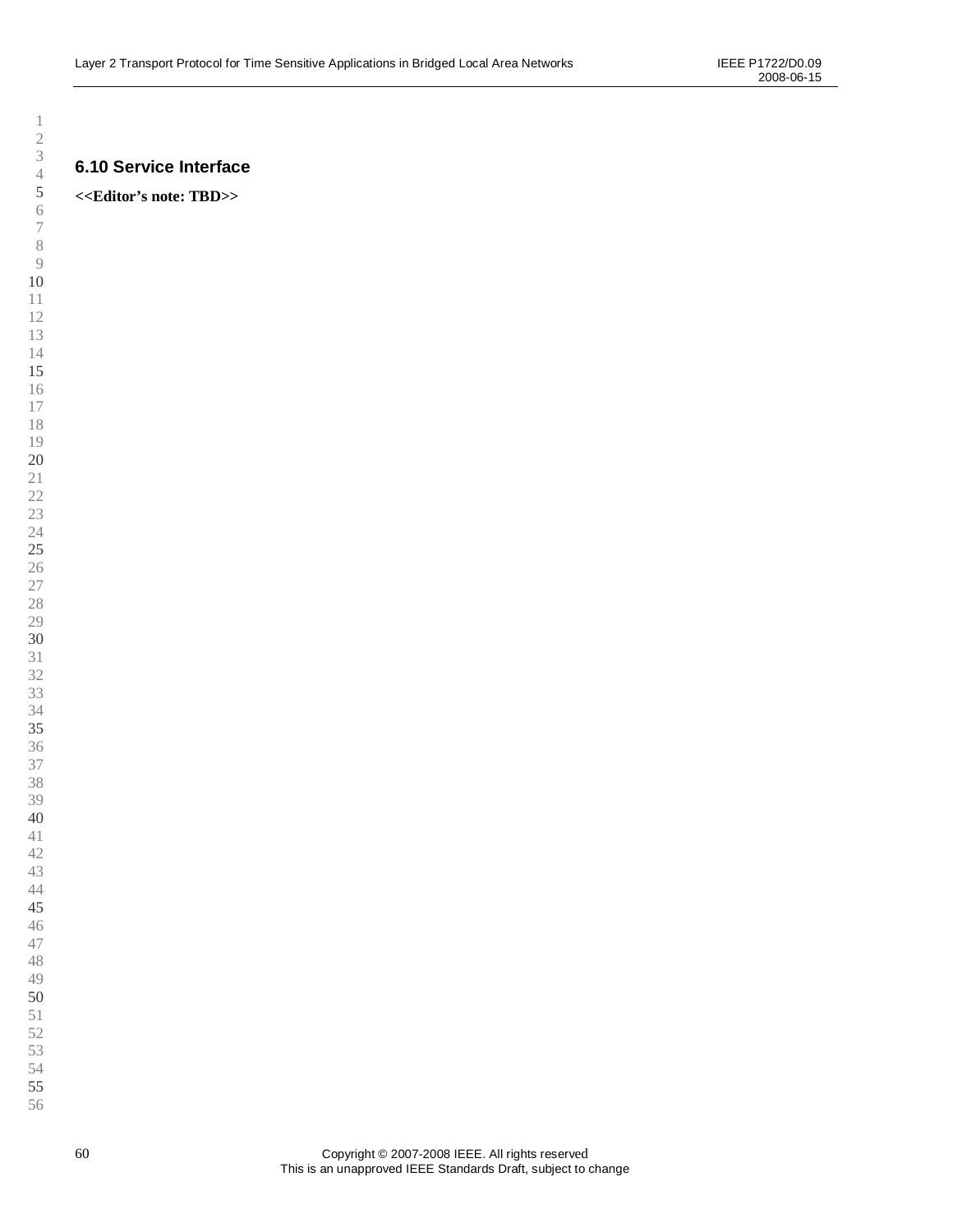# **7. Proprietary/Experimental subtype AVBTP protocol**

<<Editor's note: introductory text TBD.>>

# **7.1 Overview**

**<<Editor's note: overview text TBD>>**

# **7.2 Proprietary/Experimental subtype stream data format**

**<<Editor's note: section text TBD>>**



####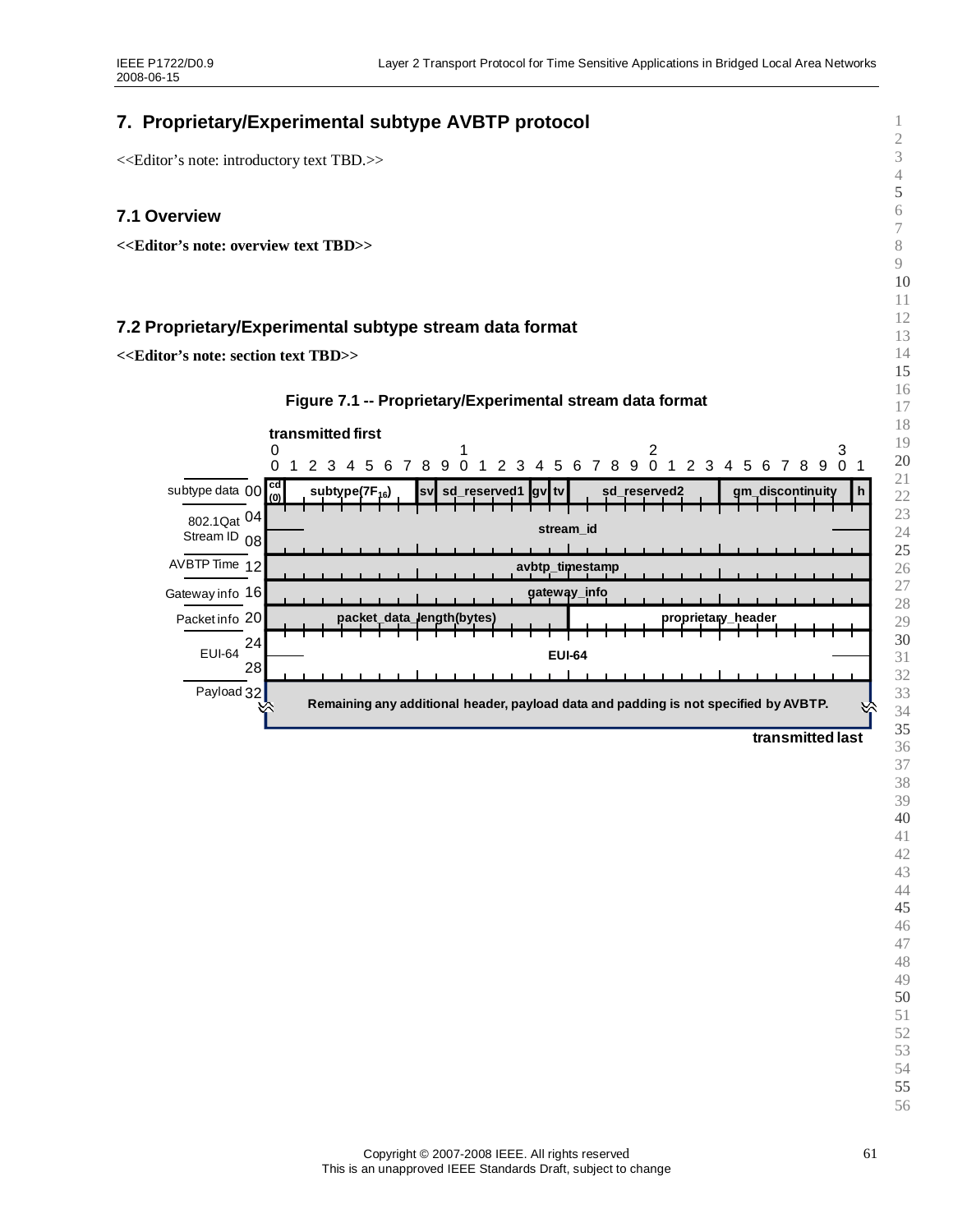Proprietary/Experimental subtype control format

For subtype  $7F_{16}$  AVBTP control frames the subtype\_data1 field is called the escape\_type field and has the following values:

- a) A value of zero (0) in the subtype data field is required for use by proprietary/experimental as this field
- b) Values of 1 through 255 are reserved for future use by this standard.

### **Figure 7.2— Proprietary/Experimental control escape subtype format**



#### **<<Editor's note: need to add "as required"padding to ensure that the last quadlet is filled if the length does not fill the last quadlet in the frame>>**

If the subtype is  $7F_{16}$  and the subtype\_data field is 0, then following the subtype\_data field shall be a unique EUI-64 field that identifies the proprietary/experimental protocol.

All data after the EUI-64 is available for use by the proprietary/experimental protocol and is beyond the scope of this specification.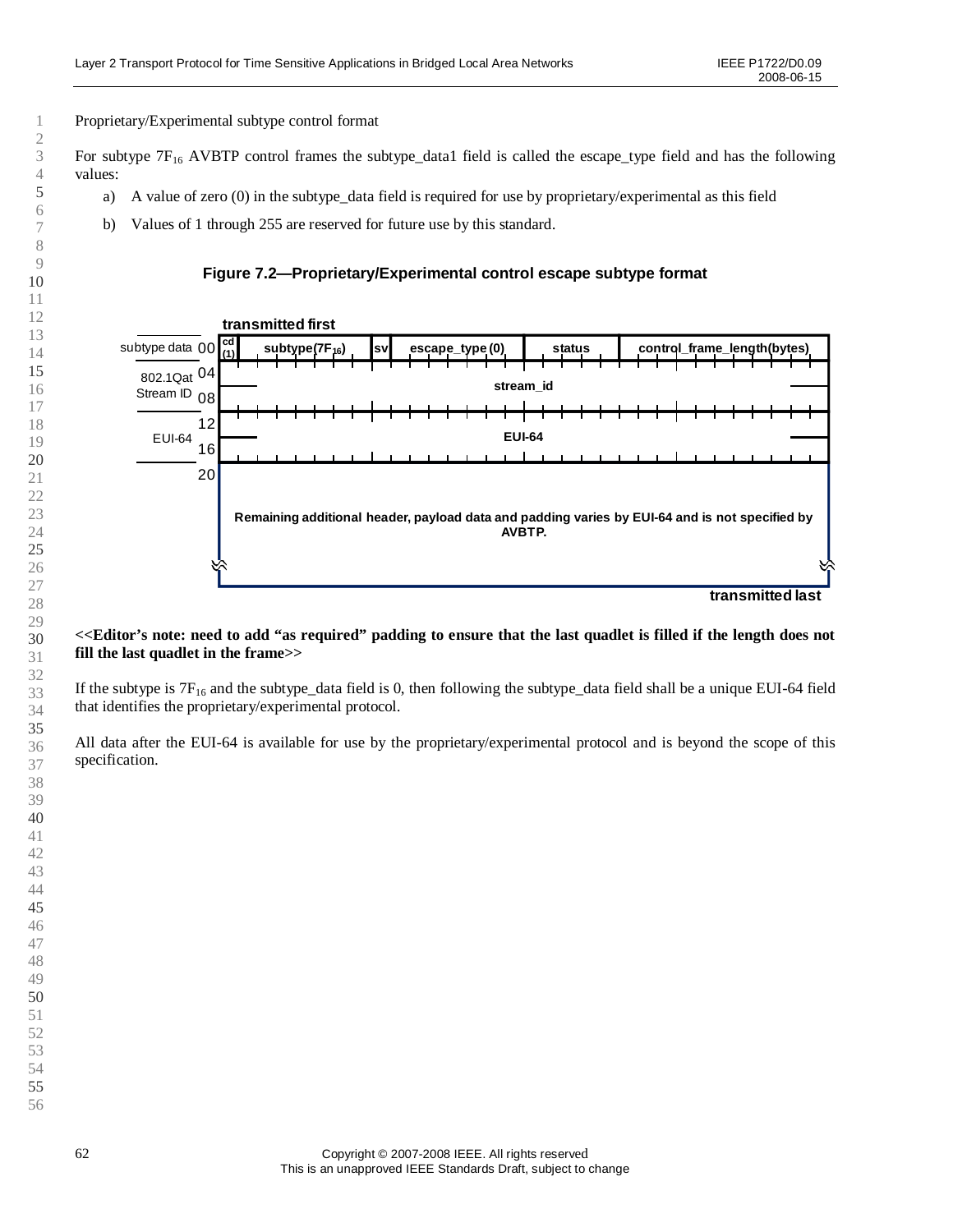# **Annexes**

# **Annex A (informative) Bibliography**

| Annex A (implificative) Dibilography                                                                                                                                                                                               | $\mathfrak{S}$                          |
|------------------------------------------------------------------------------------------------------------------------------------------------------------------------------------------------------------------------------------|-----------------------------------------|
| [B1] IEEE 100, The Authoritative Dictionary of IEEE Standards Terms, Seventh Edition.                                                                                                                                              | $\sqrt{6}$<br>$\boldsymbol{7}$          |
| [B2] IEEE EUI-64, IEEE EUI-48, and IEEE MAC-48 assigned numbers may be obtained from the IEEE<br>Registration Authority, http://standards.ieee.org/regauth/. Tutorials on these assigned numbers may be<br>found on this web site. | $\,$ $\,$<br>$\overline{9}$<br>10<br>11 |
| [B3] Digital Transmission Content Protection Specification Volume 1 (Informational Version)                                                                                                                                        | 12<br>13                                |
| [B4] DTCP Volume 1 Supplement D DTCP use of IEEE1394 Similar Transports (Informational Version)                                                                                                                                    | 14<br>15                                |
|                                                                                                                                                                                                                                    | 16<br>17                                |
|                                                                                                                                                                                                                                    | 18<br>19                                |
|                                                                                                                                                                                                                                    | 20                                      |
|                                                                                                                                                                                                                                    | $21\,$<br>22                            |
|                                                                                                                                                                                                                                    | 23                                      |
|                                                                                                                                                                                                                                    | 24<br>25                                |
|                                                                                                                                                                                                                                    | 26<br>$27\,$                            |
|                                                                                                                                                                                                                                    | 28                                      |
|                                                                                                                                                                                                                                    | 29<br>30                                |
|                                                                                                                                                                                                                                    | $31\,$                                  |
|                                                                                                                                                                                                                                    | 32<br>33                                |
|                                                                                                                                                                                                                                    | 34<br>35                                |
|                                                                                                                                                                                                                                    | 36                                      |
|                                                                                                                                                                                                                                    | 37<br>38                                |
|                                                                                                                                                                                                                                    | 39                                      |
|                                                                                                                                                                                                                                    | 40<br>41                                |
|                                                                                                                                                                                                                                    | 42                                      |
|                                                                                                                                                                                                                                    | 43<br>44                                |
|                                                                                                                                                                                                                                    | 45<br>46                                |
|                                                                                                                                                                                                                                    | 47                                      |
|                                                                                                                                                                                                                                    | 48<br>49                                |
|                                                                                                                                                                                                                                    | 50                                      |
|                                                                                                                                                                                                                                    | 51                                      |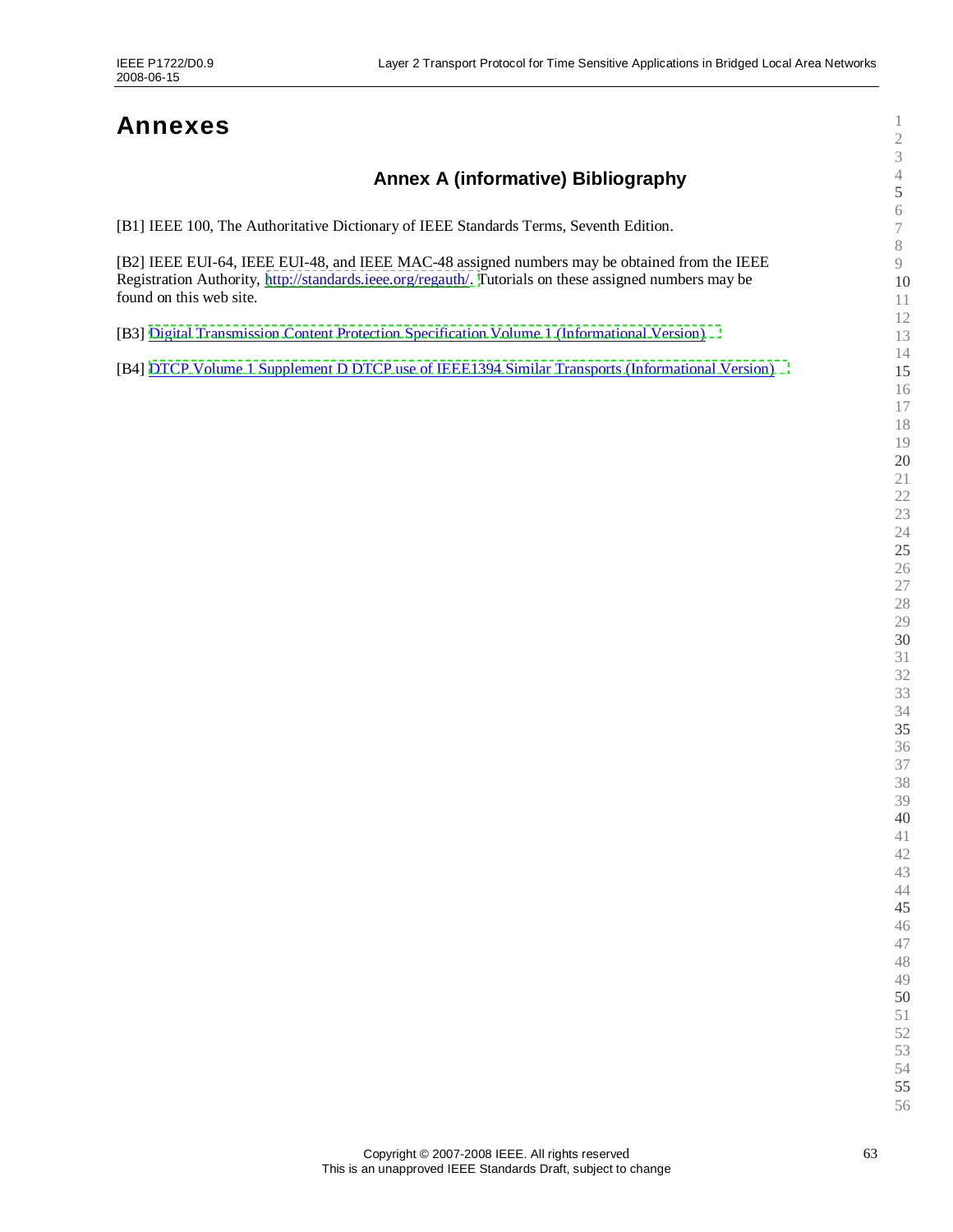# THIS PAGE LEFT INTENTIONALLY BLANK

<<Editor's note: This is because the template automatically forces Annexes to start on an odd numbered page>>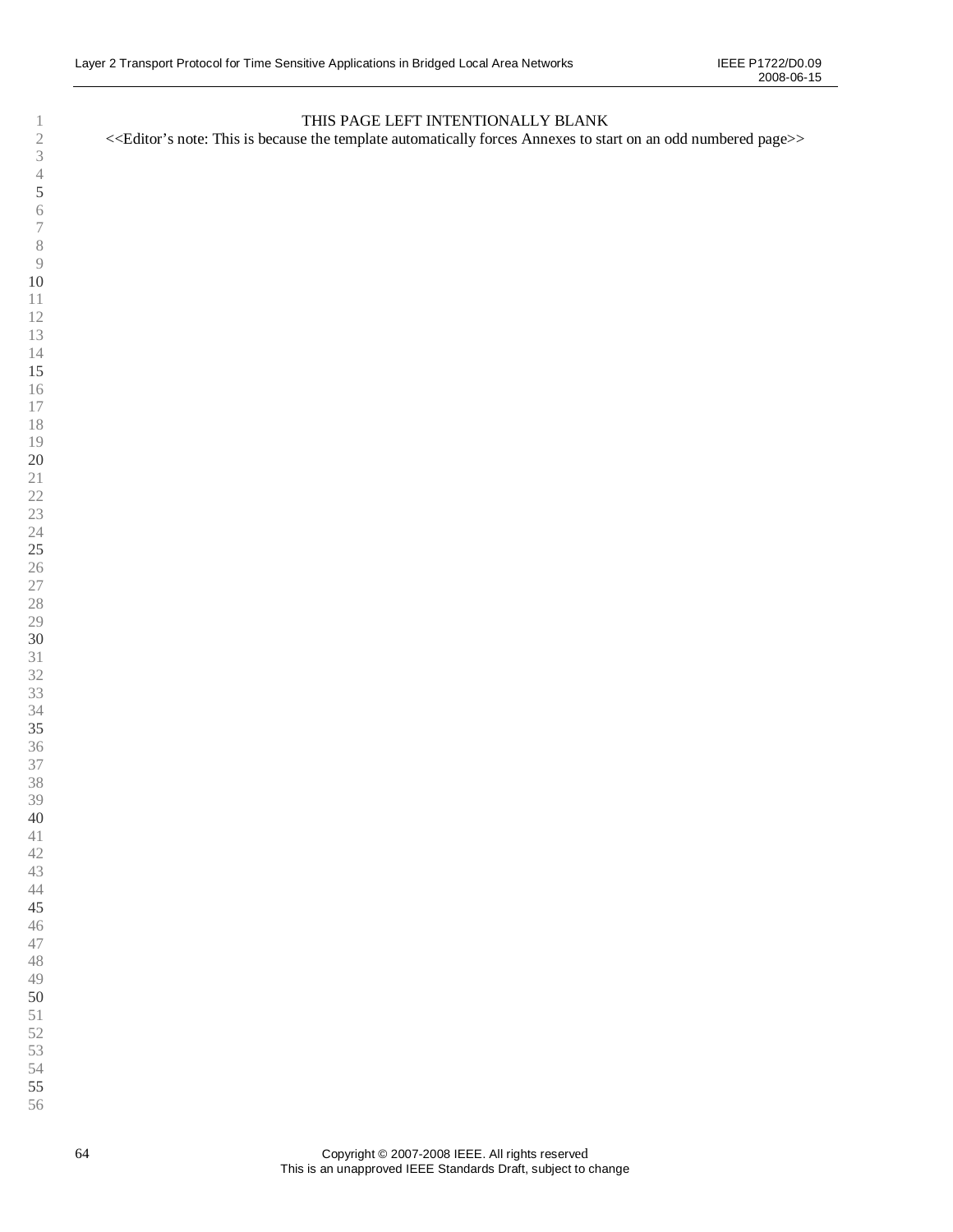# <span id="page-64-0"></span>**Annex B (normative) Interworking 61883 between AVBTP and IEEE 1394 networks**

#### **B.1 Introduction**

**<<Editor's note: Text TBD>>**

### **B.2 1394 to/from IEEE 802 AVBTP Interworking scenarios**

**<< Editor's note: To kickoff work on this section, I've copied and edited excerpts from a previous email with "use case"scenarios that I believe we need to handle:**

**Note: IWU below is an acronym for "Interworking Unit" (instead of using the term "bridge", which I prefer that term for our discussions as to me the term "bridge" usually implies less processing and also if we keep saying 1394 bridge, then you have to deal with the asynchronous and control traffic as well).**

**In the case where you have a stream originated by a 1394 device on a 1394 bridged network, and you want to have the scenario "A" of:**

**1394 Talker -> 1394 Net- IWU1 -> AVB Net -> IWU2 -> 1394 Net -> 1394 Listener(s)**

**I would also assume that for that case, one could also have AVB Listeners on the same stream as well as well with the following scenario "B":**

**1394 Talker -> 1394 Net1- IWU1 -> AVB Net -> IWU2 -> 1394 Net2 -> 1394 Listener(s) | V AVBTP Listener(s)**

**I would again assume we want to support AVB talkers with streams going to 1394 listeners, scenario C:**

**AVB Talker -> AVB Net -> IWU2 -> 1394 net2 -> 1394 Listener(s)**

**I also think that whatever mechanism we come up with supports all three scenarios and I am wary of a case that excludes any of them. Based on my understanding (I could be wrong here) that you proposal to have a different AVBTP timestamp meaning makes case B not happen and that would exclude AVBTP devices to join in the stream.**

**To support these cases, AVBTP Interworking Units will have to handle timing and synchronization conversion/adaptation. This will have to be a work item in addition to session control, stream reservation, fragmentation, etc. Based on that I've put together an outline for the rest of the section. Additional comments and suggestions are welcome**

**>>**

#### **B.3 IWU session management**

<<Editor's note: TBD>>

**B.3.1 General**

**<<Editor's note: TBD>>**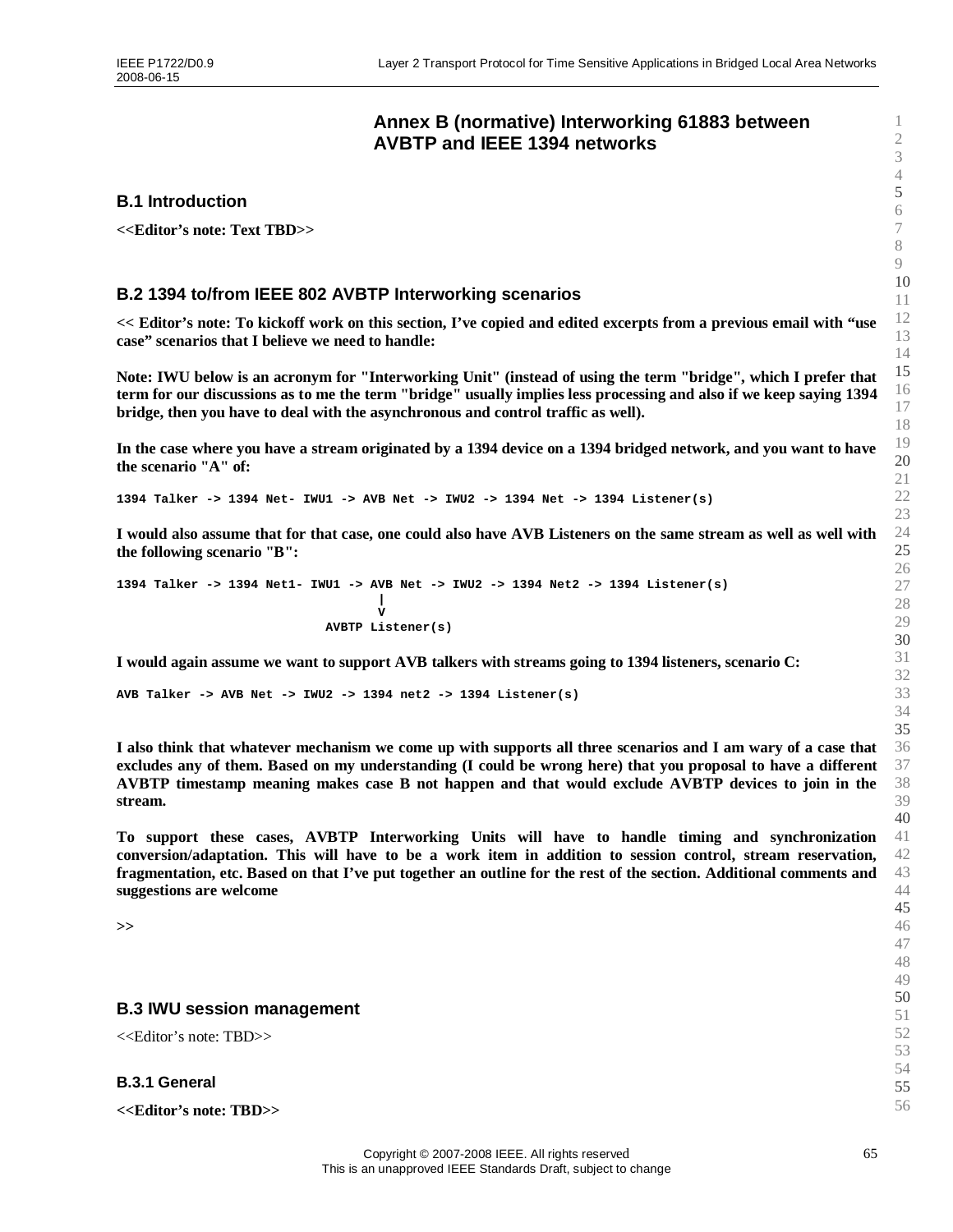# **B.3.2 Stream join**

**<<Editor's note: TBD>>**

### **B.3.3 Data transfer**

**<<Editor's note: TBD>>**

### **B.3.4 Stream leave**

**<<Editor's note: TBD>>**

#### **B.3.5 IWU data adaptation**

**<<Editor's note: TBD>>**

#### **B.3.6 General**

**<<Editor's note: TBD>>**

#### **B.3.7 Encapsulation**

IEEE 1394 to AVBTP interworking units shall use the same format of the AVBTP IIDC/61883 as specified in clause [6](#page-44-0) [above.](#page-44-0)

IIDC/61883 stream data frames shall use the **gateway info** field as specified in [5.6.8 above.](#page-39-1) This section defines how that field is formatted for IEEE 1394 to AVBTP interworking units.

For IEEE 1394 to AVBTP interworking units the gateway\_info is formatted into the following fields:

- a) **source\_seconds**: most significant 7 bits of the quadlet
- b) **source\_cycle**: 13 bits with a value range of 0-7999 decimal indicating the source 1394 bus cycle of the frame
- c) **source\_cycle\_offset**: 12 bits with a value range of 0-3071 indicating the source 1394 bus cycle offset of the frame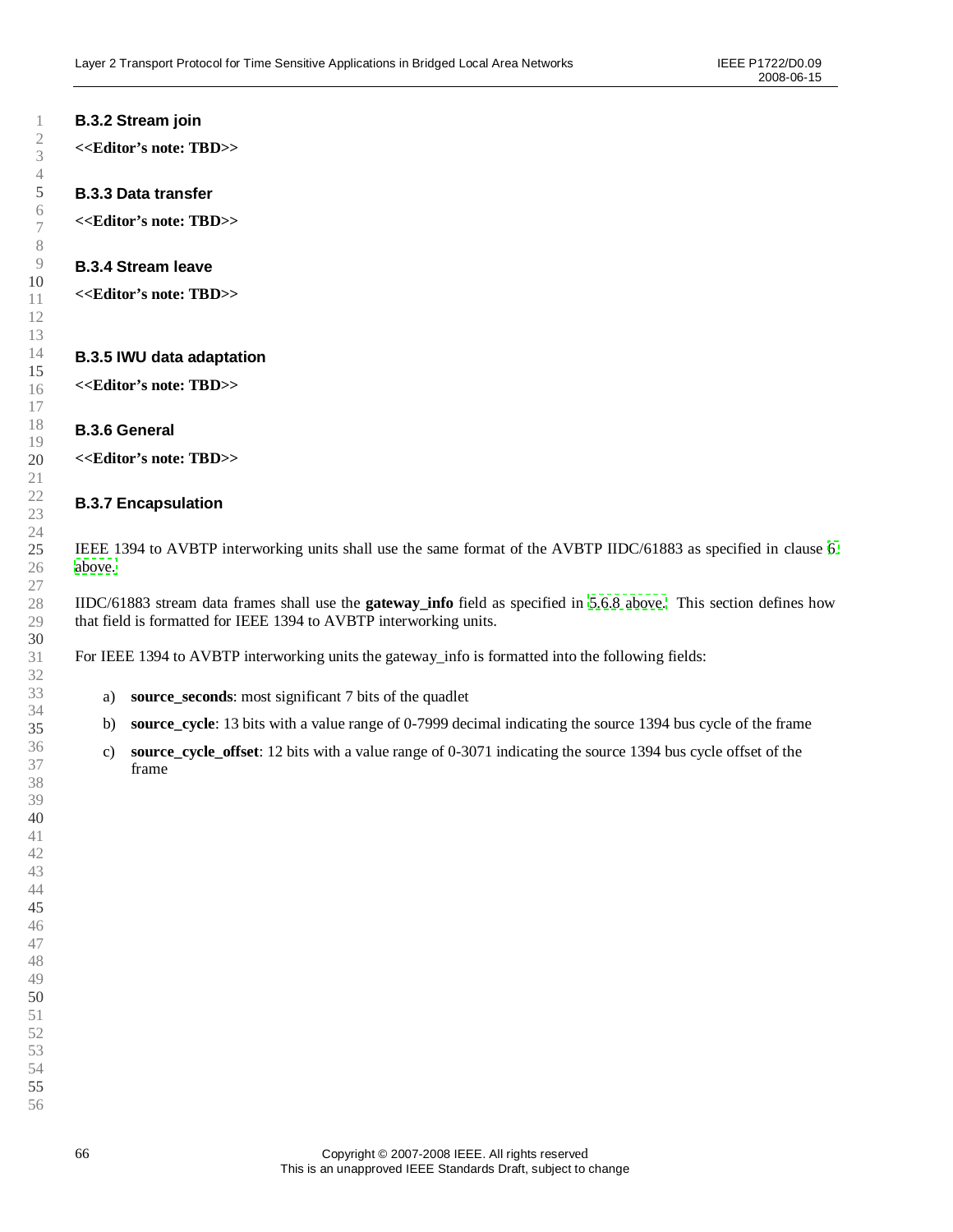|                                                                                                                                                       | transmitted first<br>O<br>$\Omega$ | 2 3 4 5 6 7 8 9 0 1 2 3 4 5 6 7 8 9 0 1 2 3 4 5 6 7 8 9 0 1 |                 | 3                            |  |  |
|-------------------------------------------------------------------------------------------------------------------------------------------------------|------------------------------------|-------------------------------------------------------------|-----------------|------------------------------|--|--|
| subtype data $00\frac{\text{cd}}{\text{(0)}}$                                                                                                         | subtype (0)                        | sv sd_reserved1 gv tv                                       | sd_reserved2    | gm_discontinuity<br>n.       |  |  |
| 802.1Qat 04<br>Stream ID 08                                                                                                                           |                                    |                                                             | stream id       |                              |  |  |
| AVBTP Time 12                                                                                                                                         |                                    |                                                             | avbtp_timestamp |                              |  |  |
| Gateway info 16                                                                                                                                       | source_seconds                     | source_cycle (0-7999)                                       |                 | source_cycle_offset (0-3071) |  |  |
| Packet info 20                                                                                                                                        |                                    | packet_data_length (0 or 2)                                 | channel<br>tag  | tcode $(A_{16})$<br>sy       |  |  |
| 24<br>2 quadlet IEC 61883-1 CIP header (if tag equals 1)<br>Remaining additional payload data and padding varies by tag value (0 or 1) and CIP header |                                    |                                                             |                 |                              |  |  |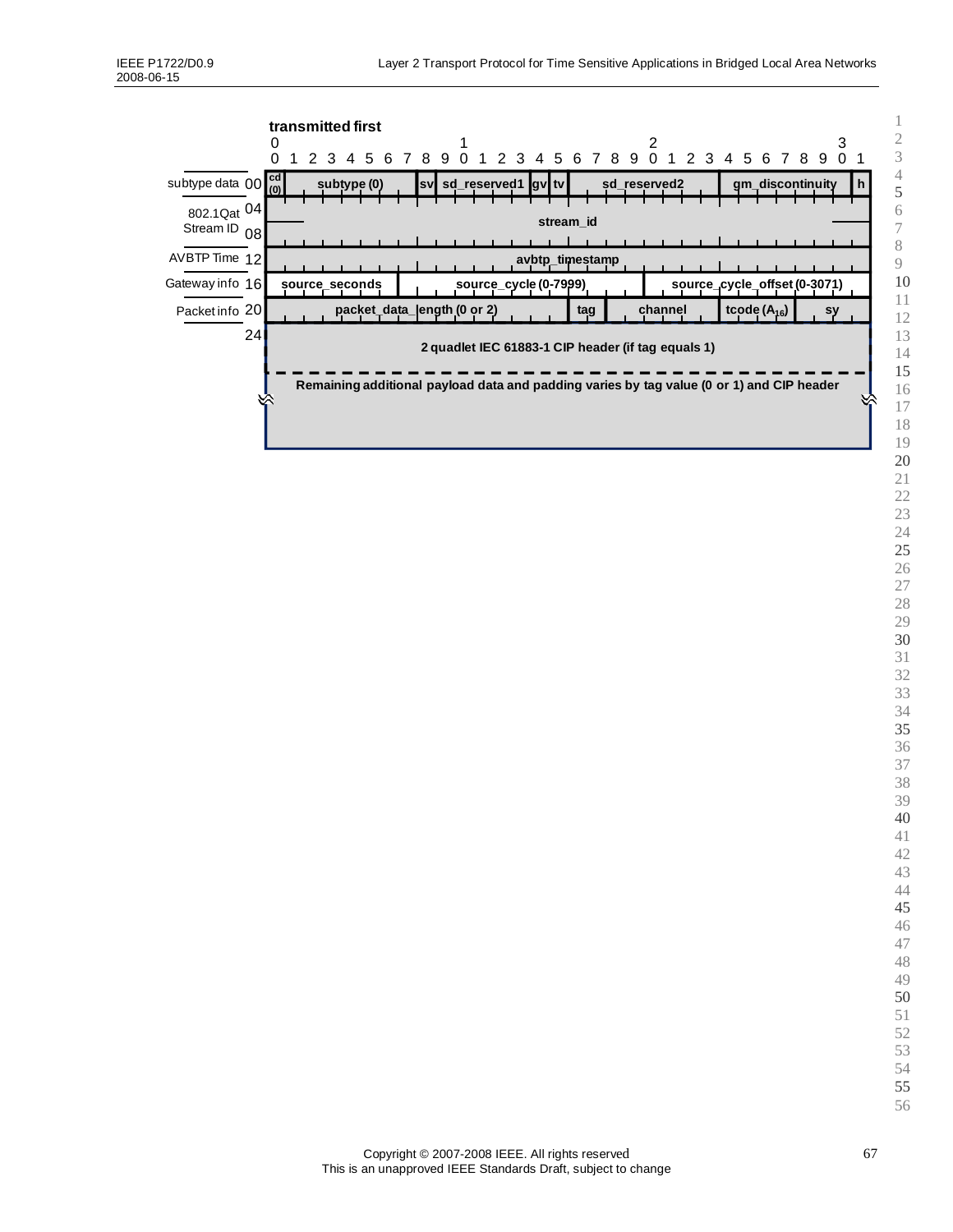# **B.3.8 Stream Sequencing, Fragmentation and Reassembly procedures**

CIP packets on a 1394 network may be larger than can be accommodated on the AVBTP network which has a maximum AVBTP frame size (header plus payload) of 1492 bytes.

If a 1394 to Ethernet AVBTP gateway receives a CIP packet that will not fit on the AVBTP network, then the gateway shall break up the large CIP packet into multiple smaller CIP packets prior to sending on the AVBTP network.

If an Ethernet AVBTP to IEEE 1394 gateway receives multiple packets for a given cycle and that 1394 network can support large CIP packets, then the 1394 gateway shall reassemble the smaller AVBTP based CIP packets into larger IEEE 1394 based CIP packets as necessary.

# **B.4 Timing and synchronization**

<<Editor's note: TBD. This section is intended to list any specific requirements of gateways to map timing and synchronization field (e.g. mapping of SYT fields to and from AVBTP timestamps). Below are some notes that still appear useful from previous work we've done>>

1394 to 1722 conversion:

- a) Convert SYT field to AVBTP presentation time
- b) Leave SYT field intact –AVB ignores it
- c) Exchange cross-timestamp packets with other 1394/AVB Gateways
- d) Could strip the 32-bit SPH to save a quadlet
	- Not really worth while
	- Would introduce jitter on 1394-to-AVB-to-1394
	- AVB Listener ignores SYT field

1722 to 1394 conversion:

- a) If SID=63 (AVB Talker)
	- Convert AVB Presentation Time to SYT field
	- Possible problems with 2ms SYT field on Part 2, 3, 5  $\&$  6
- b) Exchange cross-timestamp packets with other 1394/AVB Gateways
- c) Possibly recreate SPH if 1394-to-AVB gateway stripped it when putting 1394 packet onto the AVB network
	- If  $\text{SID} \leq 63$
	- And SPH = 1 (MPEG traffic, IEC 61883-4 and 61883-7)
- d) Larger range of AVB Presentation Time Offsets could require buffering in gateway

#### **B.4.1 General**

**<<Editor's note: TBD>>**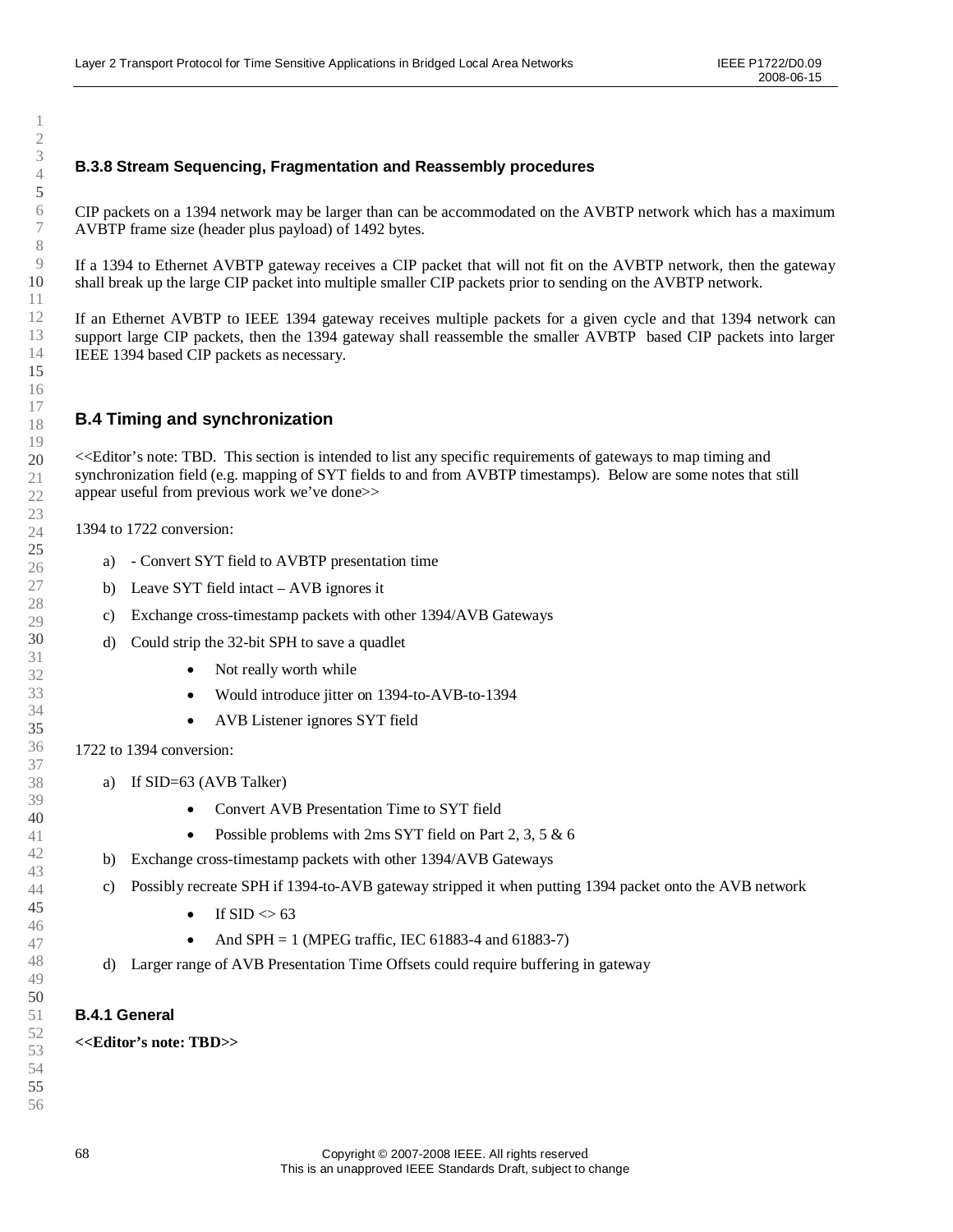# **B.4.2 Timing adaptations/control**

**<<Editor's note: TBD>>**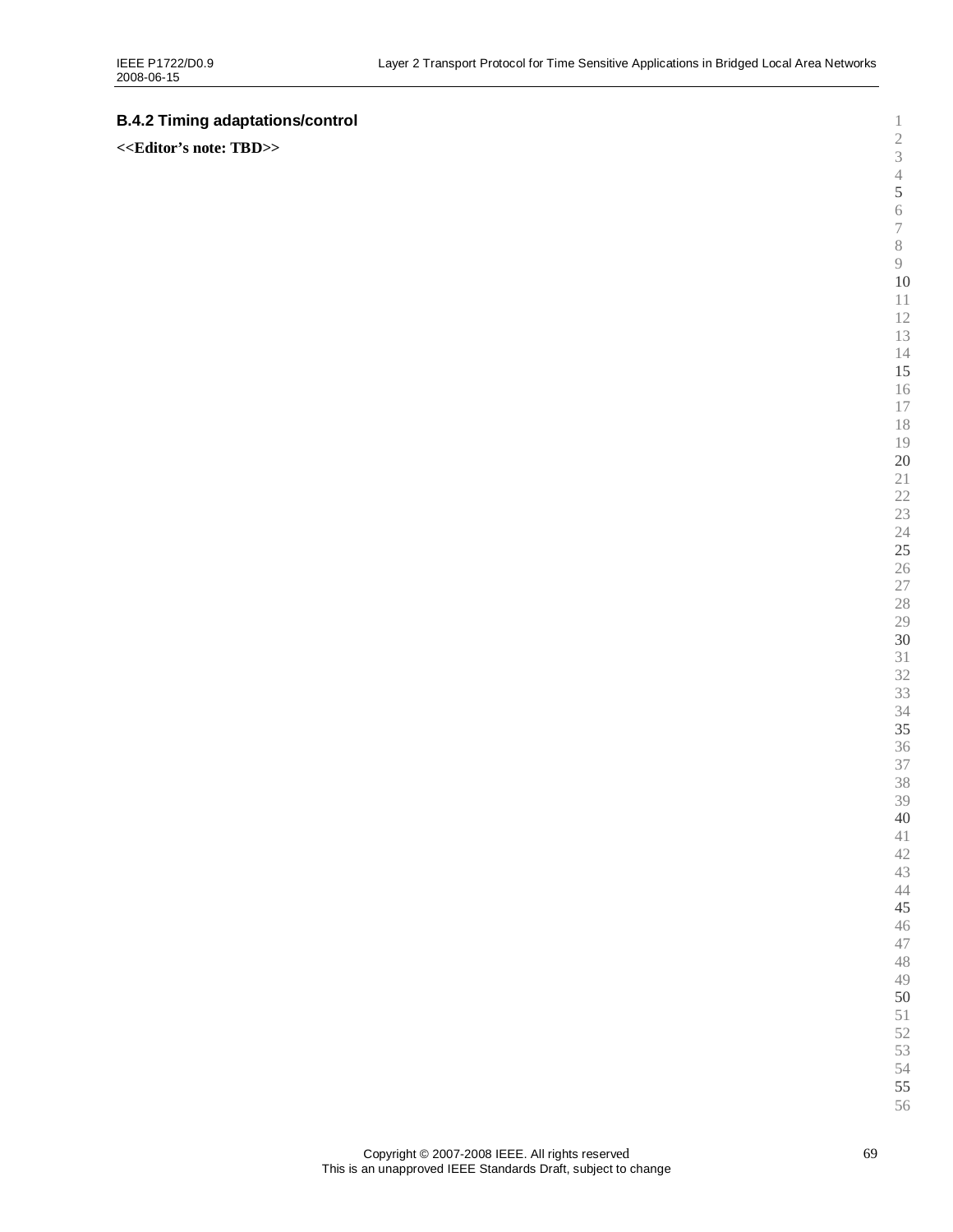**B.4.3 Synchronization**

<<Editor's note: TBD>>

# **B.4.4 Queuing/Scheduling Mechanisms**

<<Editor's note: TBD>>

 Copyright © 2007-2008 IEEE. All rights reserved This is an unapproved IEEE Standards Draft, subject to change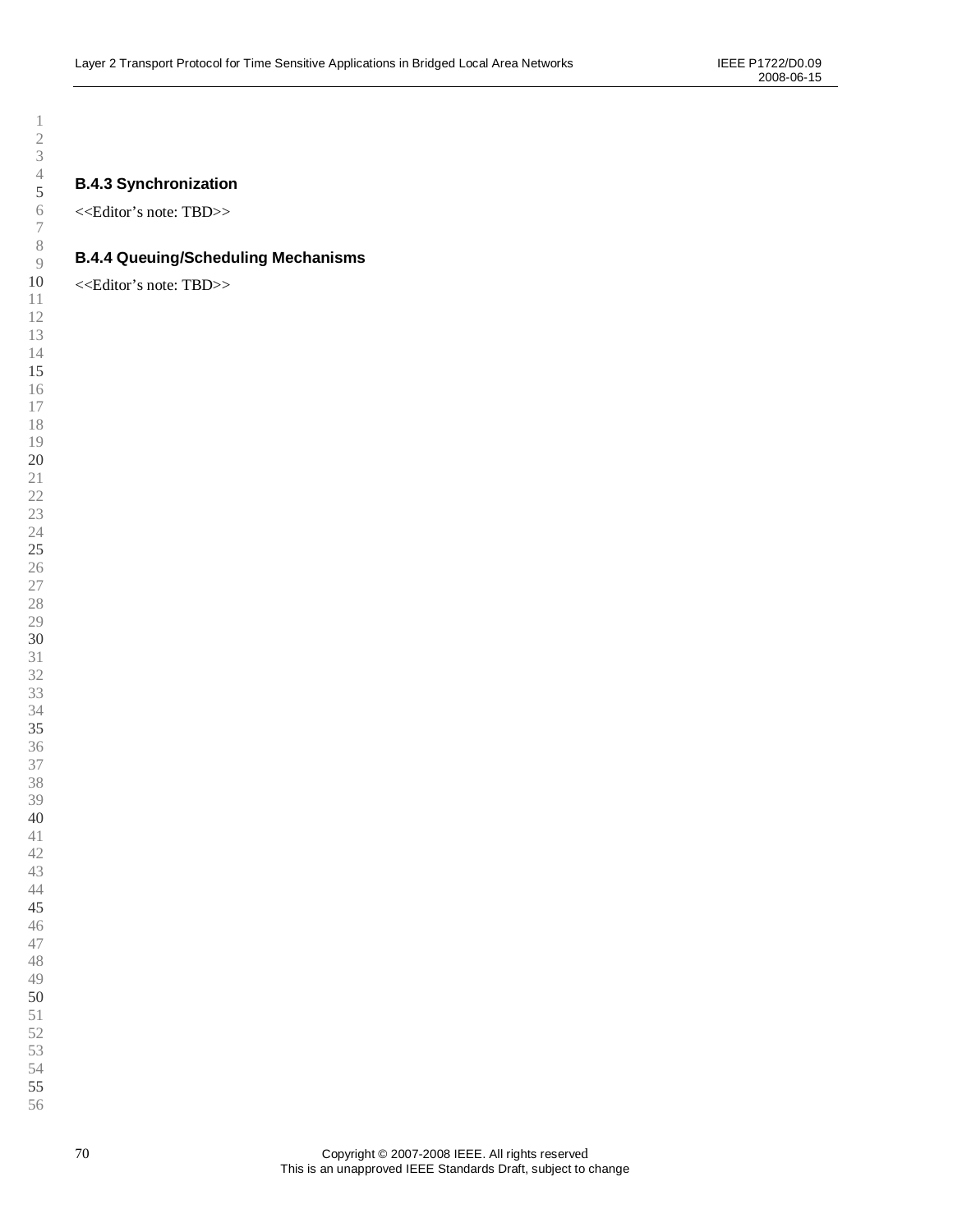# THIS PAGE LEFT INTENTIONALLY BLANK

<<Editor's note: This is because the template automatically forces Annexes to start on an odd numbered page>>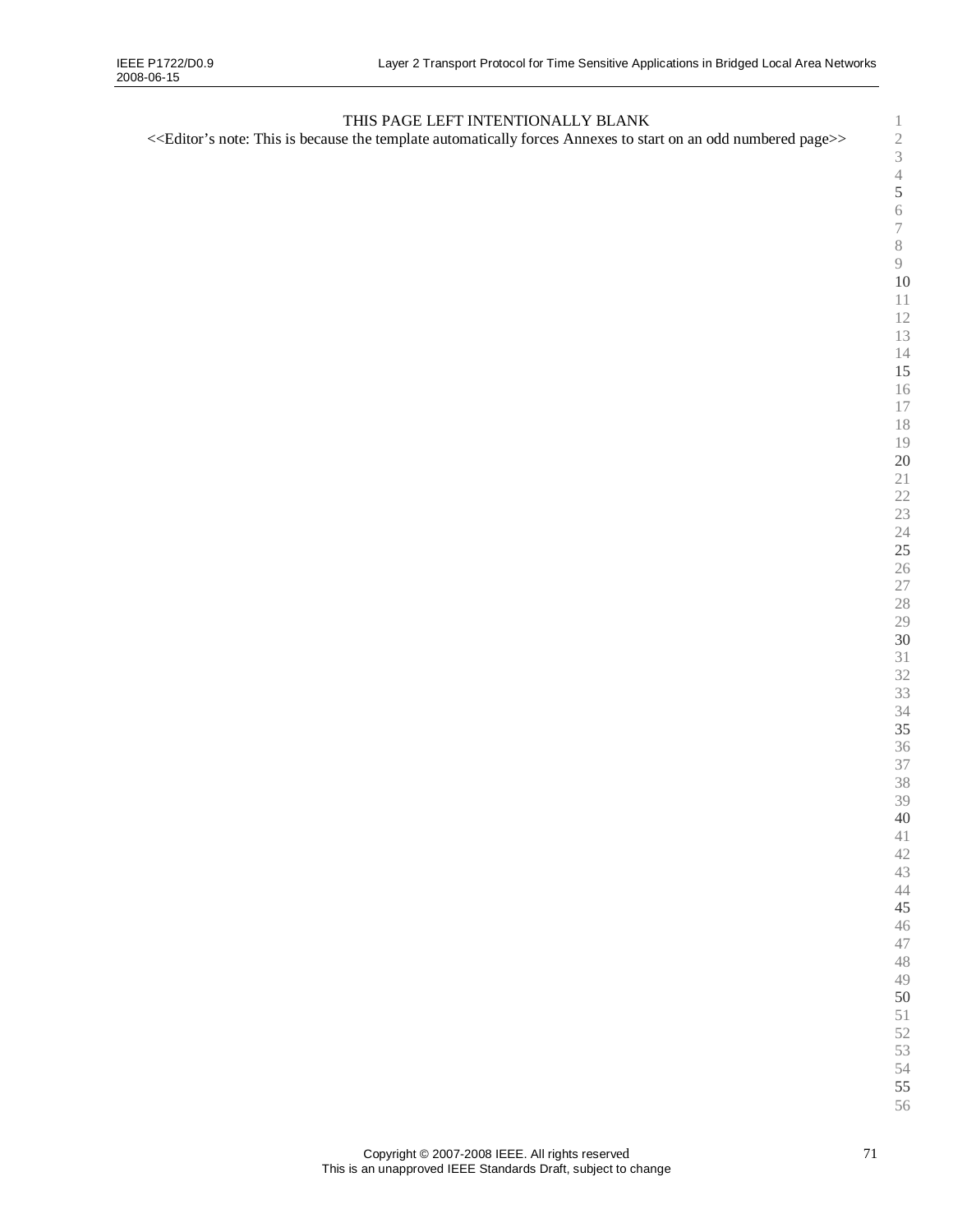# **Annex C(normative) MAC Address Acquisition Protocol (MAAP)**

### **C.1 Overview**

**<<Editor's note: I have significantly changed this section based on verbal feedback from AVBTP and AVB meetings, so the intent is not to have this section perfect, but hopefully with enough detail to start the conversation on the changes that I was OK'd to take a first cut at.**

**In general, more and more this protocol is being discussed as a possible method to allocate not just Multicast addresses for AVBTP, but also for other 802.1 uses where multiple unique multicast and unicast addresses (such as VMware, applications that need guaranteed unique user assigned source MAC addresses, IEEE 1733, etc.). Also I have been tasked to do on this first cut:**

- Make it so we can have shared Multicast MAC addresses in the future
- i) I have not put in any text about this yet, but my thought is to use the new flags field and create a shared address indicator where the application can request a Multicast MAC address range that either can or cannot be shared. Comments on this would be appreciated
- ii) <<F2F notes: Not our job. That should be done at another layer. Want to keep the layer as thin as possible.>>
	- Allow the protocol to allocate both Multicast and Unicast addresses
	- Allow the protocol to accommodate a future MAC address allocation server (similar to DHCP for IPv4) where you are told to use a specified address as given by a server rather than a random selection (this is also done to speed up the process if a server is available)
- iii) With that, I've added ASSIGN and UNASSIGN messages so that a server can say "I know you asked for range A, but I want/need you to use range B instead"

Another thing I've done is gone back and read Dr. Stuart Cheshire's Zeroconf book in that I wasn't happy with the first draft where you'd have to wait for 10 seconds to get a MAC address. Based on reading Zeroconf's methods for both IPv4 and DNS name assignment, I've added an announce phase (used by IPv4 link local assignment) and also used shorter timeouts (used by name assignment).

All comments and questions are welcome. $\gg$ .

<<Phone and F2F meeting notes:

Phone notes:

gm\_info (fixed source slides)

- discuss multicast address
- Change to optional on tag. Recommended.

receive shall process accept both, recommended on transmit

8 bits lsb

lease time

>>

- 
-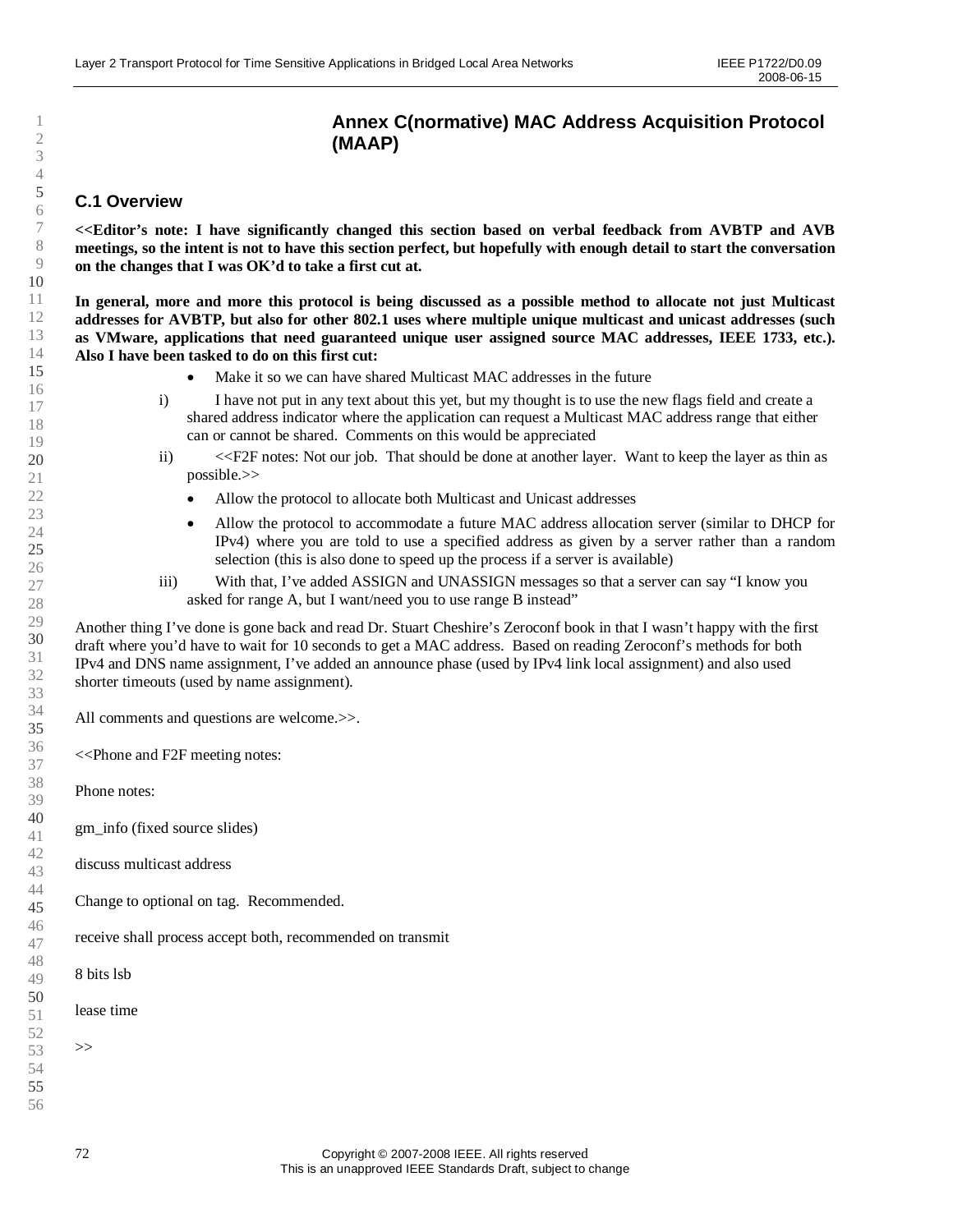Multicast MAC addresses will be required by AVBTP for the transmission of media stream from one talker to multiple listeners. As AVBTP runs directly on a layer 2 transport, there is no existing protocol to dynamically allocate multicast MAC addresses for AVBTP.

A reserved block of Multicast MAC addresses has been reserved for the use of AVBTP these are from xx-xx-xx-xx-xx-xx through yy-yy-yy-yy-yy-yy. **<<Editor's note, this range will be filled in once we have the range allocated to us from the IEEE>>**

The MAC address Acquisition Protocol (MAAP) specifies a mechanism to dynamically allocate Multicast and Unicast MAC addresses in a specified address range. The base protocol uses a request, announce, defend and release mechanism and also has been designed to allow for future enhancements of supporting a MAC address assignment server via the assign and un-assign mechanisms.

In the case of AVBTP using MAAP, any application that uses addresses from the AVBTP multicast address range must make use of the AVBTP Multicast Acquisition Protocol to request and defend those addresses.

To obtain a set of addresses, an application randomly selects a multicast address from the desired range and multicasts probe packets containing the desired address range. The application then listens for a defend response or assign command. A defend response indicates that the address is in use. If no responses are received the multicast address is then assigned for use by the application. If any response is received indicating the address is already in use, then the MAAP layer randomly selects a new address range and begins sending probe packets containing the new address range. The process is repeated until an address range is successfully obtained at which point the MAAP layer informs the application of the resulting address range.

Once the MAAP layer has obtained an address it is required to remember and defend the address until it is until it is released by the application. Defending an address consists of listening for probes to use the address and responding to the probes signifying that the address is already in use.

MAC addresses can be allocated individually or as a consecutive range. A MAAP entity that is already acquired any address in a probed range must respond to the probes to defend its address.

#### **C.2 Protocol Message Format**

All MAAP frames can be transmitted with or without an 802.1Q tag in the frame. It is recommended that MAAP frames be transmitted using 802.1Q tagging. If the frame is tagged, then it shall be transmitted using 802.1Q field with a fixed Priority value of 6 and a VLAN ID of zero(0). For 802.3 and example is shown in the figure below.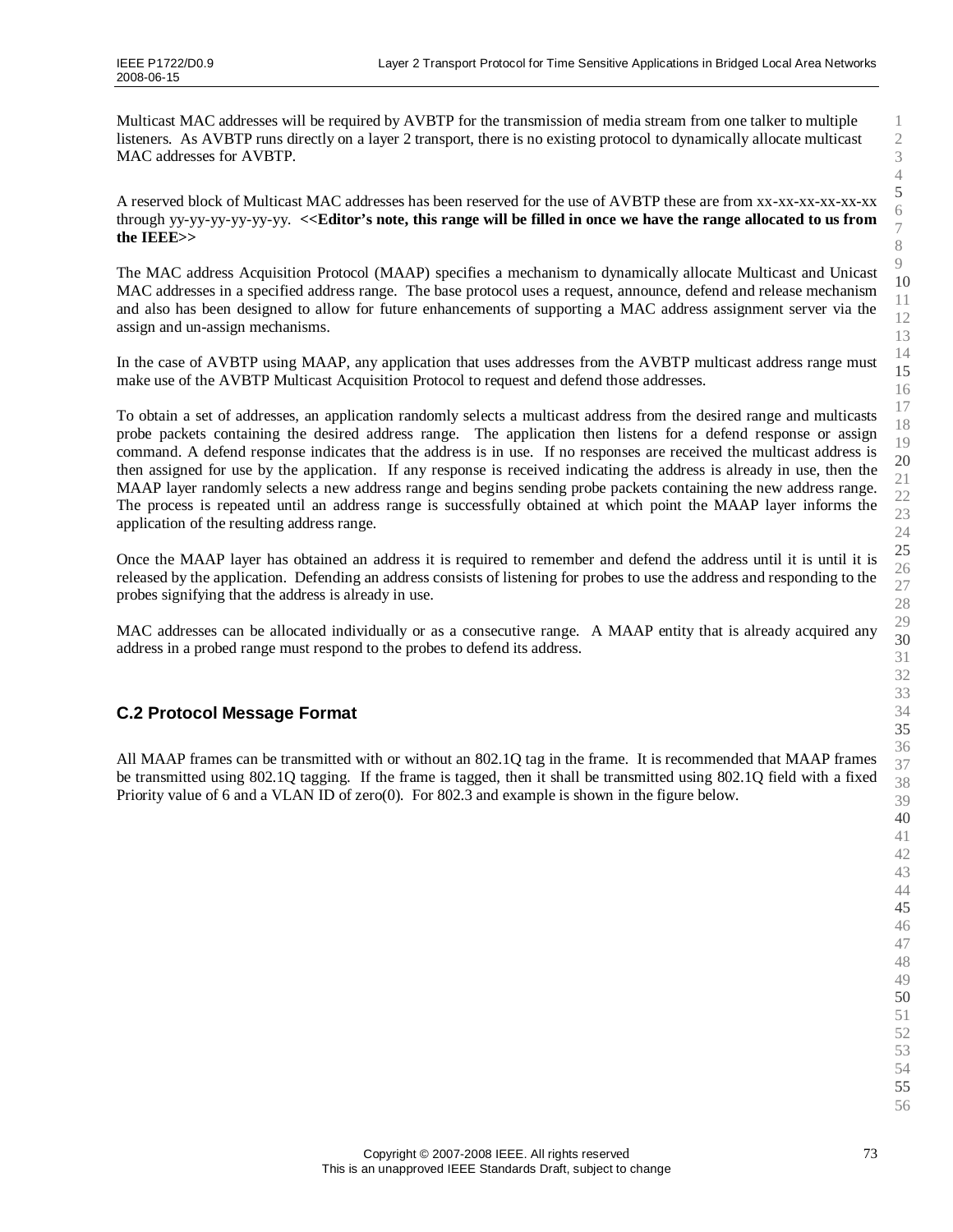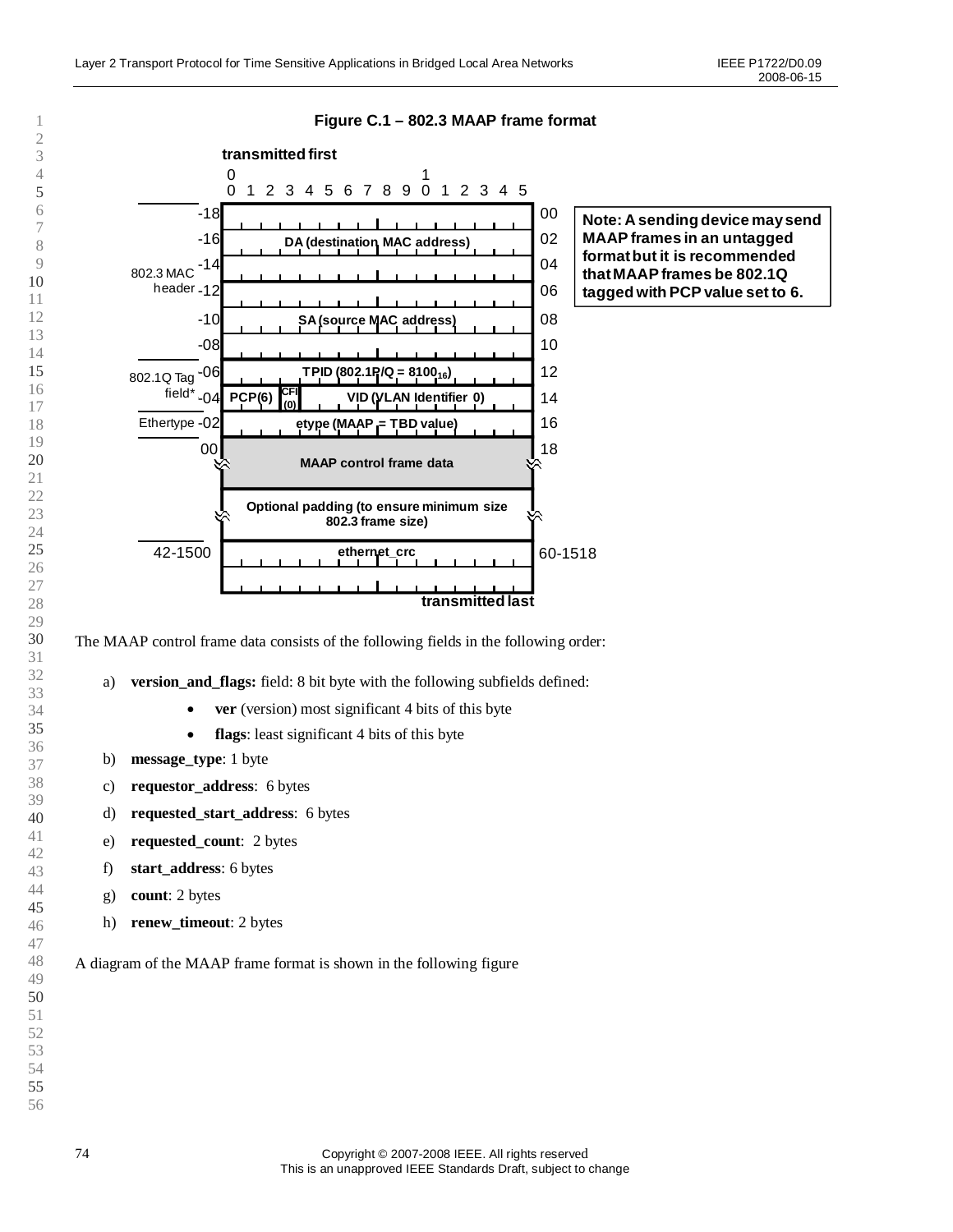

#### **Figure C.2 –802.3 MAAP frame format**

. The frame type is identified in the message\_type field as follows:

| Table C.1—MAC address Acquisition protocol message types |  |  |
|----------------------------------------------------------|--|--|
|                                                          |  |  |

| Value         | <b>FUNCTION</b>      | Meaning                                 | 30<br>31 |
|---------------|----------------------|-----------------------------------------|----------|
| (decimal)     |                      |                                         | 32       |
|               |                      | Reserved                                | 33       |
|               | <b>MAAP PROBE</b>    | Probe MAC address(es) frame             | 34       |
| $\mathcal{D}$ | <b>MAAP DEFEND</b>   | Defend address(es) response frame       | 35       |
|               | <b>MAAP ANNOUNCE</b> | Announce MAC address(es) acquired frame | 36       |
|               | <b>MAAP RELEASE</b>  | Release MAC acquired address(es)        | 37       |
|               | <b>MAAP ASSIGN</b>   | Assign MAC address(es) command          | 38       |
|               | <b>MAAP UNASSIGN</b> | Unassign MAC address(es) command        | 39       |

All MAAP frames are sent with a multicast destination MAC address set to the reserved MAAP protocol Multicast address of zz-zz-zz-zz-zz-zz. **<<Editor's note, this reserved Multicast address shall be set in a future revision of this document per IEEE rules and procedures. Current suggestion is that it is in the same OUI and address range of the Multicast Registration Protocol (MRP)>>**

 The Source MAC Address shall be set to the MAC address of the sender. If the MAAP frame is 802.1Q tagged then: The first Ethertype field shall be set to the  $802.1Q$  Ethertype of  $81-00<sub>16</sub>$ . The Priority Control Point (PCP) field shall be set to 6. The Canonical Format Indicator shall be set to zero(0). The VLAN Identifier shall be set to zero(0).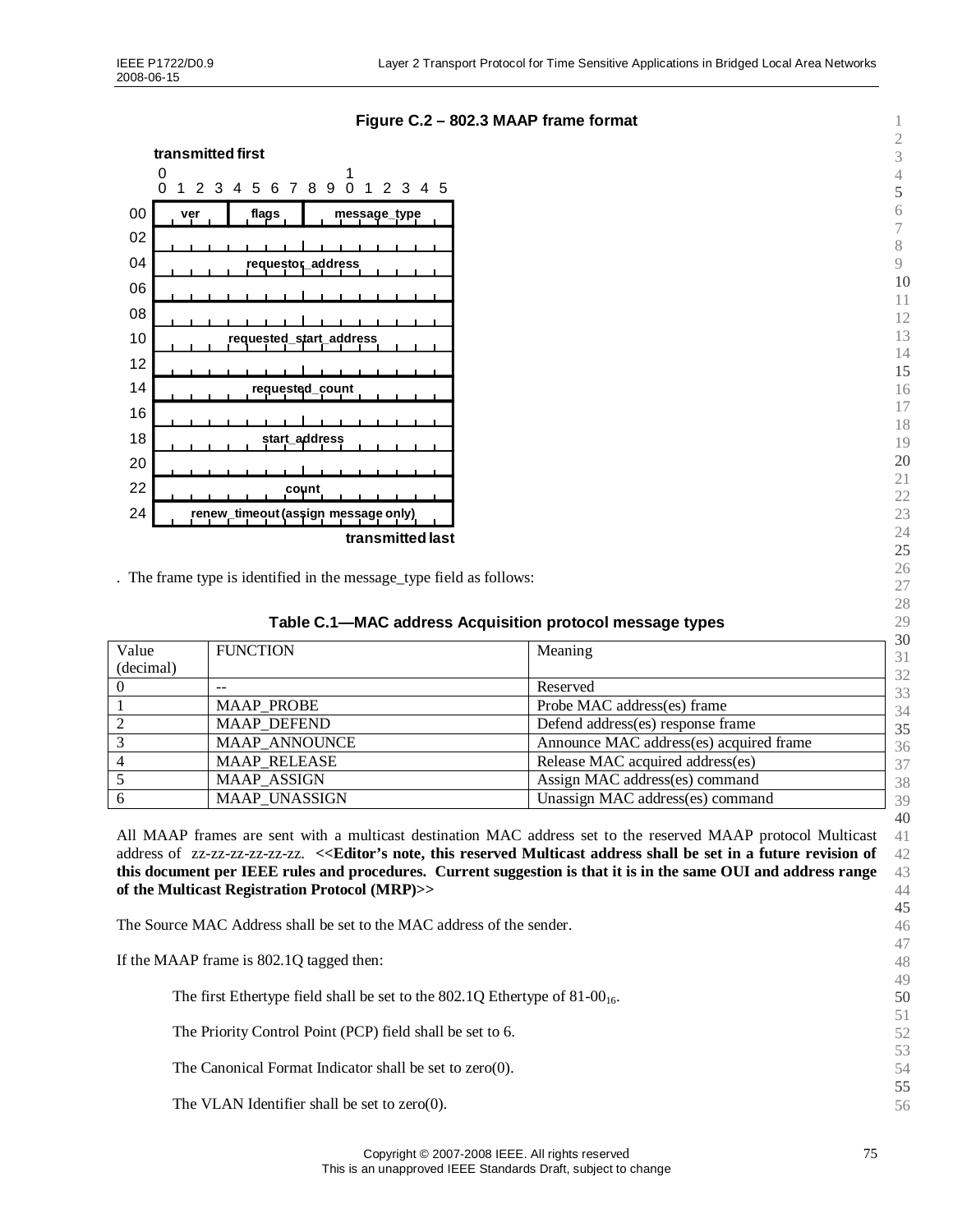The main Ethertype field shall be the MAAP reserved Ethertype of nn-nn<sub>16</sub>. $\lt$ **Editor's note: This Ethertype will be allocated in a future version of this specification per normal IEEE procedures>>**

In a Probe message, the requested start address and requested count fields shall be set to the start MAC addresses of the requested range and the total number of MAC addresses requested.

The requested start address and requested count represent an inclusive request for all MAC addresses between a range of addresses.

**<<Editor's note: I was requested at the last face to face meeting to "use the text from MMRP"to describe how MAC addresses are to be documented. In looking at the current spec and its corrigendum, I did not see which text to use as what I saw in the spec seemed to not describe the value and range, but instead "punted"on the subject. Please advise exactly which text I should use and if it needs to be modified to meet the requirements of this specification.>>**

In a Response message, the Start Address and count fields shall be set to values of the start and count value of the range of addresses that conflict with the requested range

#### **C.3 Requesting an address range**

An application allocates an address by requesting the MAAP entity to acquire a specified number of Multicast or Unicast addresses.

If the application has previously obtained an address range and has access to persistent storage, the application should have recorded the previous address range and should attempt to reuse the saved address range.

If no previous addresses were previously allocated then the MAAP entity randomly selects an address range based on the number of addresses requested by the application to acquire and a range of addresses specified by the application (for example, the AVBTP reserved multicast address range) . The MAAP entity selects a subset of that range based on the count of addresses requested and where the requested start address is selected using a pseudo-random number generator with a uniform distribution across the reserved range xx-xx-xx-xx-xx-xx through yy-yy-yy-yy-yy-yy.

The pseudo-random number generation algorithm must be chosen so that different hosts do not generate the same sequence of numbers for subsequent Probe frames. The pseudo-random number generator should be seeded using the least significant bytes of IEEE 802 MAC address of the requestor.

Once the address is selected the MAAP entity will start the address acquisition process. It starts by:

- Setting the maap\_probe\_counter to MAAP\_PROBE\_RETRANSMITS.
	- Formatting a new probe frame with:
		- requestor\_start\_address field set to the Unicast MAC address associated with the MAAP entity
		- requested start address field set to the start of the address range requested
		- requested count field set to the number of contiguous MAC addresses requested
			- start\_address field set to  $00:00:00:00:00:00$
		- count field set to zero
- Sending the frame to the network
- Decrementing the maap\_probe\_counter by 1
- Starting the maap\_probe\_timer setting it to a random value selected uniformly in the range between MAAP\_PROBE\_INTERVAL\_BASE to MAAP\_PROBE\_INTERVAL\_BASE plus MAAP\_PROBE\_INTERVAL\_VARIATION milliseconds,

If a defend response or announce indication frame is received that contains a conflicting address range as reported in the start\_address and count of that frame, then the MAAP entity shall randomly select a new set of addresses, and set the maap\_probe\_counter to MAAP\_PROBE\_RETRANSMITS..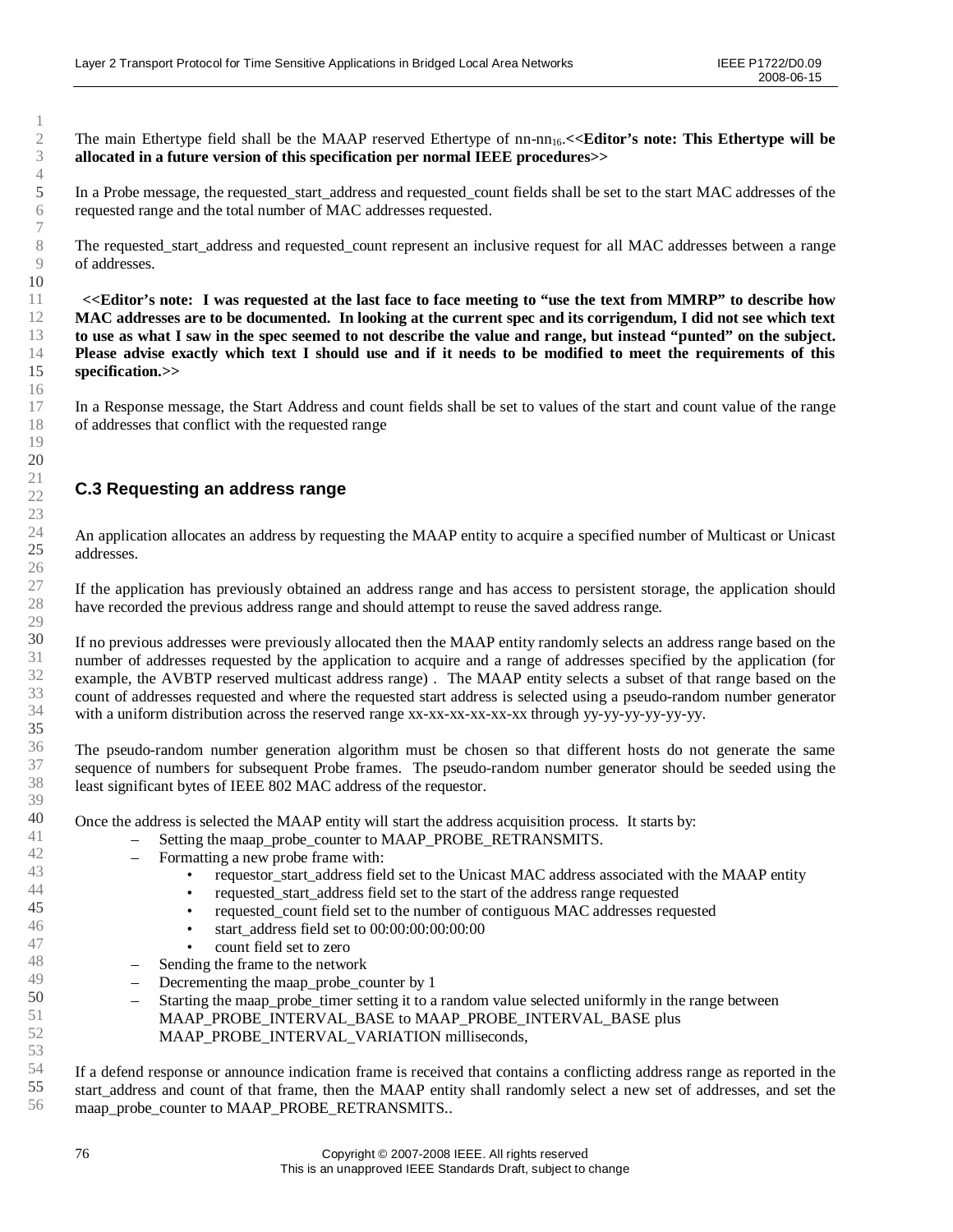If an assign message is received where the requestor address, requested start address and requested count match the sent probe message, then the MAAP entity will start the announce process and inform the application of the assigned MAC address range from the start address and count fields of the incoming message.

If a maap\_probe\_timer expires, then the MAAP entity will decrement the maap\_probe\_counter.

- If the maap\_probe\_counter is equal to zero, then the MAAP entity will inform the application that the Address range has been acquired and the MAAP entity will start the announce process.
- If the maap\_probe\_counter is greater than zero, then the MAAP entity will retransmit the current address range, decrement the maap\_probe\_counter by one and restart the maap\_probe\_timer to a new random value selected from uniformly in the range between MAAP\_PROBE\_INTERVAL\_BASE to MAAP\_PROBE\_INTERVAL\_BASE plus MAAP\_PROBE\_INTERVAL\_VARIATION milliseconds,

## **C.4 Announcing an acquired MAC Address Range**

Once an address range is acquired, the local MAAP entity shall announce to the network by sending announce messages to the network. It does this by:

- Setting the maap\_announce\_counter to MAAP\_ANNOUNCE\_RETRANSMITS.
- Formatting a new announce frame with:
	- requestor\_start\_address field set to Unicast MAC address associated with the MAAP entity
		- requested start address field set to the start of the address range acquired
	- requested\_count field set to the number of addresses acquired
	- start\_address field set to the start of the address range acquired
	- count field set to the number of addresses acquired
- Sending the frame to the network
- Decrementing the maap announce counter by 1
- Starting the maap\_probe\_timer setting it to a random value selected uniformly in the range between MAAP\_ANNOUNCE\_INTERVAL\_BASE to MAAP\_ANNOUNCE\_INTERVAL\_BASE plus MAAP\_ANNOUNCE\_INTERVAL\_VARIATION milliseconds,

**<<Editor's note: need more text here about how announces repeat until count is zero, etc. and have similar text or refer to C.5 on defending and address during the announcement phase. >>**

## **C.5 Defending a MAC Address Range**

Once the MAAP entity has acquired a set of addresses it must also defend those addresses.

If the MAAP entity receives a Probe that conflicts with any of its acquired addresses if shall send a Defend response frame back to the source of the Probe. The Response frame shall contain copies of the requestor address, requested\_start\_address and requested\_count from the received Probe frame. It also then reports start and count of the conflicting address range in the start\_address and count fields of the defend response frame. In the case that the application has obtained multiple MAC address ranges that conflict with the request, then any one of the address ranges that conflict shall be sent in the response. If another Request frame is received that conflicts with the address range not sent in the response, then a response frame shall be sent back to the source containing this address range.

The MAAP entity may send multiple Response packets to a received Probe if the application has multiple address ranges that conflict with the address range specified in the probe.

If the MAAP entity receives an Announce message that conflicts with any of its assigned MAC addresses, then another MAAP entity has a conflicting address range that it has acquired (possibly due to message loss, merging networks, etc.). In that case the receiving may send one and only one Defend message for that address range. If a subsequent announce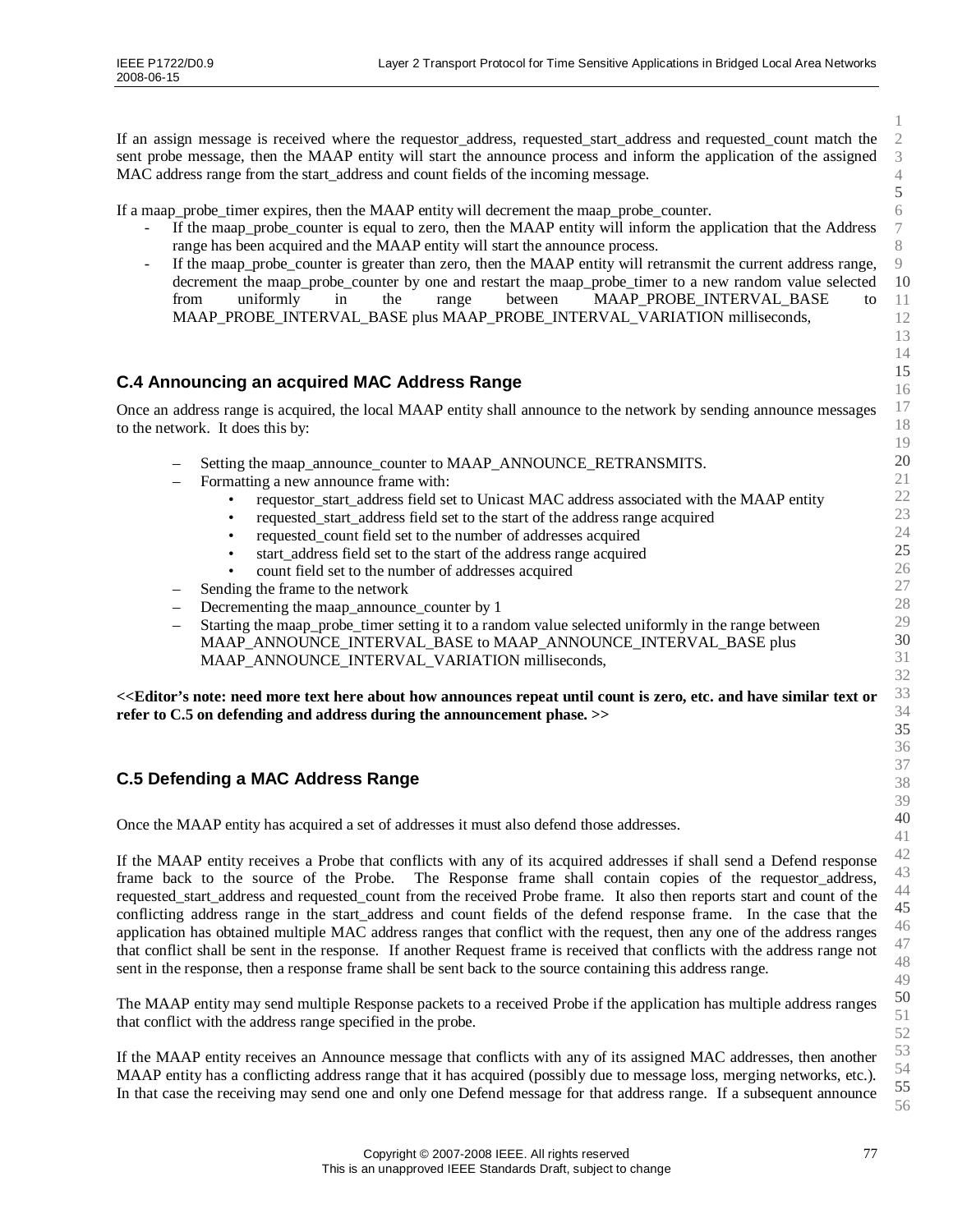message is sent from that remote MAAP entity, then the other side will not yield, so the local MAAP entity shall relinquish that MAC address range. shall send a Defend response frame back to the source of the Probe and informing the application of the address range being relinquished.

- 
-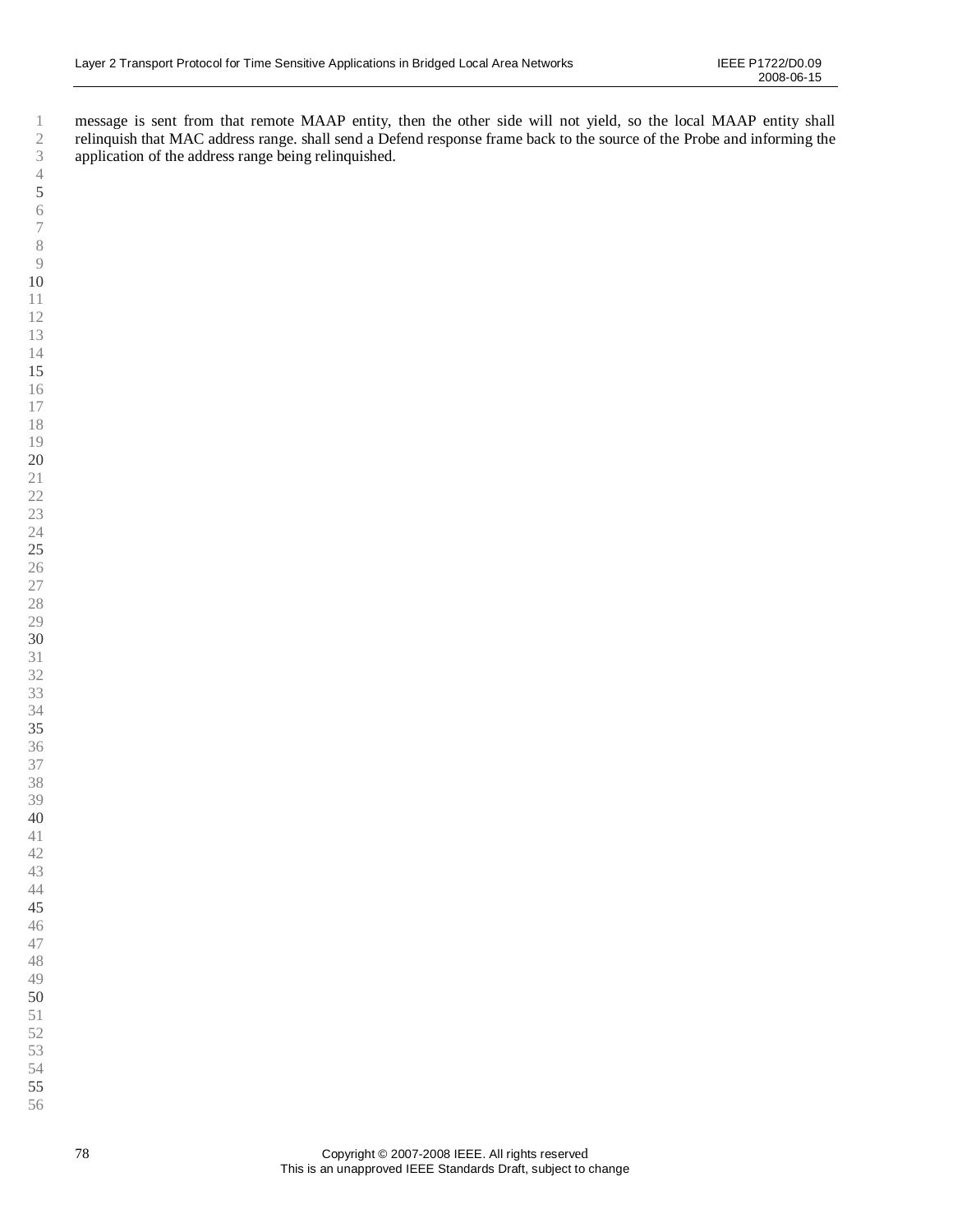# **Annex Z(informative) COMMENTARY**

This is a temporary Annex intended to record issues/resolutions thereof as the project proceeds. It will be removed prior to Sponsor ballot, and should be ignored for the purposes of TG/WG ballot.

### **Z.1 Unicast Destination MAC address support for stream data frames?**

Will we allow unicast MAC addresses now that we have a stream ID field? Previous versions said that we would use only multicast MAC addresses for stream data frames and that the multicast MAC address would serve as the Stream identifier. Now that we have a 64 bit stream ID in each frame, do we now also allow unicast MAC addresses?

**<<Editor's note: Consensus appears to be that AVBTP will not specify this and instead will "point to"802.1Qat for all management and specification of Stream IDs and their associated MAC addresses. As of today, 802.1Qat does support both Unicast and Multicast MAC destination addresses.>>**

## **Z.2 Need mechanism for getting PCP value for Class A and Class B streams**

Group opinion from 2007-09-23 Santa Clara meeting: We should hopefully have some mechanism to make this more plug and play to have some mechanism to automatically have AVB bridges inform AVBTP end stations on what the current value of Priority Code Point (PCP) is to be used for class A and class B streaming traffic if it is changed from the default.

**<< Editor's update 2008-06-15: As of today, there .>>**

## **Z.3 Does AV/C protocol need its own subtype?**

Would it be more appropriate to make AV/C the standard control for 61883 and use cd of 1 and subtype of 0? Can or should AV/C be used for anything besides 61883/IIDC encapsulation??

**<< Editor's note: Closed. AV/C will no longer be carried over the proposed CTP protocol which has been deleted from this standard. Instead, applications needing AV/C shall use AV/C over UDP/IP and will require that AVBTP end stations that run AV/C protocol also require to have a UDP/IP stack and use the protocol being developed by the 1394 Trade Association>>**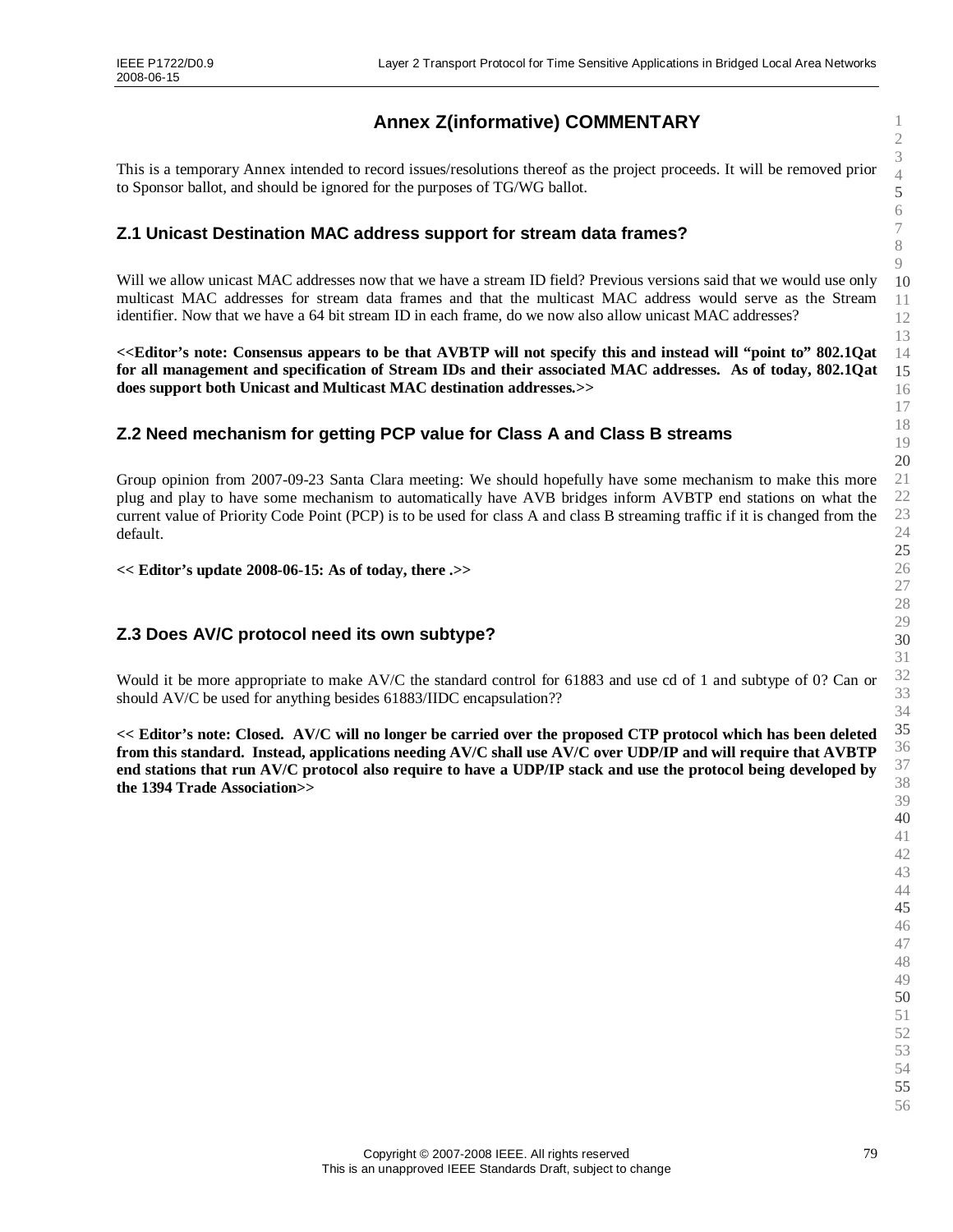### **Z.4 Need to define more details on format and function of AVBTP source Timestamp and relationship to use of the 61883 SYT field**

- Current consensus high level definition is "Nominal launch time (launch to the network)".
- For fragments, needs to be the same value for each fragment. 61883 type packets will want to be launched in 125us intervals (8 kHz clock)
- AVBTP will also need to deal with time changes in 802.1AS.
- Alternate proposal is that it is not tied to an 8kHz clock and is instead tied to the media clock and can be used as presentation time.
- Format of field is TBD (based on decision from 802.1AS)
- Full resolution target at  $\sim$ 1 second.
- Discussions to date have been where this timestamp indicates the "desired transmit time" for egress frames (i.e. when the frame is scheduled to be passed to 802.1Qav shaping for subsequent egress transmission).
- Further discussions will hopefully clarify the use of this field as we get further in our work on Timing and Synchronization details.

**<<Editor's note: We have made good progress on this based on the work done by Craig Gunther (see current draft sections for changes in timing and synchronization for common, 61883 and Annex B. Current consensus (to my understanding) is:**

- **we will not use the CIP header SYT field for the AVBTP end stations, we will use the AVBTP timestamp field. Only 1394 to 1722 gateways will need to deal with time translations/management.**
- **we will keep the avbtp\_timestamp field at 32 bits**
- **we will use nanoseconds since epoch giving a resolution of around 4 seconds.**
- **avbtp\_timestamp will be used for presentation time similar to the way that presentation time is used in IEC 61883.**
- **we will default to 2 milliseconds to add to sample data ingress time to create presentation time to put into the frame.**
- **for 61883 type traffic with SPH=0 we will use the SYT\_INTERVAL mechanism (DBC used to calculate which sample frame the timestamp is related to), but use the avbtp\_timestamp field instead of the SYT field.**

**>>**

**<<Editor's update 2006-06-15: We have no agreed that when it comes to 61883-4 and 61883-7 support (MPEG Transport Stream (TS) packets support, we will follow the same convention as is supported in 1394 networks. This convention is that all Transport Stream packets have a one quadlet (four byte) source packet header with a valid timestamp. In the case of 1394, this was based on seconds, cycle and cycle offset. For 61883-4 and 61883-7 over AVBTP, we will use the same source packet header quadlet, but use 802.1AS based presentation time (32 bits of nanoseconds) instead of 1394 based cycle time.**

- 49
- 50 51

52

- 53 54
	-
- 55 56